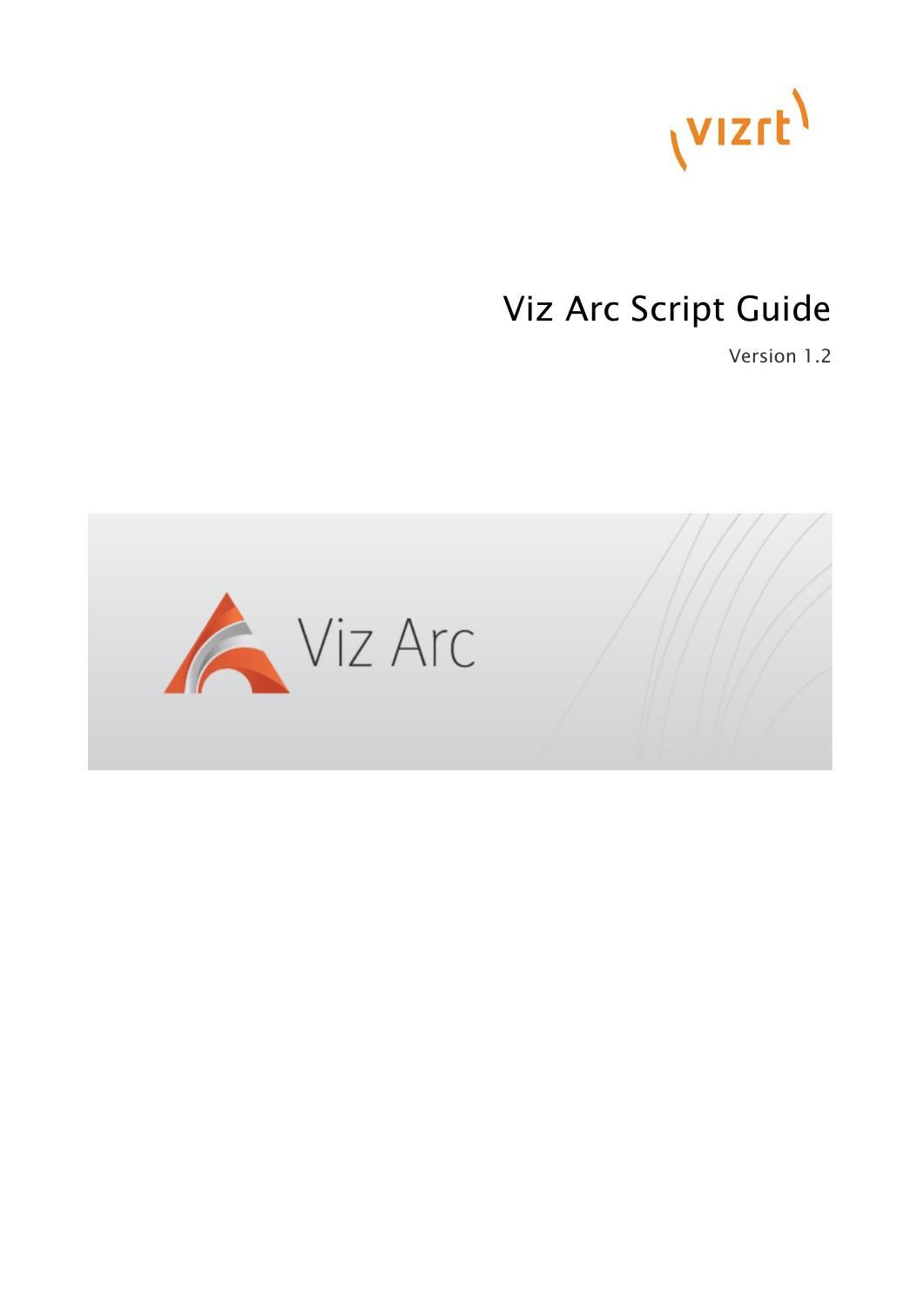

#### Copyright © 2020 Vizrt. All rights reserved.

No part of this software, documentation or publication may be reproduced, transcribed, stored in a retrieval system, translated into any language, computer language, or transmitted in any form or by any means, electronically, mechanically, magnetically, optically, chemically, photocopied, manually, or otherwise, without prior written permission from Vizrt. Vizrt specifically retains title to all Vizrt software. This software is supplied under a license agreement and may only be installed, used or copied in accordance to that agreement.

#### Disclaimer

Vizrt provides this publication "as is" without warranty of any kind, either expressed or implied. This publication may contain technical inaccuracies or typographical errors. While every precaution has been taken in the preparation of this document to ensure that it contains accurate and up-to-date information, the publisher and author assume no responsibility for errors or omissions. Nor is any liability assumed for damages resulting from the use of the information contained in this document. Vizrt's policy is one of continual development, so the content of this document is periodically subject to be modified without notice. These changes will be incorporated in new editions of the publication. Vizrt may make improvements and/or changes in the product(s) and/or the program(s) described in this publication at any time. Vizrt may have patents or pending patent applications covering subject matters in this document. The furnishing of this document does not give you any license to these patents.

#### Technical Support

For technical support and the latest news of upgrades, documentation, and related products, visit the Vizrt web site at [www.vizrt.com.](http://www.vizrt.com)

#### Created on

2020/10/23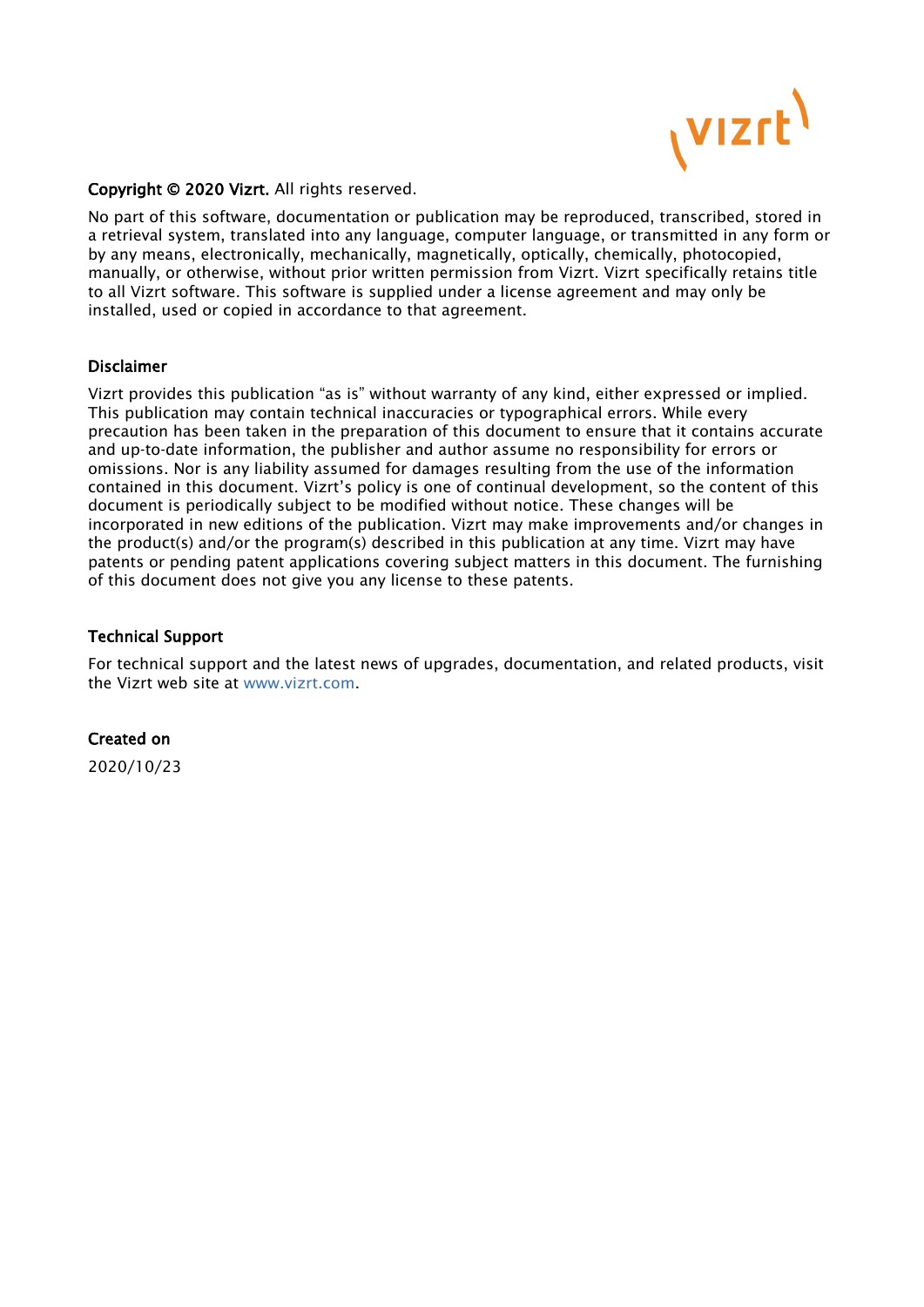# Contents

| 1      |  |
|--------|--|
| 1.1    |  |
| 1.1.1  |  |
| 1.1.2  |  |
| 1.1.3  |  |
| 1.1.4  |  |
| 1.1.5  |  |
| 1.1.6  |  |
| 1.1.7  |  |
| 1.1.8  |  |
| 1.1.9  |  |
| 1.1.10 |  |
| 1.1.11 |  |
| 1.1.12 |  |
| 1.1.13 |  |
| 1.1.14 |  |
| 1.1.15 |  |
| 1.1.16 |  |
| 1.1.17 |  |
| 1.1.18 |  |
| 1.1.19 |  |
| 1.1.20 |  |
| 1.1.21 |  |
| 1.1.22 |  |
| 1.1.23 |  |
| 1.1.24 |  |
| 1.1.25 |  |
| 1.1.26 |  |
| 1.1.27 |  |
| 1.1.28 |  |
| 1.1.29 |  |
| 1.1.30 |  |
| 1.1.31 |  |
| 1.1.32 |  |
| 1.1.33 |  |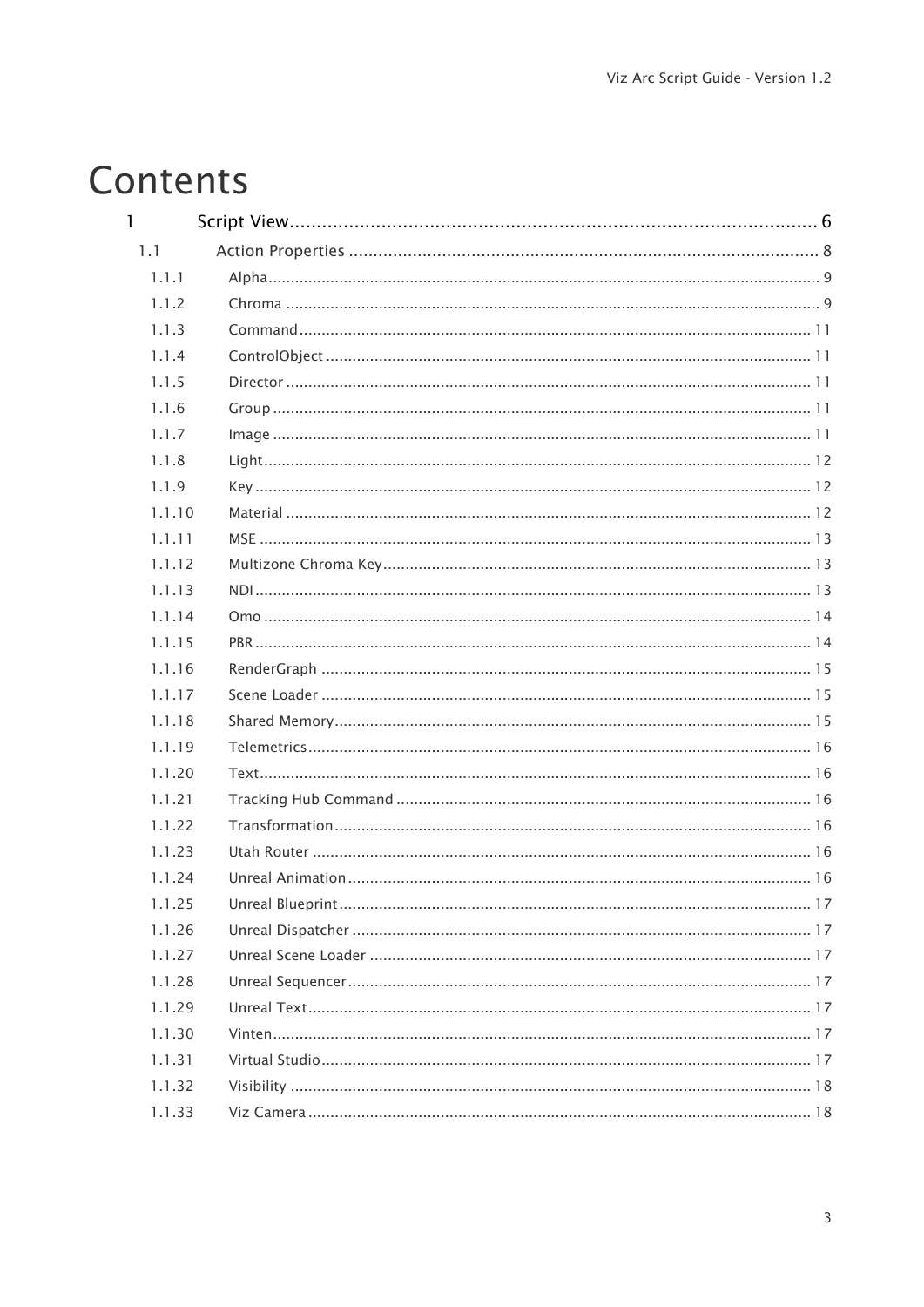| 1.1.34 |              |    |
|--------|--------------|----|
| 1.1.35 |              |    |
| 1.2    |              |    |
| 1.2.1  |              |    |
| 1.2.2  |              |    |
| 1.2.3  |              |    |
| 1.2.4  |              |    |
| 1.2.5  |              |    |
| 1.2.6  |              |    |
| 1.2.7  |              |    |
| 1.2.8  |              |    |
| 1.2.9  |              |    |
| 1.3    |              |    |
| 1.4    |              |    |
| 1.4.1  |              |    |
| 1.4.2  |              |    |
| 1.4.3  |              |    |
| 1.5    |              |    |
| 1.5.1  |              |    |
| 1.5.2  |              |    |
| 1.5.3  |              |    |
| 1.5.4  |              |    |
| 1.5.5  |              |    |
| 1.5.6  |              |    |
| 1.5.7  |              |    |
| 1.5.8  |              |    |
| 1.5.9  | SMM Handling | 34 |
| 1.5.10 |              |    |
| 1.5.11 |              |    |
| 1.5.12 |              |    |
| 1.5.13 |              |    |
| 1.5.14 |              |    |
| 1.5.15 |              |    |
| 1.5.16 |              |    |
| 1.5.17 |              |    |
| 1.5.18 |              |    |
| 1.5.19 |              |    |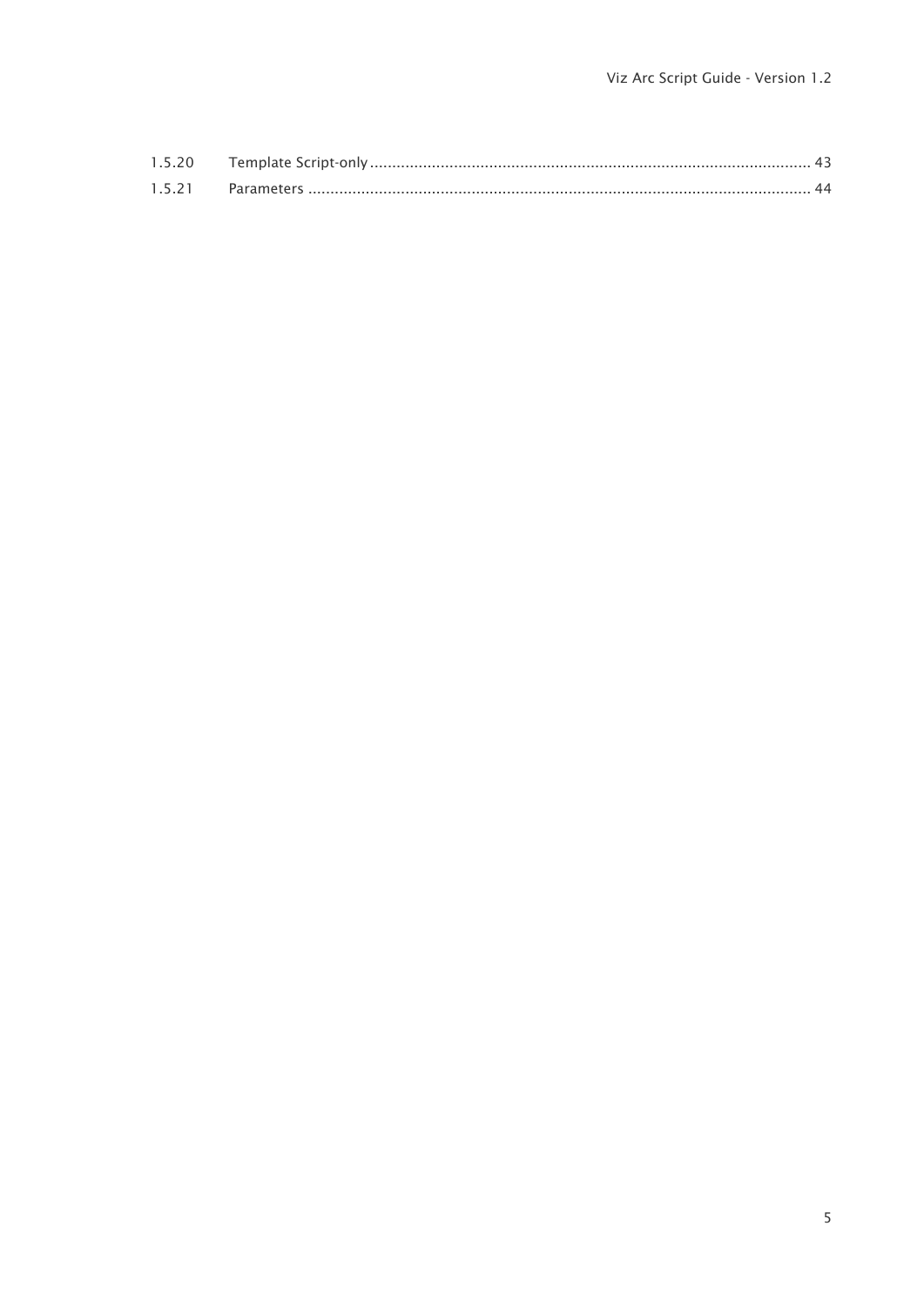# <span id="page-5-0"></span>1 Script View

In Script View, you can write your own custom script in JavaScript language through Google's V8 or Microsoft's JScript (ECMAScript3) or in VBScript language, as in the following example:



It's possible to create custom forms and components, such as text boxes and buttons.

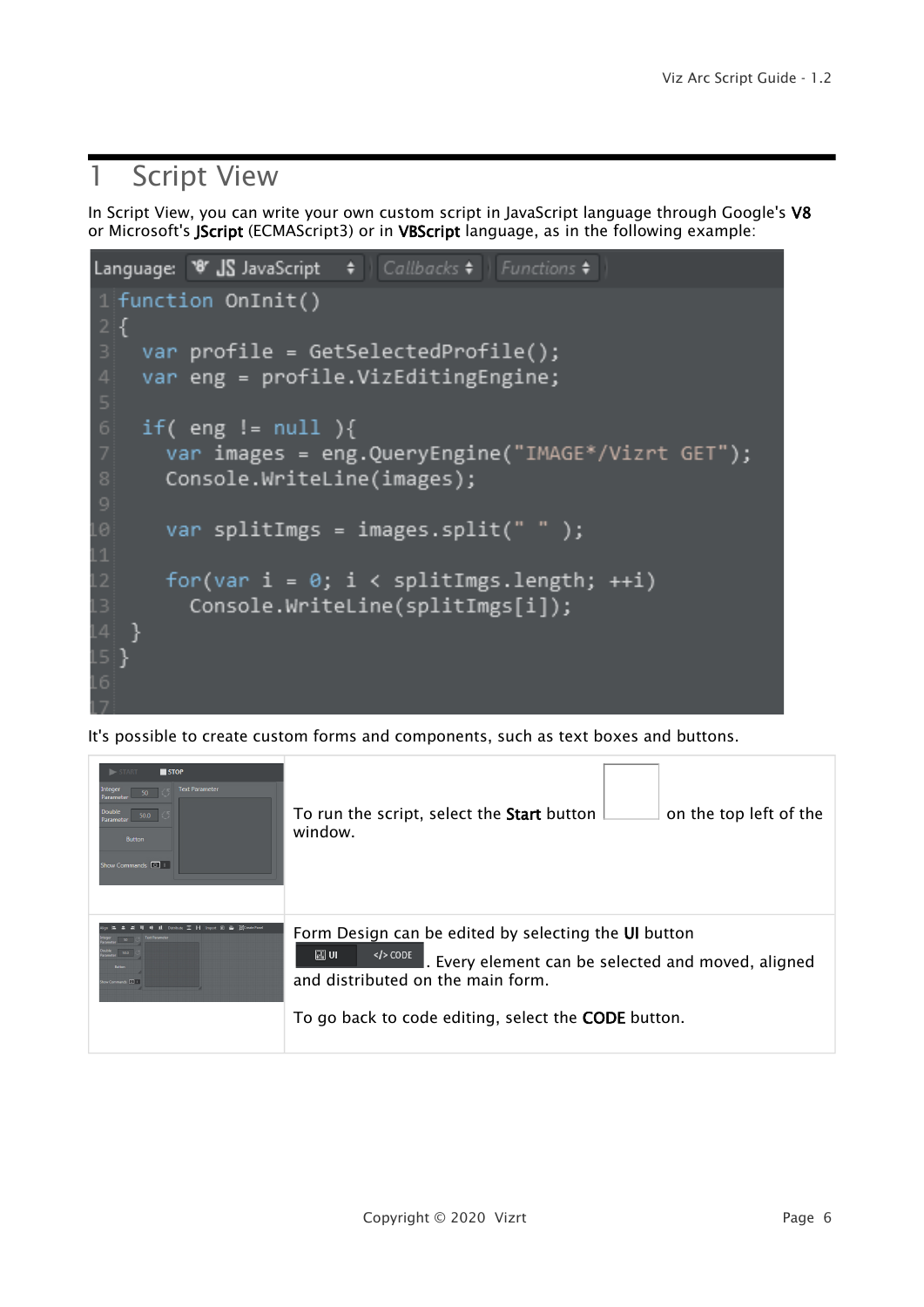| 见压压                                                                                                                                                                                           | To edit a script, press the Stop button<br>on the top of the script<br>main window.       |
|-----------------------------------------------------------------------------------------------------------------------------------------------------------------------------------------------|-------------------------------------------------------------------------------------------|
| $\blacktriangledown$ CONSOLE<br>IMAGE*Vizrt/vizrt2<br>IMAGE*Vizrt/Weidenfellner<br>IMAGE*Vizrt/WIN2<br>IMAGE*Vizrt/windowStudio03<br>IMAGE*Vizrt/wingHLBase<br>IMAGE*Vizrt/wire               | Console logs and debugs are displayed in the CONSOLE pane.                                |
| EI<br>Import                                                                                                                                                                                  | Import code internally from the clipboard or an external text file in the<br>script pane. |
| $\bullet$ <b>Q</b> Cal<br>Language: '8' JS JavaScript<br><b>WE MS VBScript</b><br>1 Global<br><b>S</b> MS JScript<br>2 {<br><sup>9</sup> JS JavaScript [Deprecated]<br><b>V</b> JS JavaScript | Use the Language menu to select a scripting language.                                     |

In edit mode, Script Callbacks can be selected from the list and added:

| Callbacks $\div$                   |
|------------------------------------|
| sub OnParameterChanged(id)         |
| sub OnButtonPressed(id)            |
| sub OnTimer(id)                    |
| sub OnDataMapValueChanged(varName) |
| sub OnStreamDeckKey(key)           |
| sub OnInit()                       |
| sub PreActionExecute(actionName)   |
| sub PosActionExecute(actionName)   |

You can locate a custom function by selecting it from the Functions list:



#### See Also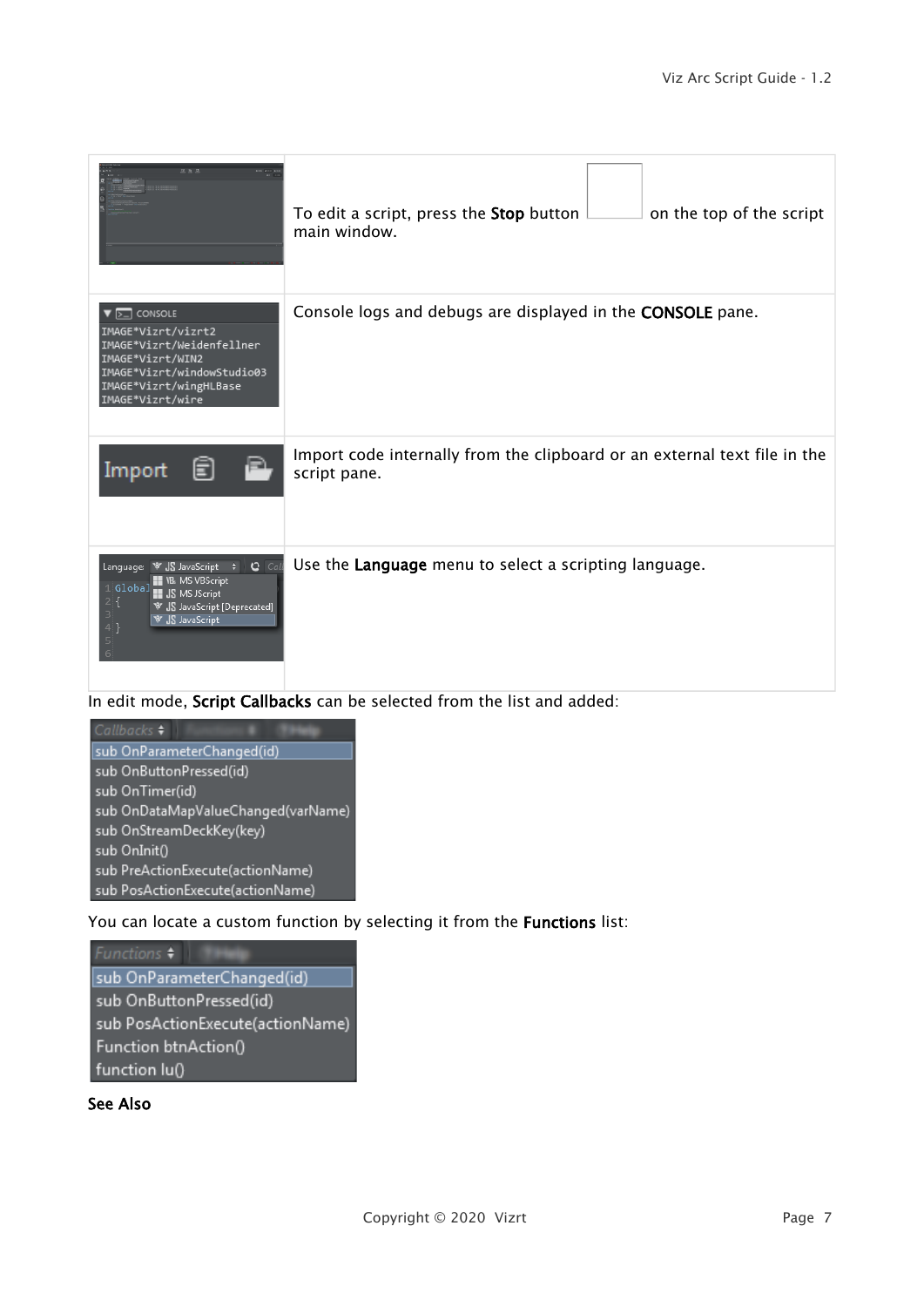#### • [Scripting Classes](#page-24-2)

# <span id="page-7-0"></span>1.1 Action Properties

All Actions in the project can be accessed and modified via scripting. Use the GetAction function to get a reference to the action:

- BaseAction GetAction( string actionName )
- A Note: It's possible for a project to contain multiple actions that have the same name. If that is the case for your project, the first Action created with a name is returned. Make sure to use unique names when accessing actions through scripting.

Every Action type has these generic properties:

| <b>Action type</b> | <b>Description</b>                                                                                                                                                                                                                |  |
|--------------------|-----------------------------------------------------------------------------------------------------------------------------------------------------------------------------------------------------------------------------------|--|
| string Name        | The title of the action.                                                                                                                                                                                                          |  |
| string Description | By default this is the type of action (e.g. "Key", "Chroma",<br>"Image" etc.). When assigned to a TransformationAction and<br>visible on the SET view, this field is used as a tooltip when the<br>mouse hovers over the element. |  |
| int ExecutionDelay | Expressed in milliseconds, minimum delay is 0 (default),<br>maximum delay is 10000 (10 seconds).                                                                                                                                  |  |

Every Action type has these generic methods:

#### • void **Execute()**

The example below shows how to set the alpha value to 75% of an Alpha Action called *AlphaText* and execute the action from scripting:

#### **Sample**

```
var alphaAction = GetAction("AlphaText");
alphaAction.Alpha = 75.0;
alphaAction.Execute();
```
#### There are specific properties/functions for each action type:

- [Alpha](#page-8-0)
- [Chroma](#page-8-1)
- [Command](#page-10-0)
- [ControlObject](#page-10-1)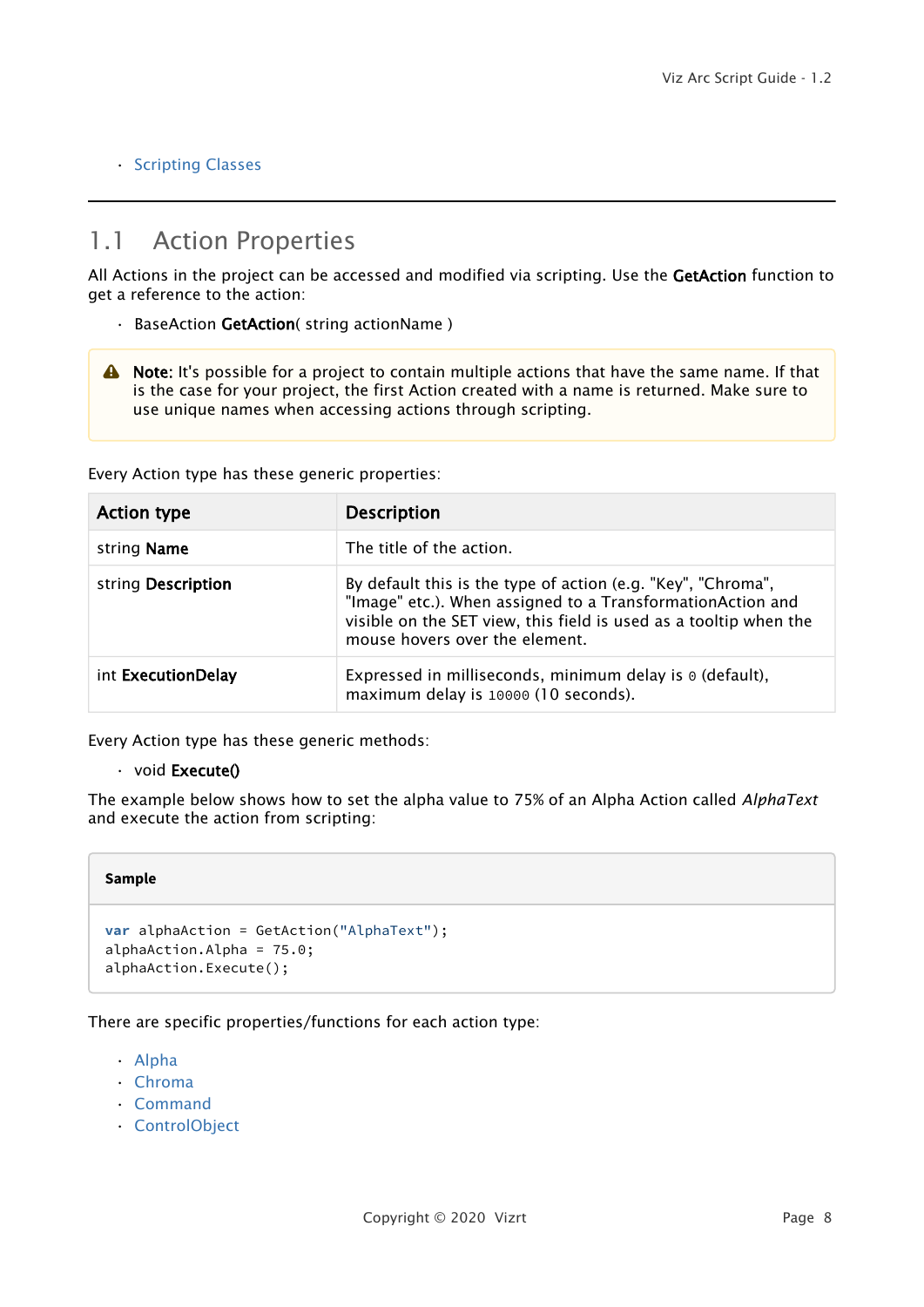- [Director](#page-10-2)
- [Group](#page-10-3)
- [Image](#page-10-4)
- [Light](#page-11-0)
- [Key](#page-11-1)
- [Material](#page-11-2)
- [MSE](#page-12-0)
- [Multizone Chroma Key](#page-12-1)
- [NDI](#page-12-2)
- [Omo](#page-13-0)
- [PBR](#page-13-1)
- [RenderGraph](#page-14-0)
- [Scene Loader](#page-14-1)
- [Shared Memory](#page-14-2)
- [Telemetrics](#page-15-0)
- [Text](#page-15-1)
- [Tracking Hub Command](#page-15-2)
- [Transformation](#page-15-3)
- [Utah Router](#page-15-4)
- [Unreal Animation](#page-15-5)
- [Unreal Blueprint](#page-16-0)
- [Unreal Dispatcher](#page-16-1)
- [Unreal Scene Loader](#page-16-2)
- [Unreal Sequencer](#page-16-3)
- [Unreal Text](#page-16-4)
- [Vinten](#page-16-5)
- [Virtual Studio](#page-16-6)
- [Visibility](#page-17-0)
- [Viz Camera](#page-17-1)
- [Viz Clip](#page-17-2)
- [Viz PBR Material](#page-17-3)

# <span id="page-8-0"></span>1.1.1 Alpha

### Properties:

• double Alpha

# <span id="page-8-1"></span>1.1.2 Chroma

- ChromaClassicContent Classic
	- double U
	- double V
	- double InnerUVDiameter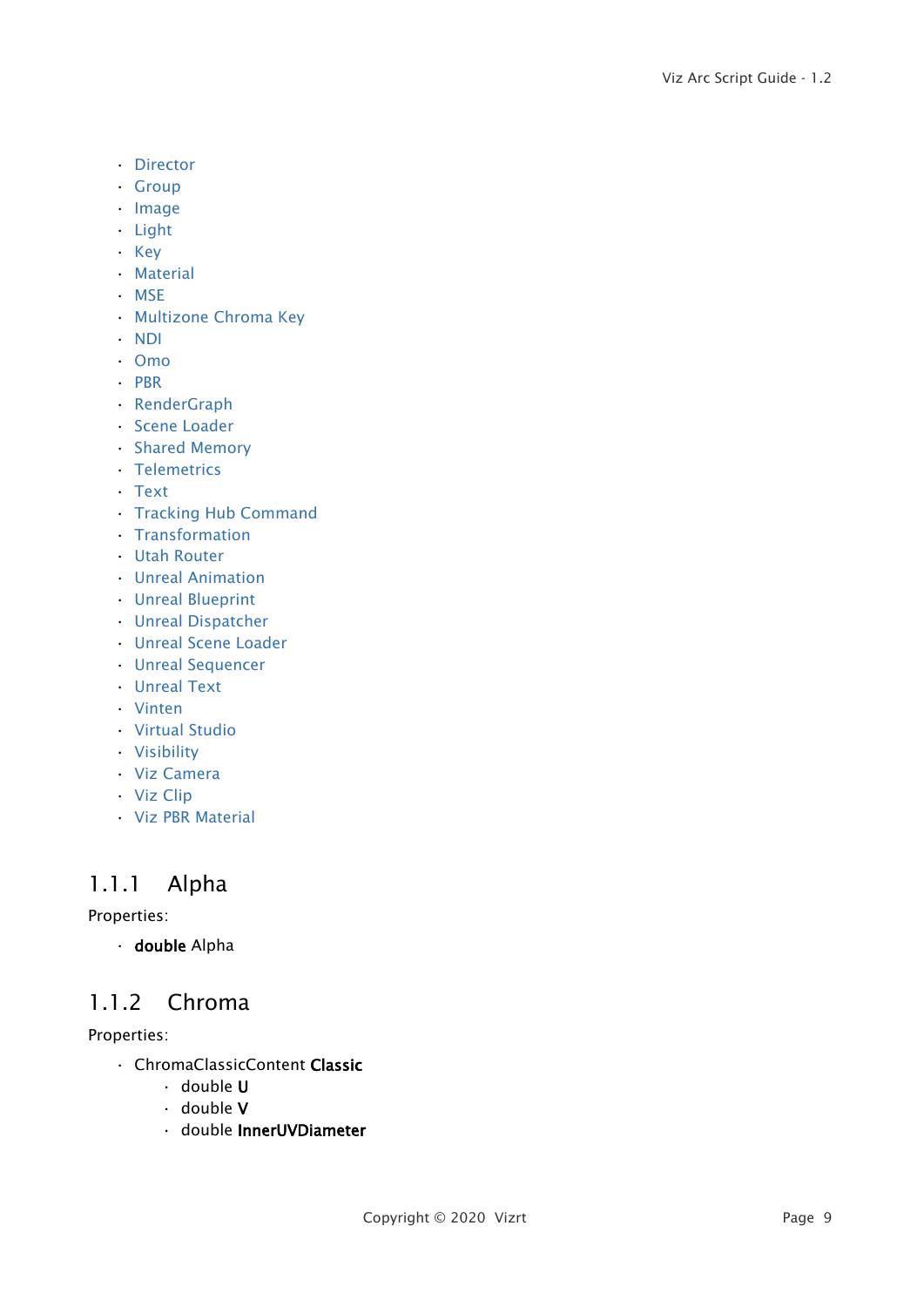- double OuterUVDiameter
- ChromaFusionContent Fusion
	- double hueAdjust
	- double saturationAdjust
	- int edgeBlur
	- double despillScale
	- double backingPlateR
	- double backingPlateR
	- double backingPlateR
	- double yellowGain
	- double cyanGain
	- int denoiseRadius
	- int denoiseSharpen
	- double opacityPoint
	- doube transparencyPoint
	- double bgEdgeGain
	- double bgSpillGain
	- double bgLWBlur
	- double colorEdgeGain
	- double colorSpillGain
	- double colorLightwrapR
	- double colorLightwrapG
	- double colorLightwrapB
	- bool addShadows
	- double innerShadows
	- double shadowsGain
	- bool addHighlights
	- double innerHighlights
	- double highlightsGain
	- double masterLiftR
	- double masterLiftG
	- double masterLiftB
	- double masterGammaR
	- double masterGammaG
	- double masterGammaB
	- double masterGainR
	- double masterGainG
	- double masterGainB
	- double masterSaturation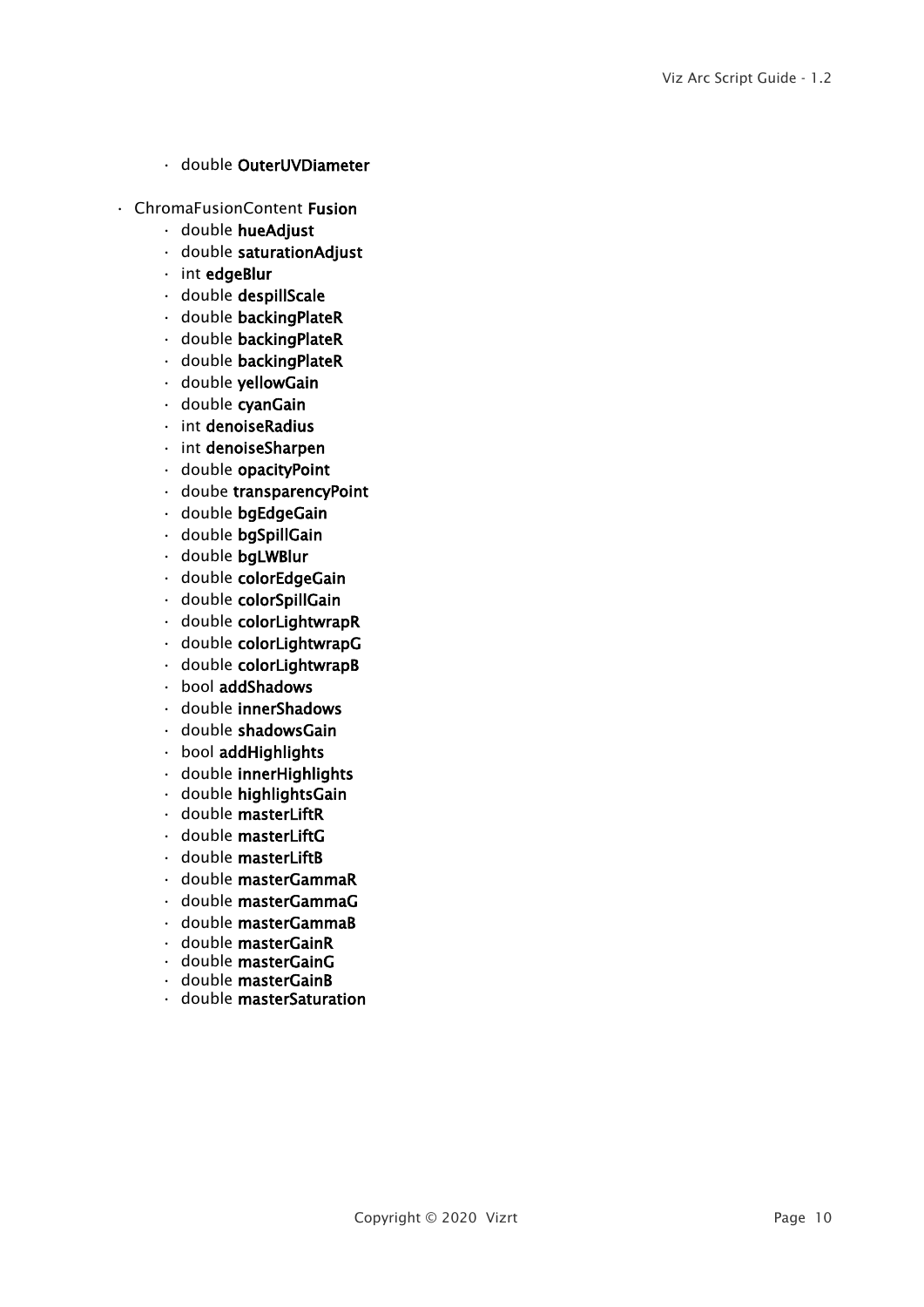#### **Sample**

```
var action = GetAction("Chroma");
// sample for setting classic chroma keyer settings
action.Classic.U = 0.5;
action.Classic.V = 0.5;
action.Classic.InnerUVDiameter = 0.1;
action.Classic.OuterUVDiameter = 0.3;
// sample for setting some fusion keyer settings
action.Fusion.hueAdjust = -1140;action.Fusion.saturationAdjust = 2.0;
```
# <span id="page-10-0"></span>1.1.3 Command

#### Properties:

• string Command

### <span id="page-10-1"></span>1.1.4 ControlObject

See [Control Object Classes](#page-18-0).

### <span id="page-10-2"></span>1.1.5 Director

Properties:

• string DirectorType possible values: START, STOP, CONTINUE, CONTINUE\_REVERSE, PLAY\_FROM, PLAY\_FROM\_REVERSE, FROM\_TO, GO\_TO, PAUSE

### <span id="page-10-3"></span>1.1.6 Group

This action has no additional public properties.

### <span id="page-10-4"></span>1.1.7 Image

- string Image
	- Value should be a GH path that starts with "IMAGE\*"
- double PosX
- double PosY
- double RotX
- double RotY
- double RotZ
- double ScaX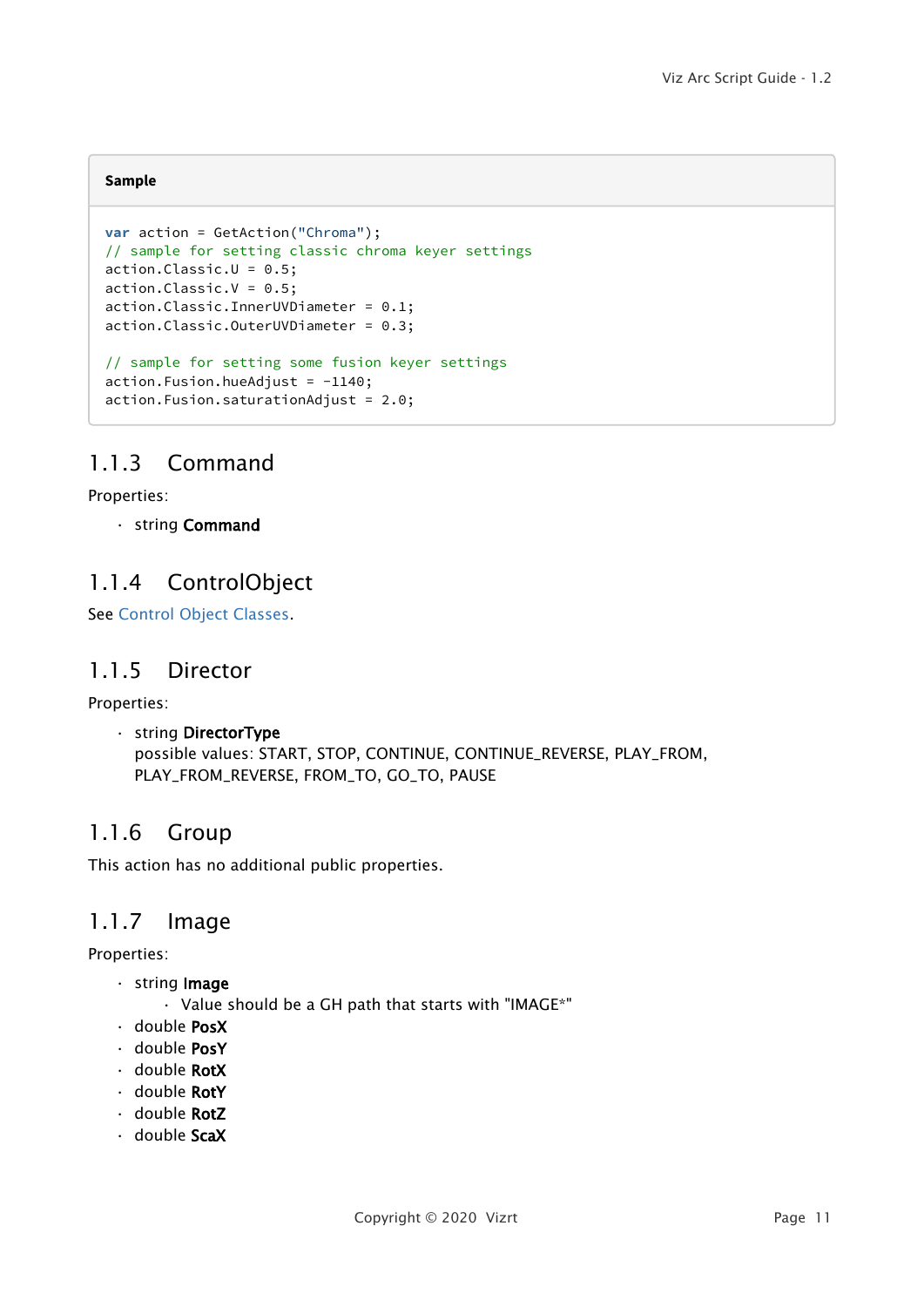#### • double ScaY

The Image parameter can be assigned to a GraphicHub path when the string starts with "IMAGE\*"; when it starts with "http" it will be assumed to be a web link (or a MediaService link), otherwise it will be interpreted as a local file path, see the samples below:

#### **Sample**

```
var imageAction = GetAction("Image");
imageAction.Image = "IMAGE*/VizArc/arcLogo";
// or
imageAction.Image = "http://127.0.0.1:21099/serve/original/AR_03.jpg";
// or
imageAction.Image = "C:/Users/admin/Desktop/CAKE.jpg";
```
# <span id="page-11-0"></span>1.1.8 Light

Properties:

- string LightType [read only] possible values: NONE, SPOTLIGHT, DIRECTIONAL, AREA, POINT
- string LightColor
- double LightIntensity
- double DiffuseIntensity
- double SpecularIntensity
- double LightRadius
- double OuterConeAngle
- double InnerConeAngle
- int LightLayer
- double DirectionalSpread
- double RadiosityMultiplier

### <span id="page-11-1"></span>1.1.9 Key

Properties:

- bool KeyEnabled
- bool CombineBackground
- bool DepthInfoOnly
- bool DrawKey
- bool DrawRGB

### <span id="page-11-2"></span>1.1.10 Material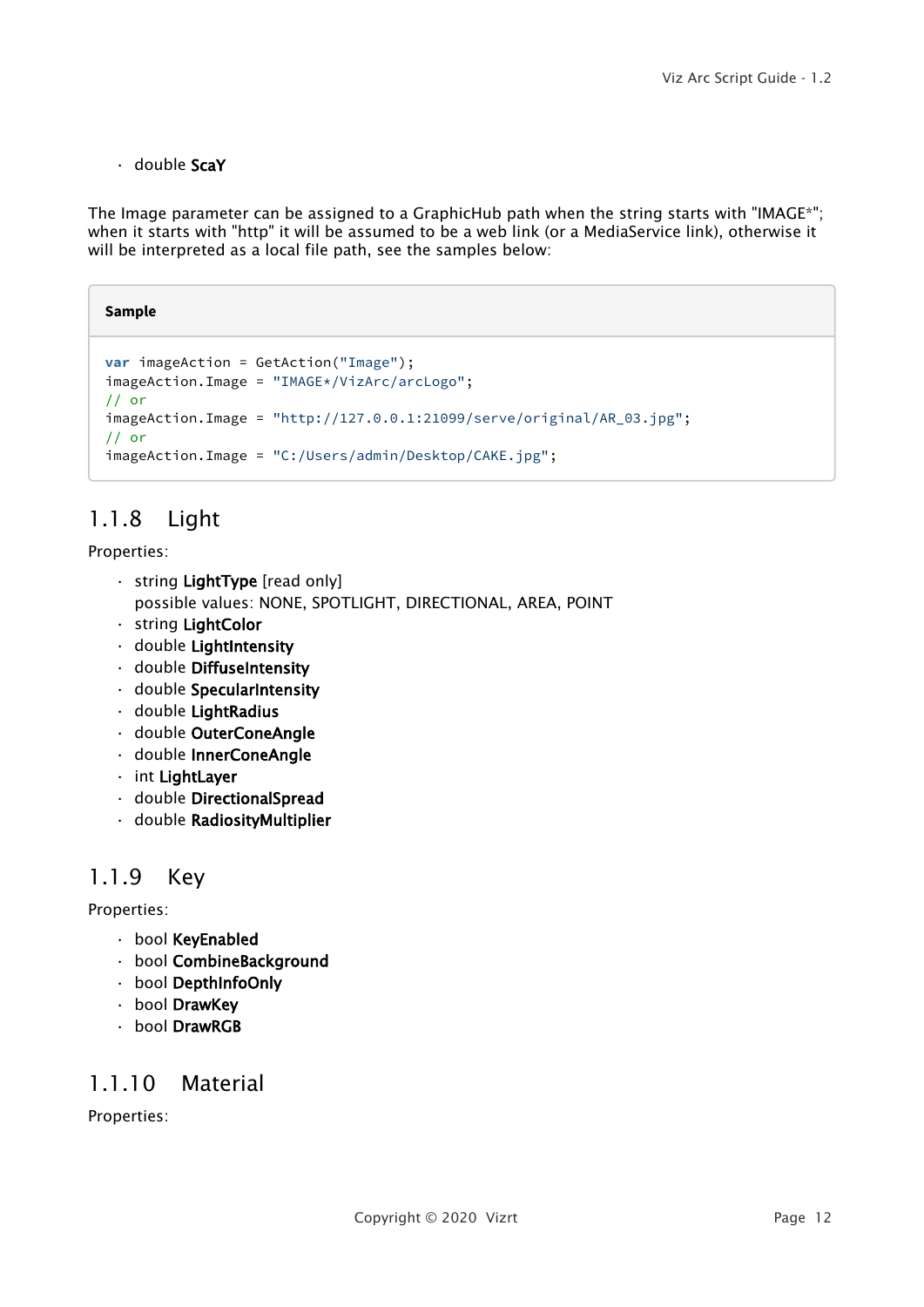- string ColorHex [#RRGGBB]
- string Diffuse [#RRGGBB]
- string Emission [#RRGGBB]
- string Specular [#RRGGBB]
- string Ambient [#RRGGBB]
- $\cdot$  double Alpha  $[0...100]$
- double Shiniess [0…100]
- bool UseSimpleColor

Functions:

• SetColorRBG(int r, int g, int b)

### <span id="page-12-0"></span>1.1.11 MSE

#### Properties:

- string Page
- string DirectorType possible values: TAKE, CONTINUE, TAKE\_OUT

# <span id="page-12-1"></span>1.1.12 Multizone Chroma Key

#### Properties:

- string ZoneName
- double Height
- double Altitude
- double Luminance
- double MinLuminance
- double MinGrad
- double MaxLuminance
- double MaxGrad
- double Blend
- double U
- double V
- double UVDiameter
- double UVGradient
- bool IsFullscreen

# <span id="page-12-2"></span>1.1.13 NDI

- int Preset
	- value must be between 0 and 99
- float Velocity
	- value must be between 0 and 1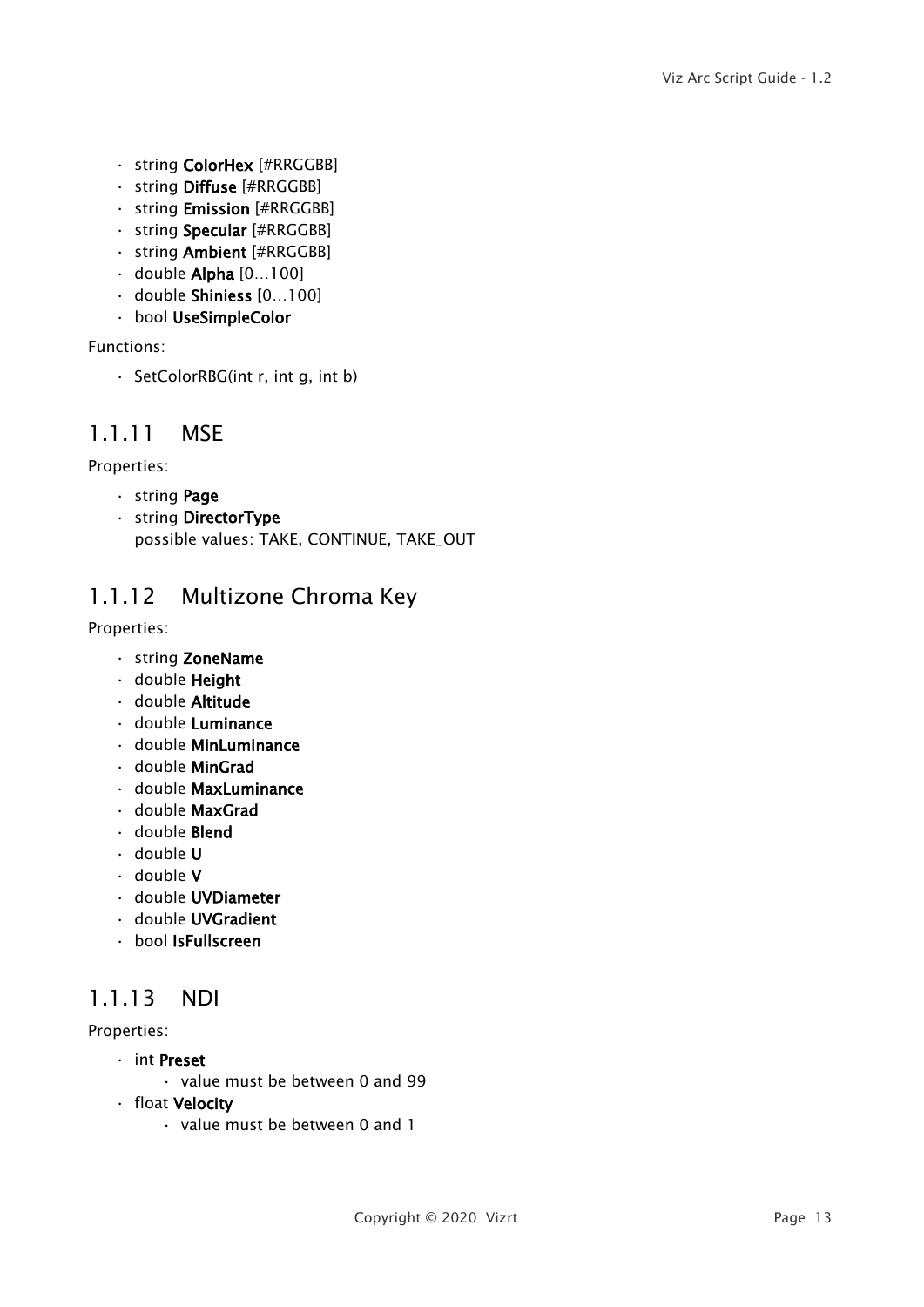### <span id="page-13-0"></span>1.1.14 Omo

#### Properties:

- int ElementIndex
- bool ShowUntil

### <span id="page-13-1"></span>1.1.15 PBR

- Modes
	- bool IsPreload
	- bool IsGHMode
- GH Mode
	- string PbrMaterialAsset
		- Value should be a GH path that starts with "MATERIAL\_DEFINITION\*"
- Values Mode
	- Texture Settings
		- string ColorTexture
			- Value should be a GH path that starts with "IMAGE\*"
		- |string ColorTint
		- bool ColorIsSRGB
		- string EmissiveTexture
			- Value should be a GH path that starts with "IMAGE\*"
		- string EmissiveColor
		- double EmissiveIntensity
		- string NormalTexture
			- Value should be a GH path that starts with "IMAGE\*"
		- string RoughnessTexture
			- Value should be a GH path that starts with "IMAGE\*"
		- double RoughnessFactor
		- string MetallicTexture
			- Value should be a GH path that starts with "IMAGE\*"
		- double MetallicFactor
		- string AmbientOcclusionTexture
			- Value should be a GH path that starts with "IMAGE\*"
		- string HeightTexture
			- Value should be a GH path that starts with "IMAGE\*"
		- double HeightDepth
		- string EnvironmentTexture
			- Value should be a GH path that starts with "IMAGE\*"
		- double EnvironmentRotation
	- Material Settings
		- double TillingU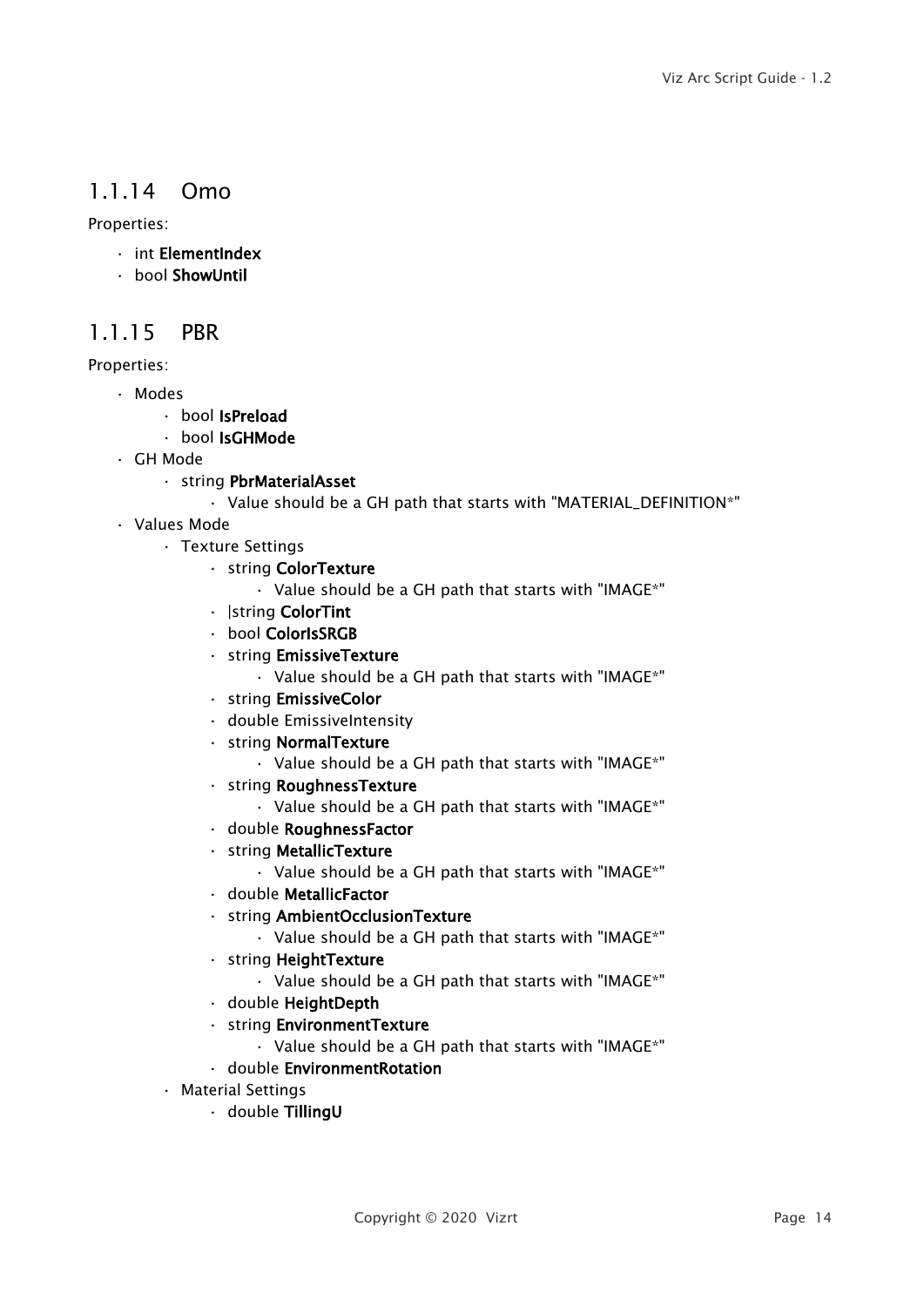- double TillingV
- double UvAngle
- double UvScaleU
- double UvScaleV
- double UvOffsetU
- double UvOffsetV

### <span id="page-14-0"></span>1.1.16 RenderGraph

Properties:

- string GraphName
- bool DoToneMappping
- double ToneExposure
- double ToneSaturation
- double ToneContrast
- bool DoDOF
- double DofFocalLength

### <span id="page-14-1"></span>1.1.17 Scene Loader

#### Properties:

- string FrontUUID
- string MainUUID
- string BackUUID
- string GfxUUID
- bool FrontClear
- bool MainClear
- bool BackClear
- bool GfxClear
- bool FrontResetStage
- bool MainResetStage
- bool BackResetStage
- bool GfxResetStage
- int GfxLayerNumber [0,…,17]

# <span id="page-14-2"></span>1.1.18 Shared Memory

#### Functions:

- String[] GetKeys()
- String[] GetValues()
- Void AddKeyValue (string key, string value)
- Void **InsertKeyValue** (int index, string key, string value)
- Bool Remove (string key)
- Void RemoveAt (int index)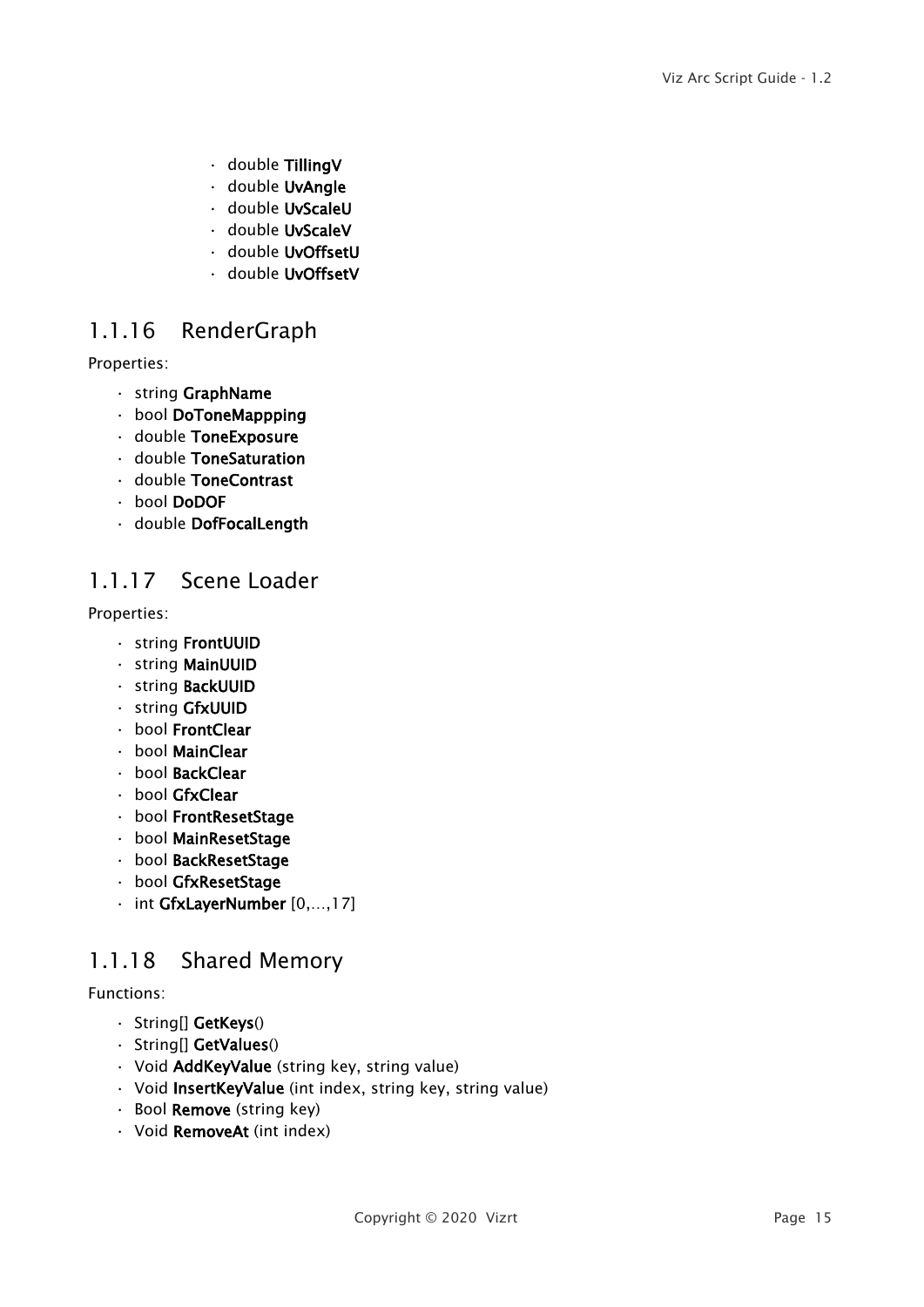# <span id="page-15-0"></span>1.1.19 Telemetrics

Properties:

- int Program
- int Scene

### <span id="page-15-1"></span>1.1.20 Text

Properties:

• string Text

# <span id="page-15-2"></span>1.1.21 Tracking Hub Command

Properties:

• string Command

# <span id="page-15-3"></span>1.1.22 Transformation

Properties:

- double PosX
- double PosY
- double PosZ
- bool PosEnabled
- double RotX
- double RotY
- double RotZ
- bool RotEnabled
- double ScaX
- double ScaY
- double ScaZ
- bool ScaEnabled

# <span id="page-15-4"></span>1.1.23 Utah Router

Properties:

- int Source
- int Desitnation

# <span id="page-15-5"></span>1.1.24 Unreal Animation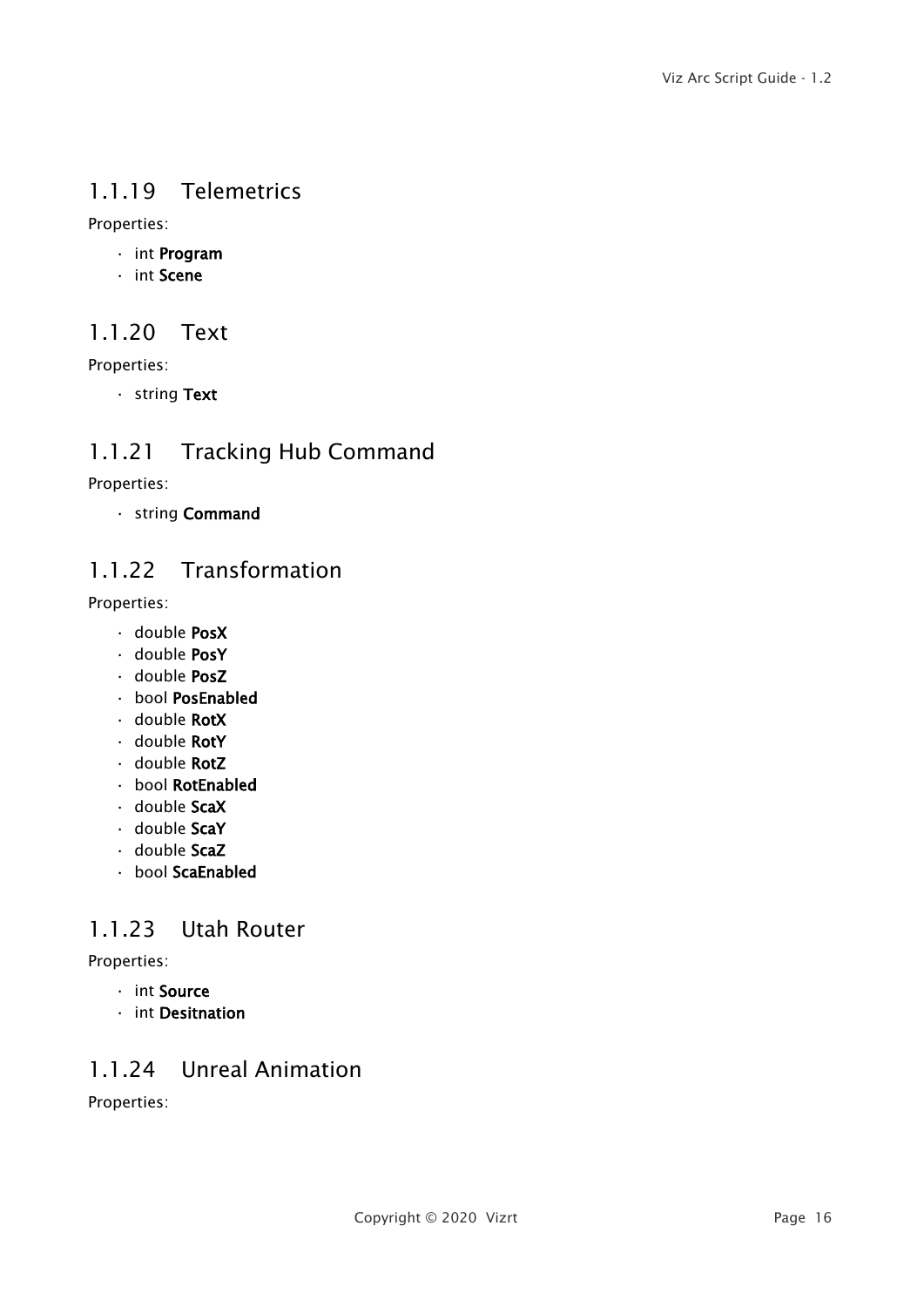- string AnimationMode possible values: LOAD, CONTINUE, PAUSE
- bool IsLooping
- double PlayRate
- double BlendTime
- string SelectedAnimation

# <span id="page-16-0"></span>1.1.25 Unreal Blueprint

See [Control Object Classes](#page-18-0).

# <span id="page-16-1"></span>1.1.26 Unreal Dispatcher

This action has no additional public properties.

# <span id="page-16-2"></span>1.1.27 Unreal Scene Loader

This action has no additional public properties.

### <span id="page-16-3"></span>1.1.28 Unreal Sequencer

Properties:

- string DirectorType possible values: START, STOP, CONTINUE, START\_REVERSE, CONTINUE\_REVERSE, PLAY\_FROM, PLAY\_FROM\_REVERSE, GO\_TO, PAUSE
- int LoopCount
- double PlayRate

# <span id="page-16-4"></span>1.1.29 Unreal Text

#### Properties:

- string Text
- double ScaleX
- double ScaleY

### <span id="page-16-5"></span>1.1.30 Vinten

This action has no additional public properties.

# <span id="page-16-6"></span>1.1.31 Virtual Studio

Properties:

• int SelectedSceneIndex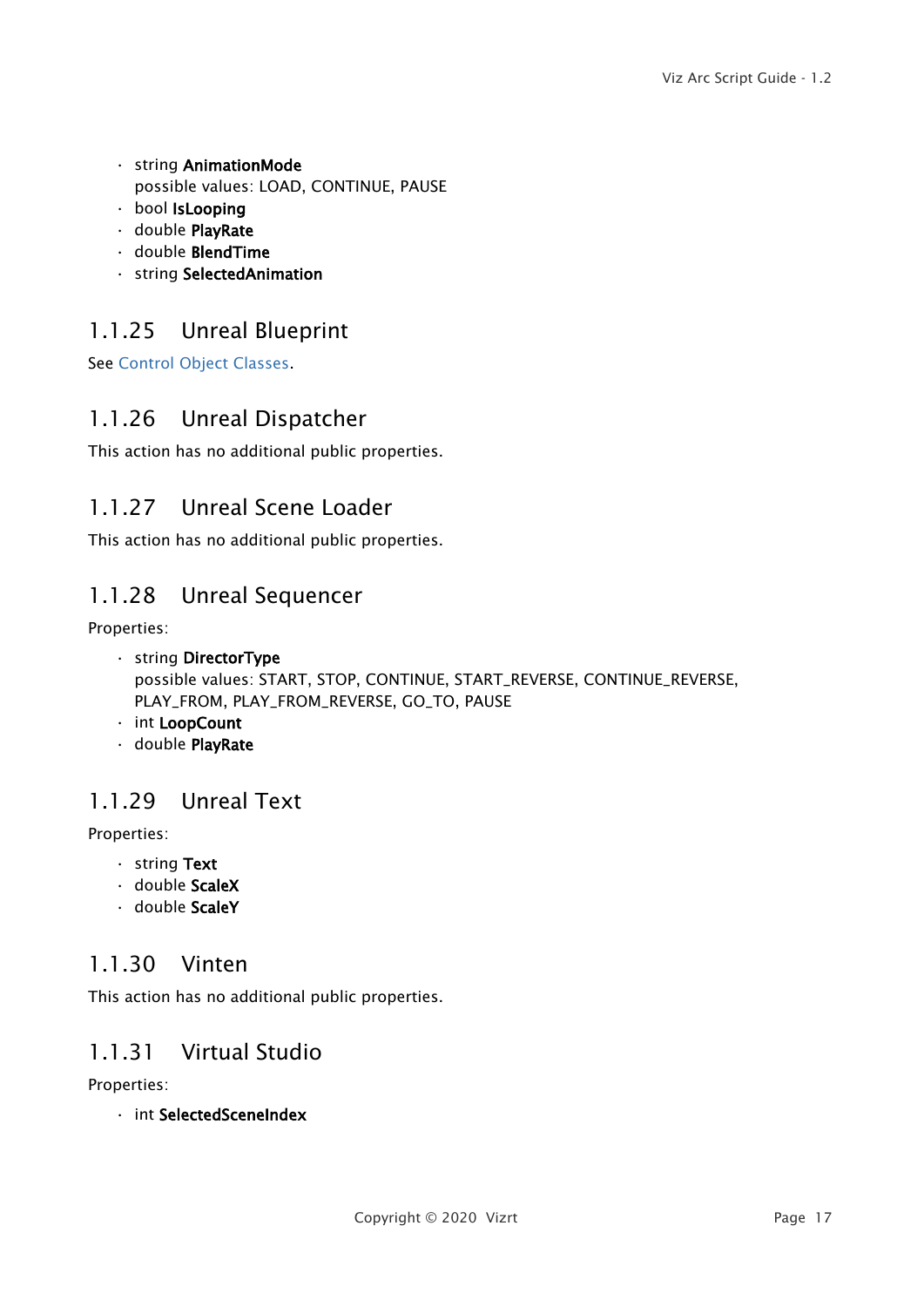# <span id="page-17-0"></span>1.1.32 Visibility

Properties:

- bool Visibility
- string VisibilityMode possible values: ON, OFF, ONOFF, DUAL\_MODE

# <span id="page-17-1"></span>1.1.33 Viz Camera

Properties:

• int SelectedCamera

# <span id="page-17-2"></span>1.1.34 Viz Clip

Properties:

- string ClipName
- bool IsLoader
- string ControlType
	- possible values: START, STOP, CONTINUE, PAUSE
- string SelectedClipChannel
- bool PlayOnLoad • bool HasLoop
- bool ShouldQueue

# <span id="page-17-3"></span>1.1.35 Viz PBR Material

- bool IsPreLoad
- bool IsGHMode
- string PbrMaterialAsset
- string ColorTexture
- string ColorTint
	- e.g.: "#FF00A0"
- bool ColorIsSRGB
- string EmissiveTexture
- string EmissiveColor
	- e.g.: "#FF00A0"
- double EmissiveIntensity
- string NormalTexture
- string RoughnessTexture
- double RoughnessFactor
- string MetallicTexture
- double MetallicFactor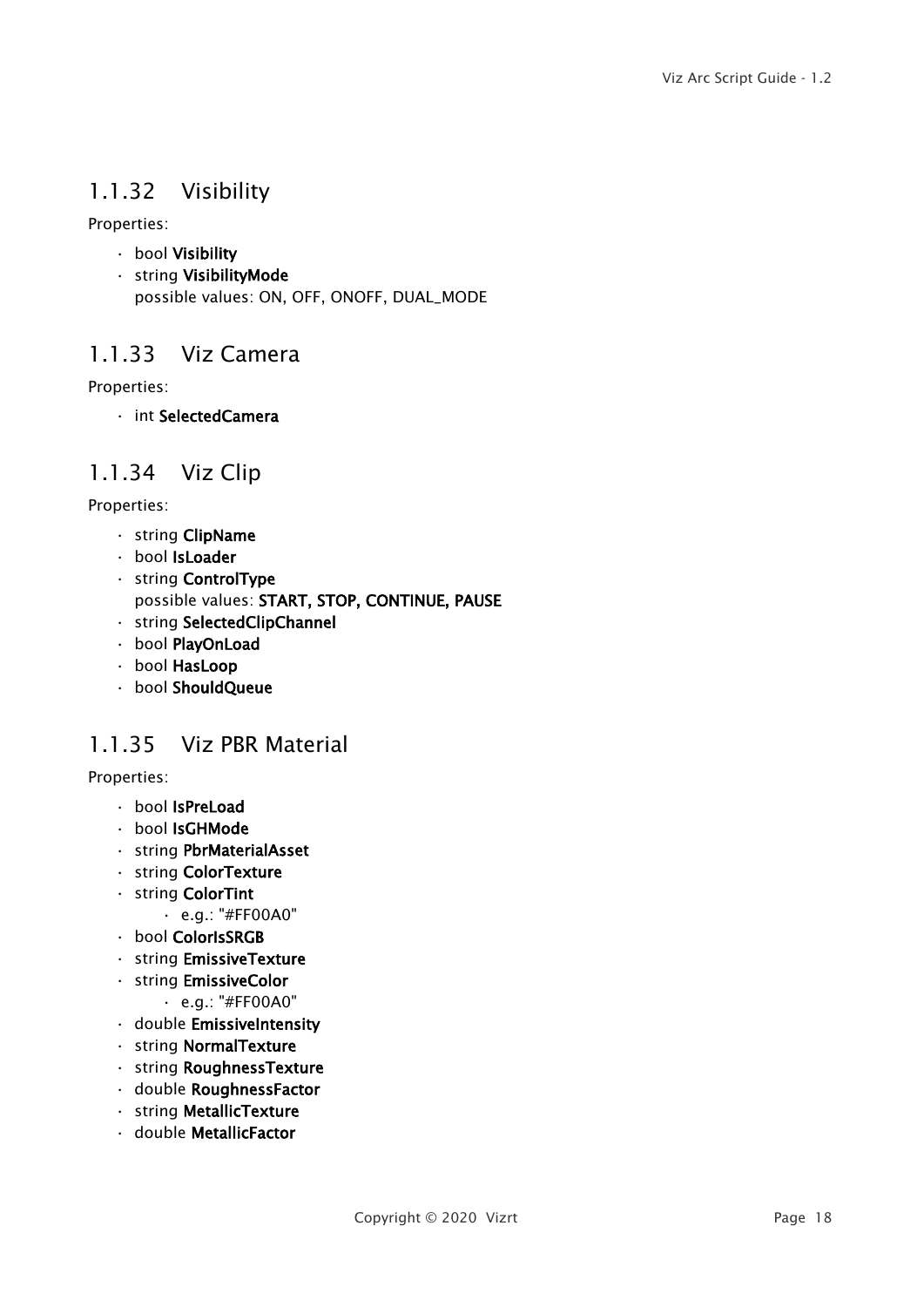- string AmbientOcclusionTexture
- string HeightTexture
- double HeightDepth
- string EnvironmentTexture
- double EnvironmentRotation
- double TillingU
- double TillingV
- double UvAngle
- double UvScaleU
- double UvScaleV
- double UvOffsetU
- double UvOffsetV

# <span id="page-18-0"></span>1.2 Control Object Classes

After having accessed the action holding the list of ControlObjects thought the GetAction method, the single ControlObjects can be retreived using the global method

• BaseControlObject GetcontrolObject (BaseAction action, string ControlObjectID);

Most Control Object types have the following generic properties:

- Text (String)
	- This property adapts to all objects (execute string)
	- IntControl.Text = "5"
	- ImageControl.Text = "IMAGE\*FolderA/SubfolderB/ImageName"
- ID (String)
	- Returns ObjectID
- Description
	- Returns the object description

Each Control Object type has specific properties:

- [Control Container](#page-19-0)
- [Control Image](#page-19-1)
- [Control Material](#page-19-2)
- [Control Omo](#page-19-3)
- [Control Text](#page-19-4)
- [Control List](#page-20-0)
	- [Single Cells Properties](#page-20-1)
- [Control Integer](#page-21-0)
- [Control Double](#page-21-1)
- [Control Boolean](#page-21-2)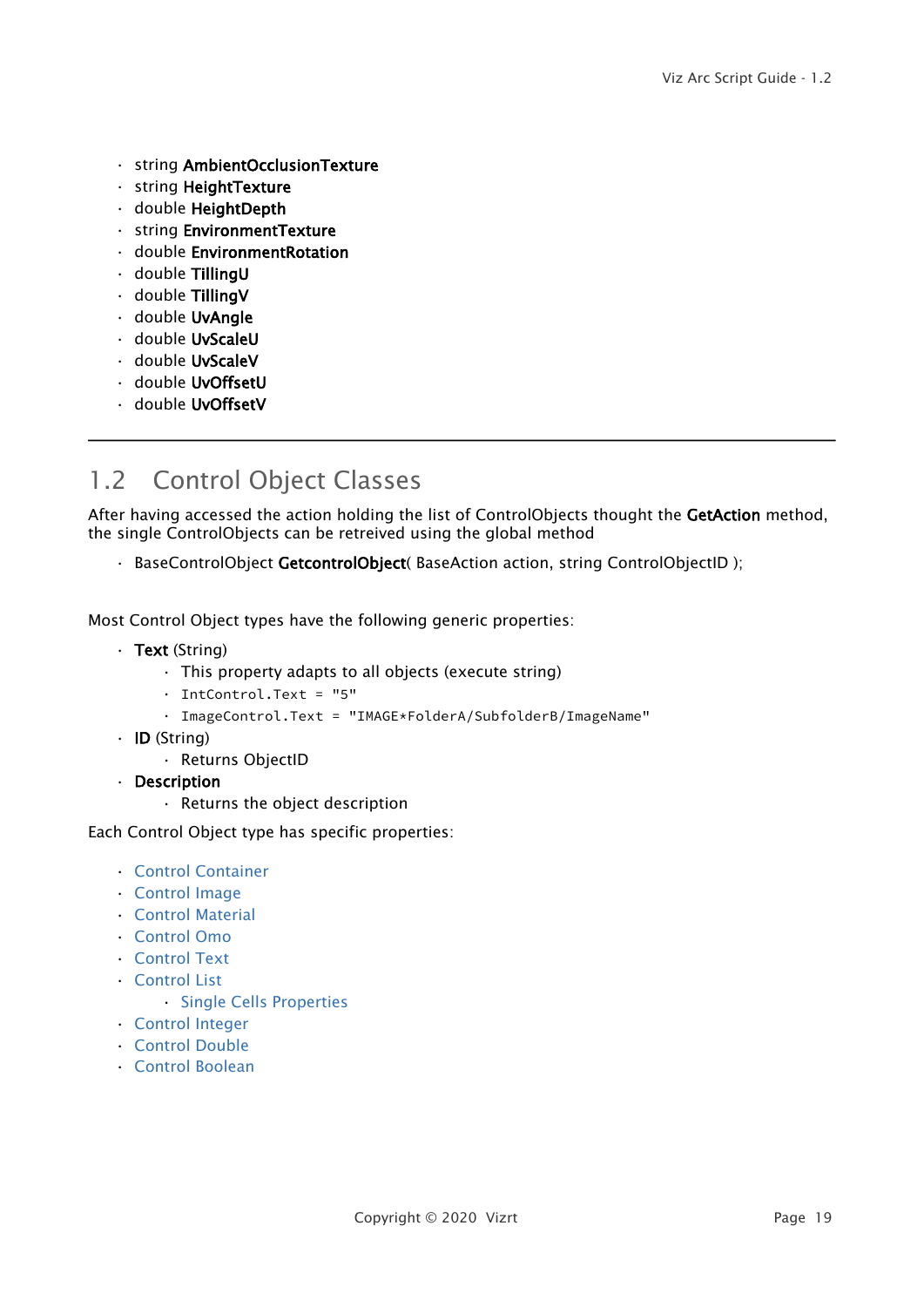# <span id="page-19-0"></span>1.2.1 Control Container

Properties:

- Visibility
- Position
	- posX (double)
	- posY (double)
	- posZ(double)
- Rotation
	- rotX (double)
	- rotY (double)
	- rotZ (double)
- Scaling
	- scaX (double)
	- scaY (double)
	- scaZ (double)

This type doesn't have the Text property.

# <span id="page-19-1"></span>1.2.2 Control Image

#### Properties:

- Path (string)
- Position
	- posX (double)
	- posY (double)
- Scaling
	- scaX (double)
	- scaY (double)

# <span id="page-19-2"></span>1.2.3 Control Material

#### Properties:

• Path (string)

# <span id="page-19-3"></span>1.2.4 Control Omo

#### Properties:

• Value (integer)

# <span id="page-19-4"></span>1.2.5 Control Text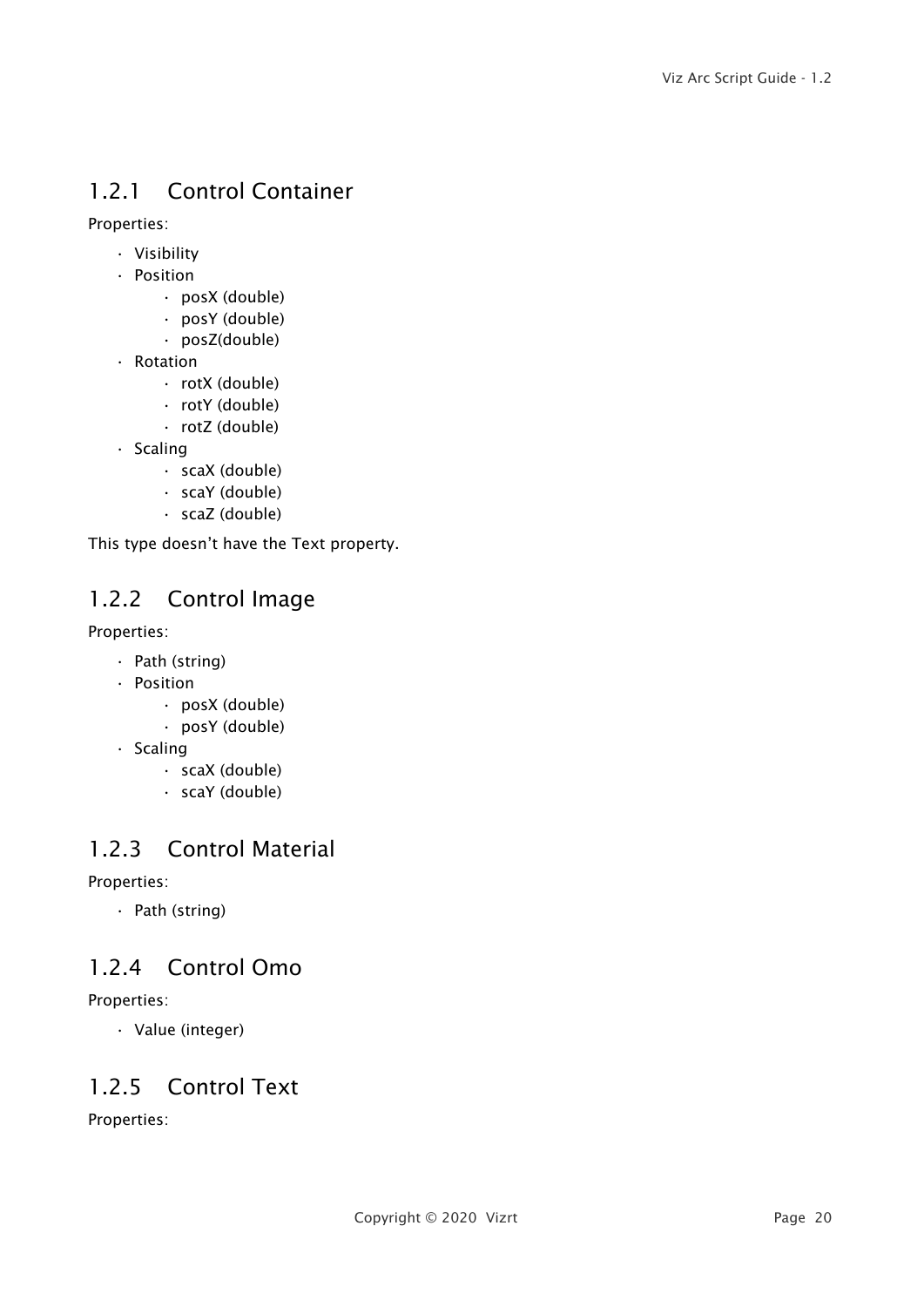• Value (string)

# <span id="page-20-0"></span>1.2.6 Control List

```
Example:
     sub OnInit()
          'declare variables
          dim objAction, table, cell
          dim output1, output2, output3
          'get table obj action
          objAction = arc.GetAction("object")
          table = arc.GetControlObject (objAction, "controlObj_ID")
          Console.WriteLine("Table name: " & table.Text)
          'set values in single cells inside the table
          table(0,0).value = false
         table(0,1).value = 5table(2,5) . x = 12table(3,6).value = "IMAGE*/Default/GER"
          'assign values to a variable and show in debug console
         output1 = table(0,0). Text
         output2 = table(0,1). Text
         output3 = table(0,2). Text
         Console.WriteLine("cell - " & output1 & " | " & output2 & " | " & output3)
     end sub
```
#### Properties:

#### • Accessor

- table[int row, int col]
	- returns a cell
- nbcolumns (integer) number of columns
- nbrows (integer) numbers of rows

### <span id="page-20-1"></span>Single Cells Properties

| Cell           | <b>Type</b>        | <b>Additional Information</b>                               | <b>Example</b>                                                        |
|----------------|--------------------|-------------------------------------------------------------|-----------------------------------------------------------------------|
| BaseCe         | Text (string)      | Sets or gets value as string.<br>Common to every cell type. | $table(0,5) .x = 12 (intCell)$<br>$table(0,5)$ .text = "12" (intCell) |
| <b>BoolCel</b> | Value<br>(boolean) |                                                             | $table(0,5)$ .active= true                                            |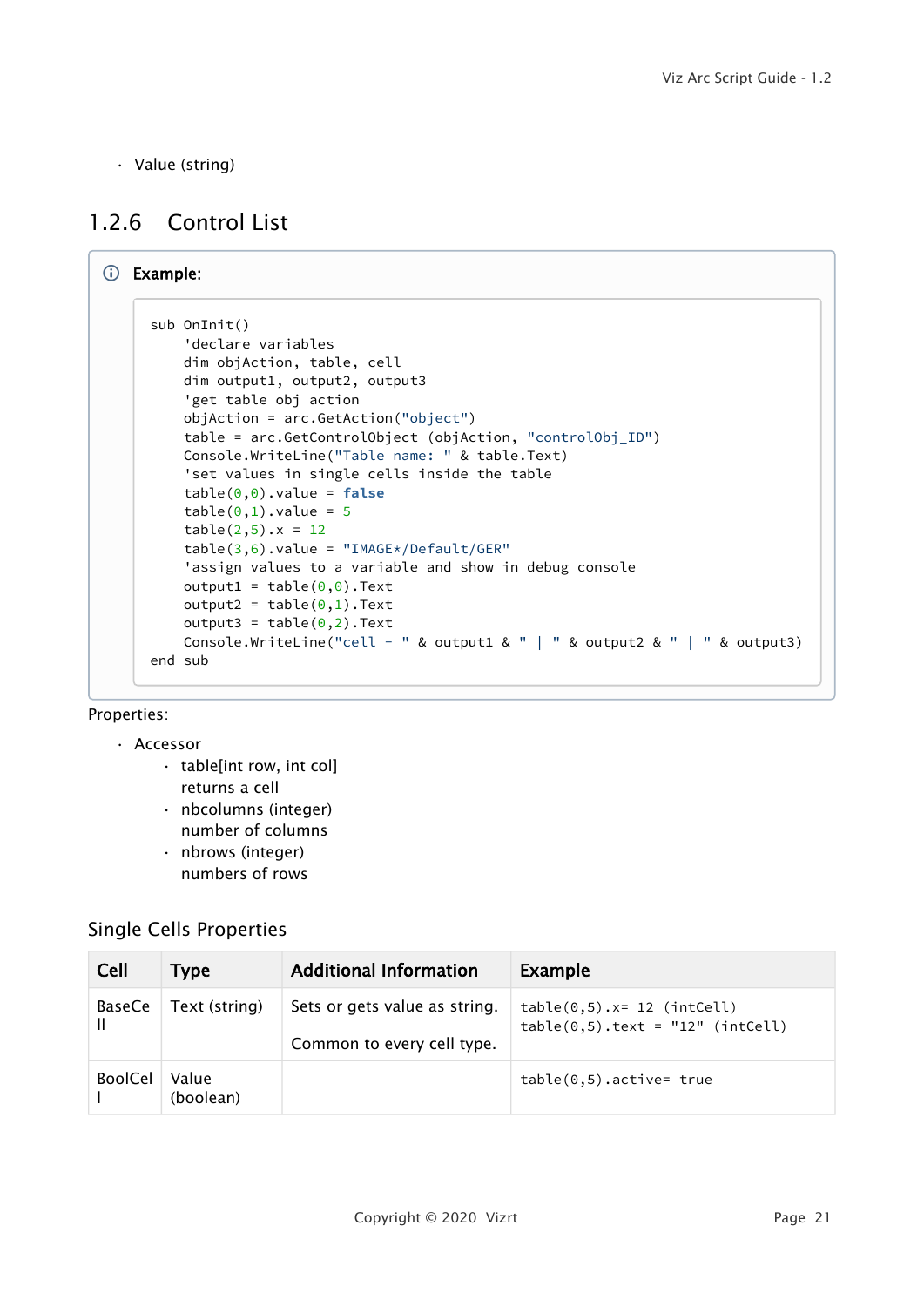| Cell                    | <b>Type</b>                            | <b>Additional Information</b> | <b>Example</b>                                        |
|-------------------------|----------------------------------------|-------------------------------|-------------------------------------------------------|
| Double<br>Cell          | Value<br>(double)                      |                               | $table(0,5) .x = 12.8$                                |
| Duplet<br>Cell          | X (double)<br>Y (double)               |                               | $table(0,5) . text = "0.55 0.2"$                      |
| GeomC<br>ell            | Value (string)                         |                               | $table(0,5)$ .value = "GEOM*/folder/<br>geometry"     |
| ImageC<br>ell           | Value (string)                         |                               | $table(0,5)$ .value = "IMAGE*/folder/image"           |
| IntCell                 | Value<br>(integer)                     |                               |                                                       |
| Materia<br><b>ICell</b> | Value (string)                         |                               | $table(0,5)$ .value = "MATERIAL*/folder/<br>material" |
| TextCe<br>Ш             | Value (string)                         |                               |                                                       |
| Triplet<br>Cell         | X (double)<br>Y (double)<br>Z (double) |                               | $table(0,5) .text = "0.55 0.23 1.23"$                 |

# <span id="page-21-0"></span>1.2.7 Control Integer

Properties:

• Value (integer)

# <span id="page-21-1"></span>1.2.8 Control Double

Properties:

• Value (double)

# <span id="page-21-2"></span>1.2.9 Control Boolean

### Properties:

• Value (boolean)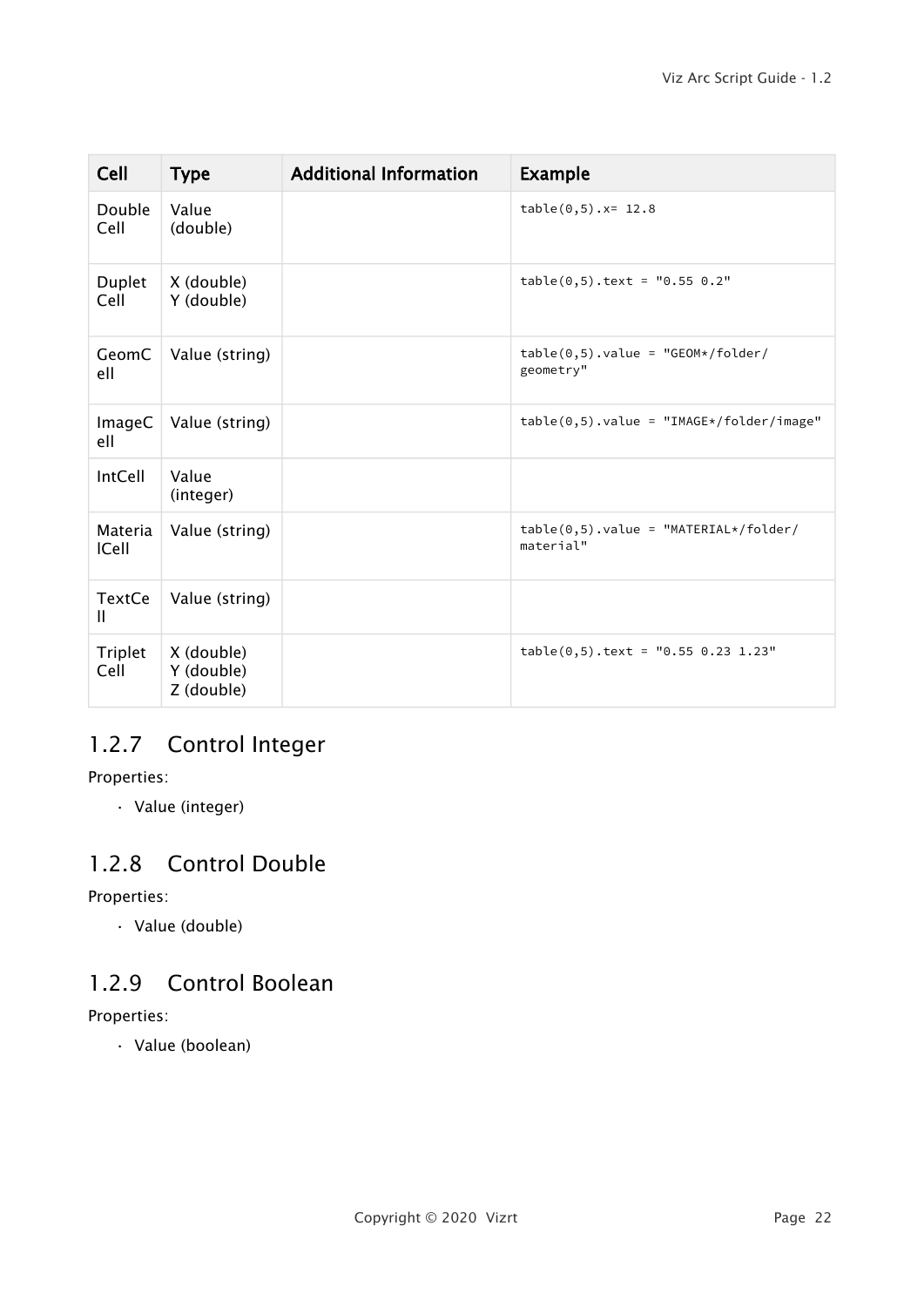# <span id="page-22-0"></span>1.3 Debugging

You can debug scripts with [Visual Studio Code](https://code.visualstudio.com/) when using V8 JavaScript in the global script or in any scripted template.

- 1. Install and launch [Visual Studio Code.](https://code.visualstudio.com/)
- 2. Set up one or more VizArc V8 debug configurations:
	- a. Click File → Preferences → Settings to open your user settings.
	- b. Locate or search for the Launch configuration and click Edit in settings.json.
	- c. Add the following section to the file:

```
{
 "launch": {
     "version": "1.2.0",
     "configurations": [
         {
              "name": "Attach to Viz Arc Global Script on port 9222",
              "type": "node",
              "request": "attach",
              "protocol": "inspector",
              "address": "localhost",
              "port": 9222
         },
         {
              "name": "Attach to Viz Arc Template Scrip on port 9223",
              "type": "node",
              "request": "attach",
              "protocol": "inspector",
              "address": "localhost",
              "port": 9223
      }
   ]
  }
}
```
- d. You can specify additional configurations for different hosts, port numbers, and other options. See [Node.js debugging in VS Code](https://code.visualstudio.com/docs/nodejs/nodejs-debugging) for more information.
- e. Click File > Save.
- 3. If you'd like to debug your application remotely, you must also make sure that your firewall allows incoming connections to your TCP port.
- 4. Attach the Visual Studio Code debugger to your application:
	- a. Click **View > Debug** to bring up the Debug view.
	- b. Select the appropriate debug configuration at the top of the Debug Side Bar.
	- c. Click Debug > Start Debugging.

There are two different ports that are in use, one for the global script (default 9222) and one for template scripts (default 9223). Template scripts can be debugged only when running in the designer. The ports can be configured in the global configuration settings.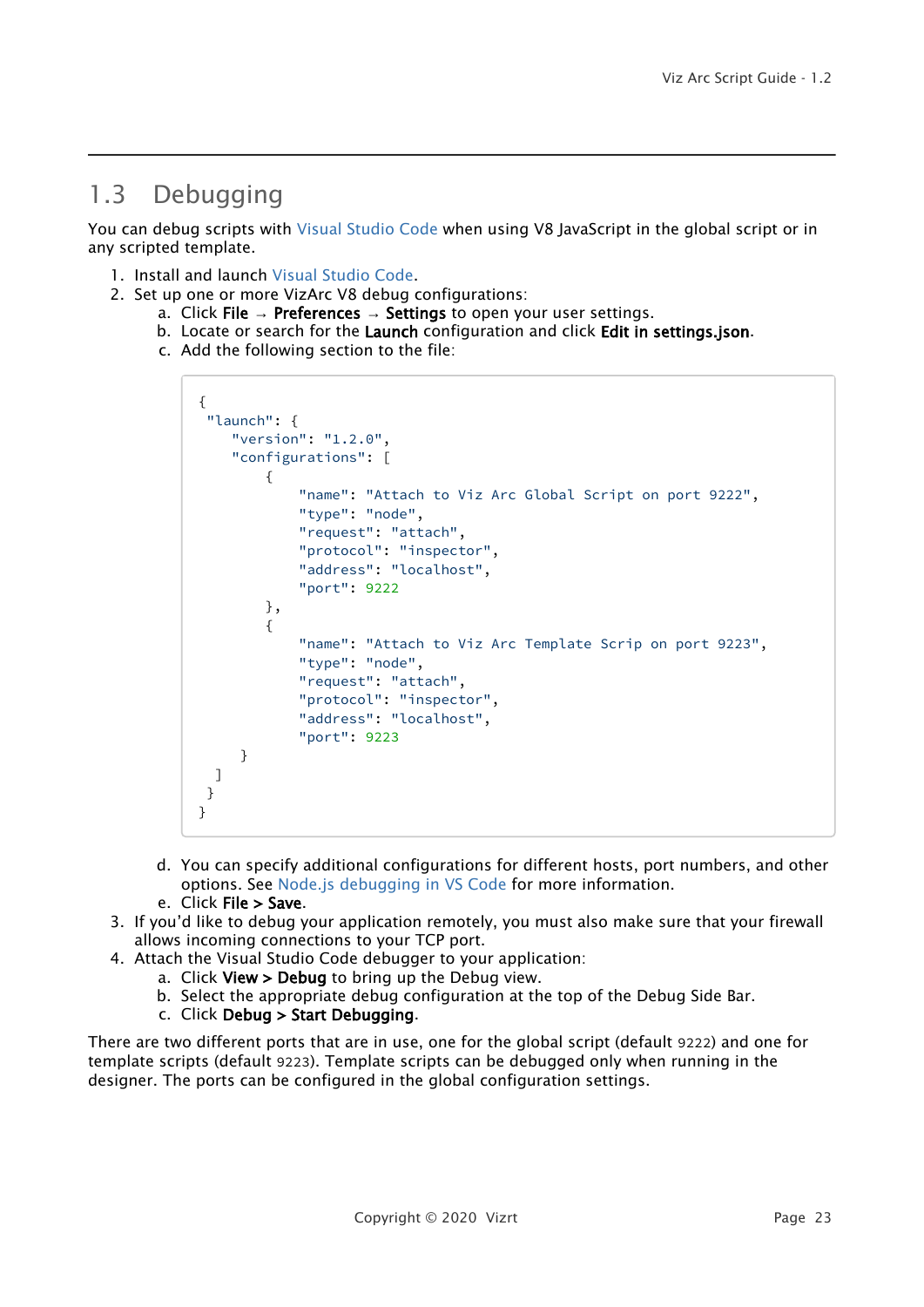| $\mathbf{M}$                  | File Edit Selection View Go Debug Terminal Help                                                             |             | Script - Untitled (Workspace) - Visual Studio Code                                                                                                                                                                                                                                                                                                                                                                                                               | $\Box$    | $\mathsf{x}$ |
|-------------------------------|-------------------------------------------------------------------------------------------------------------|-------------|------------------------------------------------------------------------------------------------------------------------------------------------------------------------------------------------------------------------------------------------------------------------------------------------------------------------------------------------------------------------------------------------------------------------------------------------------------------|-----------|--------------|
| மு                            | RUN AND DEBUG $\triangleright$ Attach to Viz Arc Global Script on port 9222 (use $\vee$ $\otimes$ $\boxdot$ |             | $7 + 150$<br>{} settings.json<br>Ξ.<br>JS Script<br>$\times$<br>▶                                                                                                                                                                                                                                                                                                                                                                                                | $\square$ |              |
|                               | $\vee$ VARIABLES                                                                                            |             | var mqttClient;                                                                                                                                                                                                                                                                                                                                                                                                                                                  |           |              |
| Q<br>೪<br>爲<br>$\mathbb{B}^2$ | $\vee$ Local<br>> this: global<br>varName: "hello/world/news"<br>$\angle$ Global                            |             | $\overline{2}$<br>function OnInit()<br>$\overline{3}$<br>$\overline{A}$<br>mqttClient = createMQTTClient("localhost", 6548);<br>mqttClient.Subscribe("hello/world/news");<br>-6<br>ŋ<br>7<br>"hello/world/news"<br>$\mathbf{R}$<br>function OnDataMapValueChanged(varName)<br>$\overline{9}$<br>10<br>₹<br>${\bf 11}$<br>if( varName == "hello/world/news" )<br><b>D</b> 12<br>Console.WriteLine("breaking news alert: " + GetData(varName));<br>13 <sub>1</sub> |           |              |
|                               | $\vee$ WATCH                                                                                                |             |                                                                                                                                                                                                                                                                                                                                                                                                                                                                  |           |              |
|                               |                                                                                                             |             |                                                                                                                                                                                                                                                                                                                                                                                                                                                                  |           |              |
|                               | $\vee$ CALL STACK<br>PAUSED ON BREAKPOINT                                                                   |             |                                                                                                                                                                                                                                                                                                                                                                                                                                                                  |           |              |
|                               | OnDataMapValueChanged<br>$\vee$ LOADED SCRIPTS                                                              | Script 12:5 |                                                                                                                                                                                                                                                                                                                                                                                                                                                                  |           |              |
|                               | $>$ <eval></eval>                                                                                           |             | Attach to Viz Arc Globa $\vee$ $\implies$ $\wedge$ $\times$<br>PROBLEMS OUTPUT DEBUG CONSOLE TERMINAL                                                                                                                                                                                                                                                                                                                                                            |           |              |
|                               | > <node internals=""><br/><math>\vee</math> BREAKPOINTS</node>                                              |             |                                                                                                                                                                                                                                                                                                                                                                                                                                                                  |           |              |
|                               | All Exceptions                                                                                              |             |                                                                                                                                                                                                                                                                                                                                                                                                                                                                  |           |              |
| ફ્રેઝુ                        | Uncaught Exceptions                                                                                         |             |                                                                                                                                                                                                                                                                                                                                                                                                                                                                  |           |              |
|                               | Script \ <node_internals><br/>The company's company's</node_internals>                                      | $12:5$ >    |                                                                                                                                                                                                                                                                                                                                                                                                                                                                  | 50 C      |              |

*The screenshot above shows a global script being stopped at a breakpoint.*

# <span id="page-23-0"></span>1.4 Profiles Classes

This section contains a list of properties and functions grouped by type that are useful for communicating with Profile, Channel, and Engine (Viz and Unreal).

- [Scripting Profile](#page-23-1)
- [Scripting Channel](#page-24-0)
- [Scripting Engine](#page-24-1)

# <span id="page-23-1"></span>1.4.1 Scripting Profile

- string Name [ Get ]
	- Returns the profile's name
- int NumChannels [ Get ]
	- Returns the number of channels
- ScriptingChannel VizEditingEngine [ Get ]
	- Returns the configured Viz Editing Engine of the profile
- ScriptingChannel UnrealEditingEngine [ Get ]
	- Returns the configured Unreal Editing Engine of the profile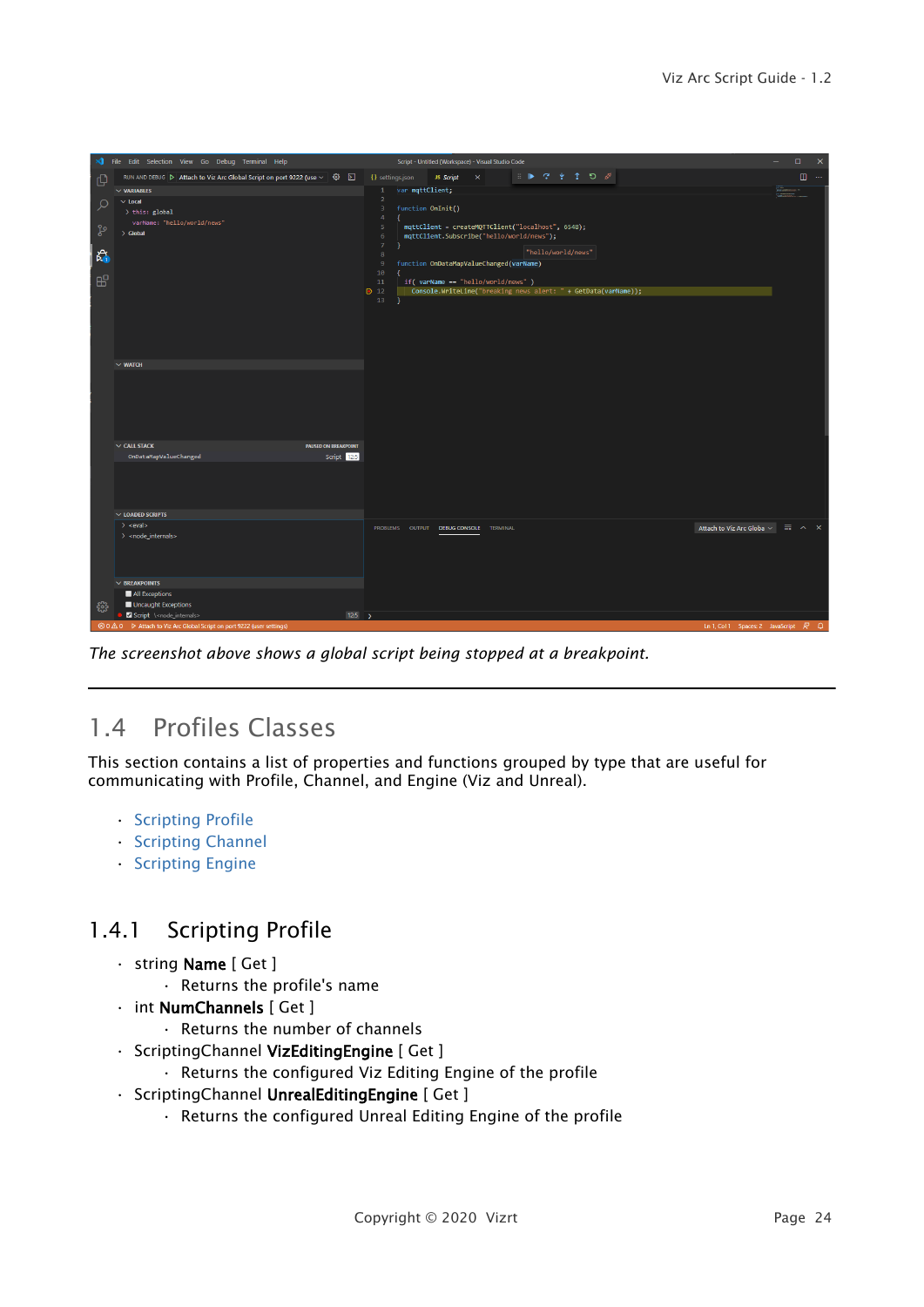- ScriptingChannel Accessor [ int index] [ Get ]
	- Returns the *index*-indexed Scripting Channel
- ScriptingChannel GetChannel ( int index )
	- Returns the *index*-indexed Scripting Channel
- ScriptingChannel GetChannel (string channelName)
	- Returns the first channel found with name *channelName*

### <span id="page-24-0"></span>1.4.2 Scripting Channel

- string Name [ Get ]
	- Returns the channel's name
- int NumChannels [ Get ]
	- Returns numbers of Engines in the channel
- ScriptingChannel Accessor [ int index] [ Get ]
	- Returns the *index*-indexed Scripting Engine Class
- void SendSingleCommand (string command) • Sends the command to all the Engines in the channel
- ScriptingEngine GetEngineByName (string name)
	- Return the first Engine found with name

# <span id="page-24-1"></span>1.4.3 Scripting Engine

- void SendSingleCommand (string command) • Sends the command to the Engine
- string **QueryEngine** (string command)
	- Queries the Engine with command

# <span id="page-24-2"></span>1.5 Scripting Classes

This section covers the following topics:

- [General](#page-26-0)
- [Action](#page-26-1)
- [Control Object](#page-26-2)
- [MIDI](#page-27-0)
- [MQTT](#page-28-0)
- [Parameter](#page-30-0)
- [Channel](#page-31-0)
- [Viz/Unreal Engine Communication](#page-32-0)
- [SMM Handling](#page-33-0)
- [GPI](#page-33-1)
- [Timer](#page-34-0)
- [StreamDeck](#page-35-0)
- [DataMap](#page-36-0)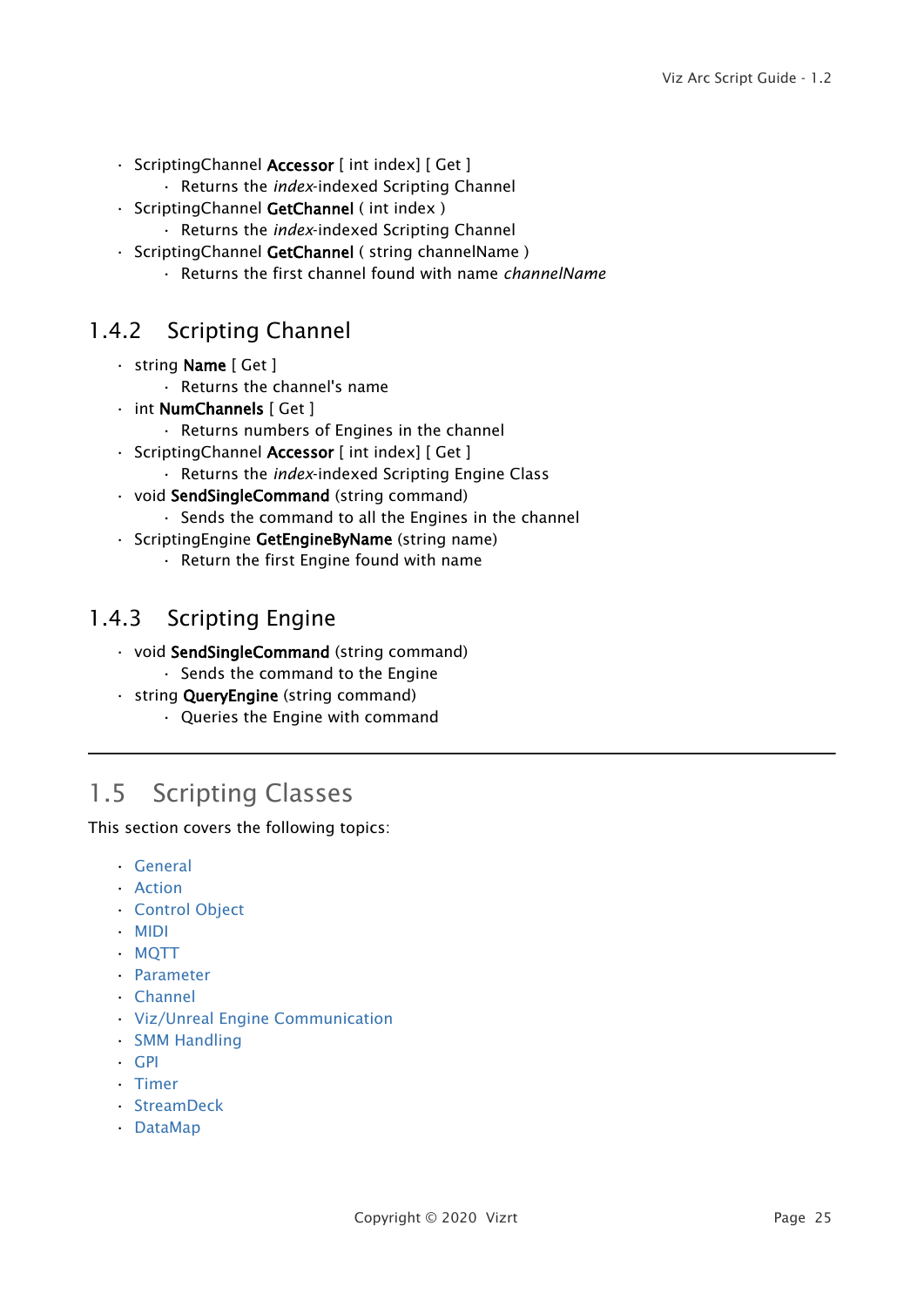- [File Handling](#page-37-0)
- [JSON](#page-37-1)
- [Parameter Callbacks](#page-37-2)
- [Exposed Objects](#page-38-0)
	- [Console](#page-38-1)
	- [XmlDocument](#page-39-0)
	- [XMLHttpRequest](#page-39-1)
	- [FSO](#page-40-1)
- [xHost](#page-40-0)
- [Main Script-only](#page-41-0)
	- [Canvas Tabs Handling](#page-41-1)
	- [Action Template Handling](#page-41-2)
	- [Callbacks](#page-42-1)
- [Template Script-only](#page-42-0)
	- [Action/Designer Handling](#page-42-2)
	- [Control Object Handling](#page-42-3)
	- [Template Action Configuration](#page-43-1)
	- [Callbacks](#page-43-2)
- [Parameters](#page-43-0)
	- [Base Parameters Functionality](#page-43-3)
	- [Layout](#page-44-0)
		- [Panel](#page-44-1)
		- [Tabs](#page-44-2)
		- [Info](#page-45-0)
		- [Label](#page-45-1)
	- [Dialogs](#page-45-2)
		- [Color](#page-45-3)
		- [Directory](#page-45-4)
		- [File](#page-45-5)
		- [Asset](#page-45-6)
	- [Input](#page-45-7)
		- [Bool](#page-45-8)
		- [Button](#page-46-0)
		- [Double / Double Slider](#page-46-1)
		- [Dropdown / Radio](#page-46-2)
		- [Int / Int Slider](#page-47-0)
		- [MultiText / Text](#page-47-1)
		- [Triplet](#page-47-2)
		- [Table](#page-47-3)
			- [Properties](#page-47-4)
			- [Methods](#page-48-0)
				- [Cell Handling](#page-48-1)
				- [Columns Handling](#page-48-2)
				- [Rows Handling](#page-49-0)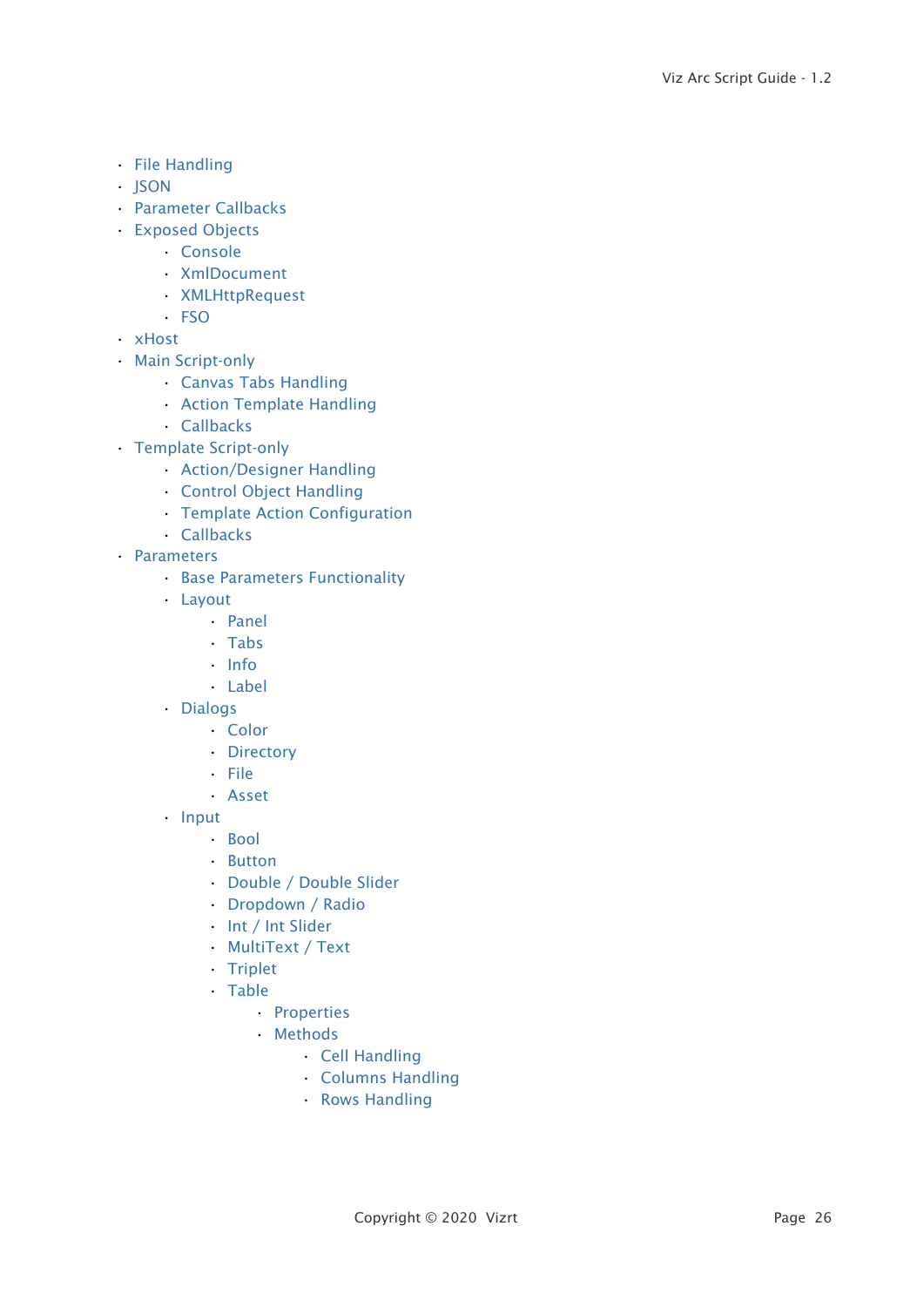# <span id="page-26-0"></span>1.5.1 General

Viz Arc's scripting has many classes and types that are exposed and accessible via code. The script's main class is called arc and it exposes all the functions that are capable of interacting with the remaining parts of Viz Arc as well as many helper functions. All of arc's functions can be accessed via scripting by calling them directly, since they are all exposed directly to the global script, or via the arc keyword.

The following samples and codes snippets are all written using the V8 JavaScript syntax:

**Accessing arc functions**

```
// Getting a reference to an action called VersusTemplate
var versus = arc.GetAction("VersusTemplate");
var versus = GetAction("VersusTemplate");
```
Note: You can also find this section in Viz Arc by selecting the Help button <sup>7</sup> Help in the script section when in edit mode.

# <span id="page-26-1"></span>1.5.2 Action

 $\mathbf{A}$ 

All actions in the current project can be accessed using the GetAction method, whose content can be manipulated. See [Action Properties](#page-7-0) for more details.

- BaseAction GetAction (string actionName)
	- Returns the first action found with the name provided.

#### **GetAction example**

```
// Getting a reference to an action called VersusTemplate
var versus = GetAction("VersusTemplate");
```
# <span id="page-26-2"></span>1.5.3 Control Object

arc provides an alternative way of getting a [BaseControlObject](#page-18-0) from a [ControlObject/Blueprint](#page-7-0) action.

- BaseControlObject GetControlObject (ControlObjectAction action, string id)
	- Returns the control object with a specific ID from ControlObject action.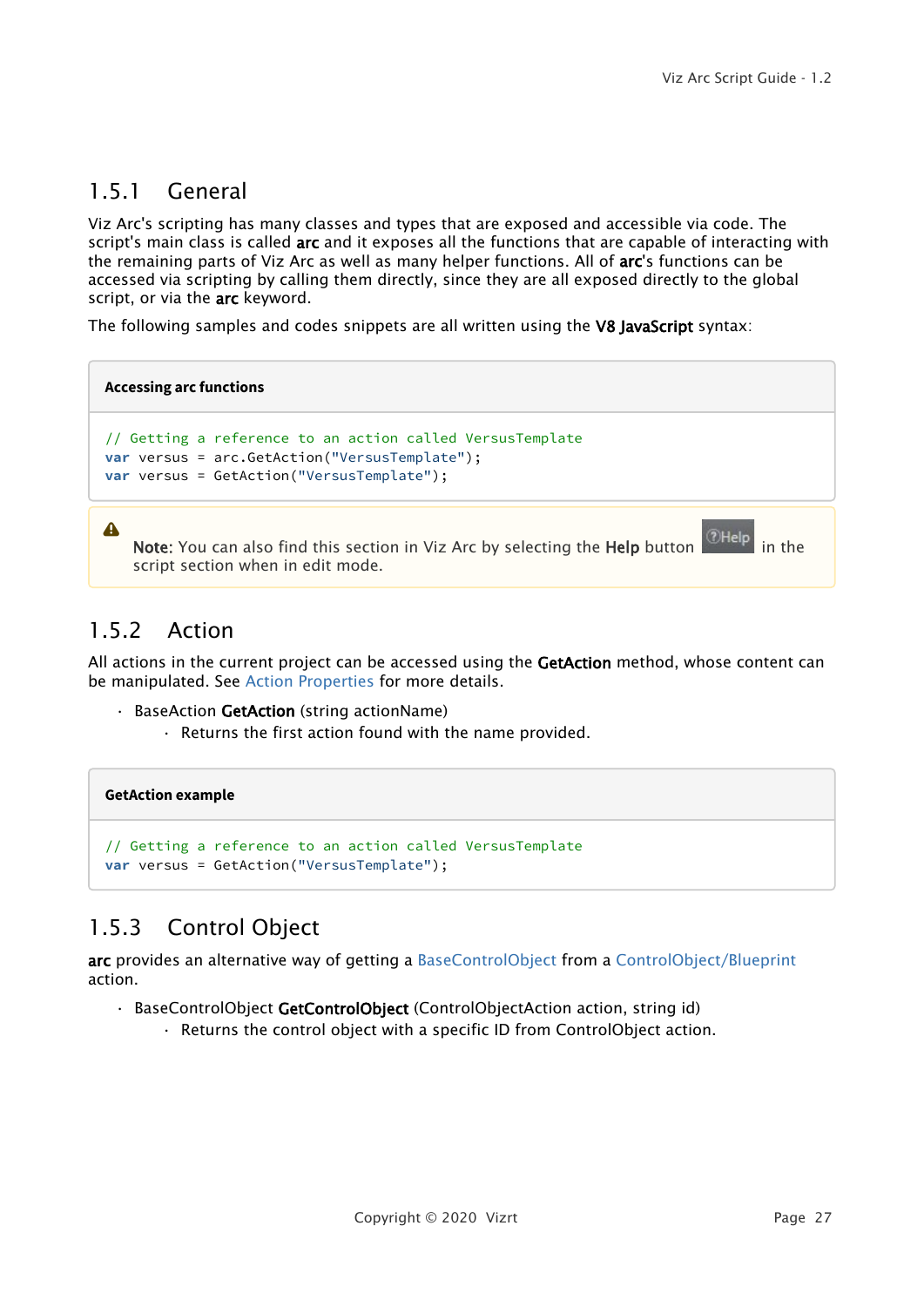#### **Getting a specific ControlObject from a ControlObjectAction**

```
// Get the ControlObject Action
var MatchDayAction = GetAction("MatchdayTable");
// Get Title ControlObject (ControlText) and change its value
GetControlObject(Co, "Title").Value = "Sunday Fixtures";
// Get the Blueprint Action
```

```
var HeadlineBp = GetAction("HeadlineBp");
// Get Title ControlObject (String Variable) and change its value
GetControlObject(HeadlineBp , "Title").Value = "Lorem Ipsum";
```
# <span id="page-27-0"></span>1.5.4 MIDI

Attached and configured MIDI devices can be used to receive MIDI events using the OnMIDIEvent callback. It's also possible to send MIDI events to an attached device using the following methods:

- bool SendMIDIControlMessage(string DeviceName, int Channel, int Number, int Value)
	- Sends a MIDI control message to a the device named DeviceName, using Channel, Number and Value
- bool SendMIDINoteMessage(string DeviceName, bool On, int Channel, int Note, int Velocity)
	- Sends a MIDI note message to a the device named DeviceName, using Channel, Note and Velocity. The parameter On determines whether the event is a note on or note off event.
- A Note: Both of the methods above return true on successful completion and false if not successful.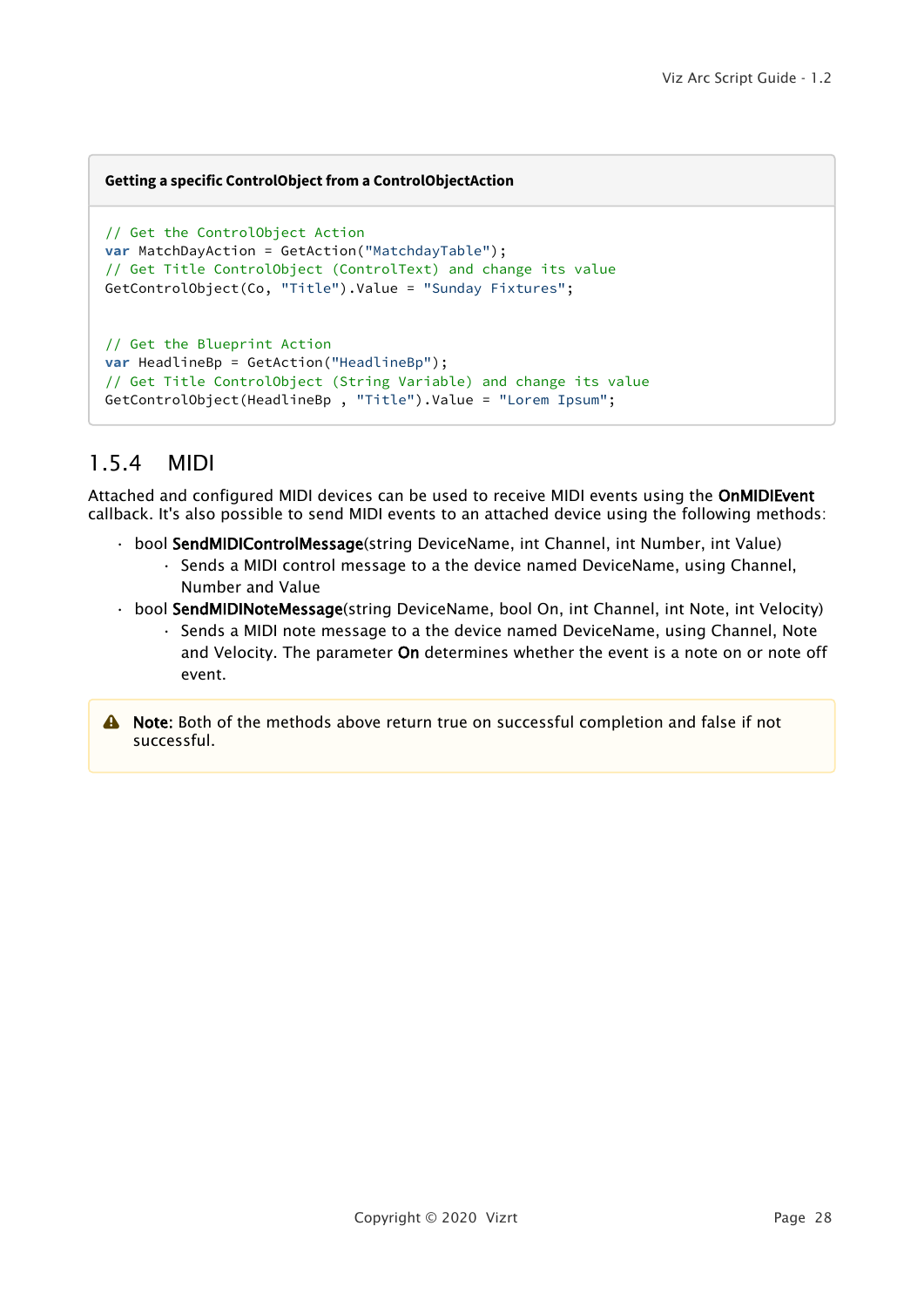#### **MIDI Sample**

```
function OnButtonPressed(id)
{
   SendMIDIControlMessage("Midi Fighter Twister", 1, 1, 127); // send control message 
to Midi Fighter Twister on channel 1, number 1, value 127
   SendMIDINoteMessage("nanoPAD2", true, 1, 5, 100); // send note down event to 
nanoPAD2 device 
}
function OnMIDIEvent(midiEvent)
{
   // just print the midi event on the console
  Console.WriteLine("midi event |" + midiEvent.DeviceName + "| " + 
midEvent.FventType + "\\n" + midFvent.ToString());
}
```
# <span id="page-28-0"></span>1.5.5 MQTT

Message Queuing Telemetry Transport is supported through the possibility to instantiate a MQTT client and send/receive messages

• ArcMqttClient createMQTTClient(string server, int port)Creates a MQTT client connected using server and port

The returned client ArcMqttClient supports the following methods

- $\cdot$  void **Subscribe**(string topic, int qos = 1) Subscribe the client to the given topic with the specified quality of service (default 1)
- void **Unsubscribe** (string topic) Unsubscribe the client from the given topic
- void sendMessage(string topic, string payload) Send a message payloadto topic
- void Dispose() disconects and deletes the client

Whenever a message is received from a topic a client has subscribed to, the new data is set to the global DataMap using the topic as key and the payload as value. Payload data in json format will be passed as json object, anything else will be passed as a string object.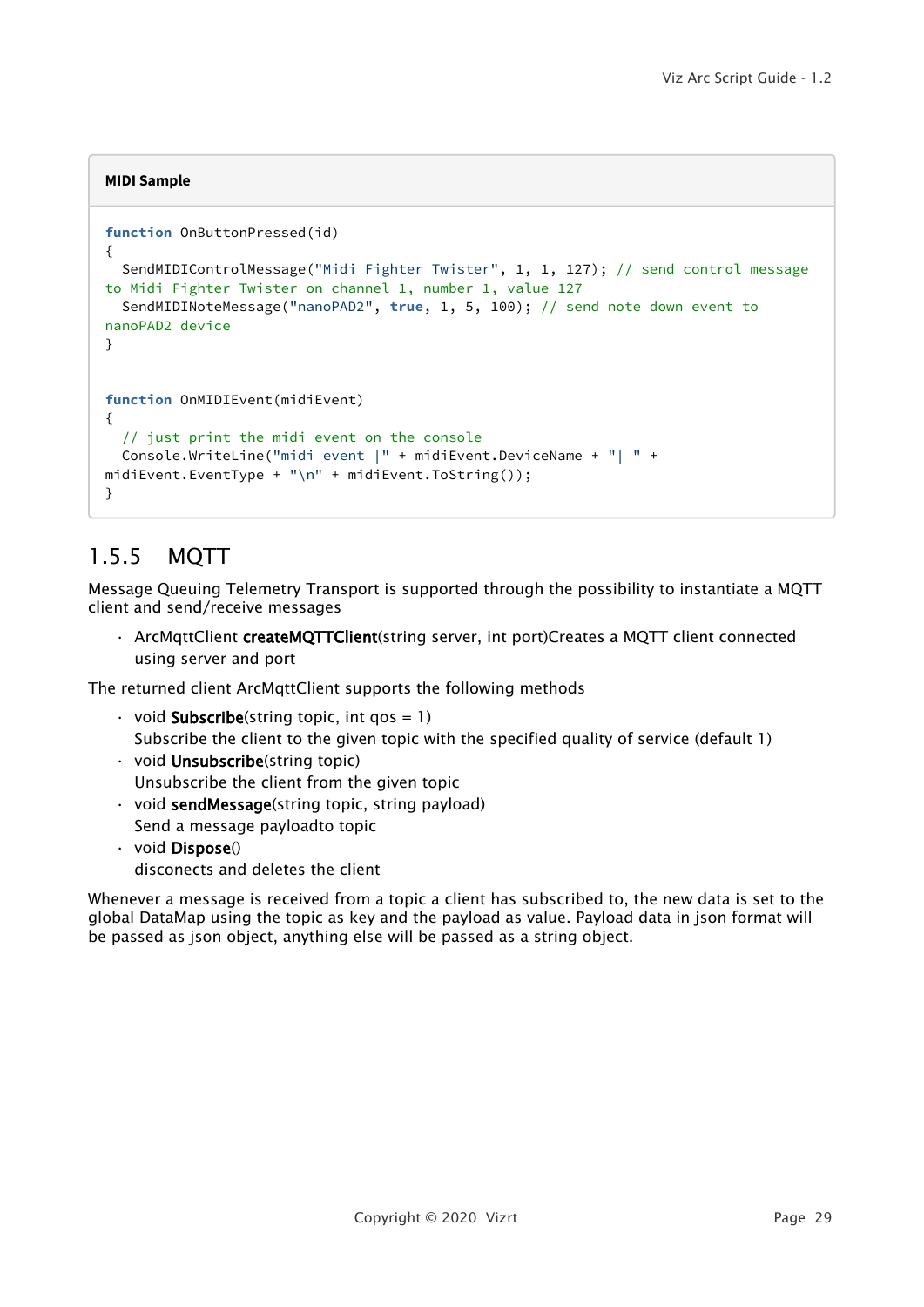#### **mqtt sample**

```
var mqttClient;
function OnInit()
{
   mqttClient = createMQTTClient("localhost", 6548); 
   mqttClient.Subscribe("hello/world/news");
}
function OnDataMapValueChanged(varName)
{
   if( varName == "hello/world/news" )
     Console.WriteLine("breaking news alert: " + GetData(varName));
}
```
A sample server written in C# illustrating the server side code using the MQTTnet library.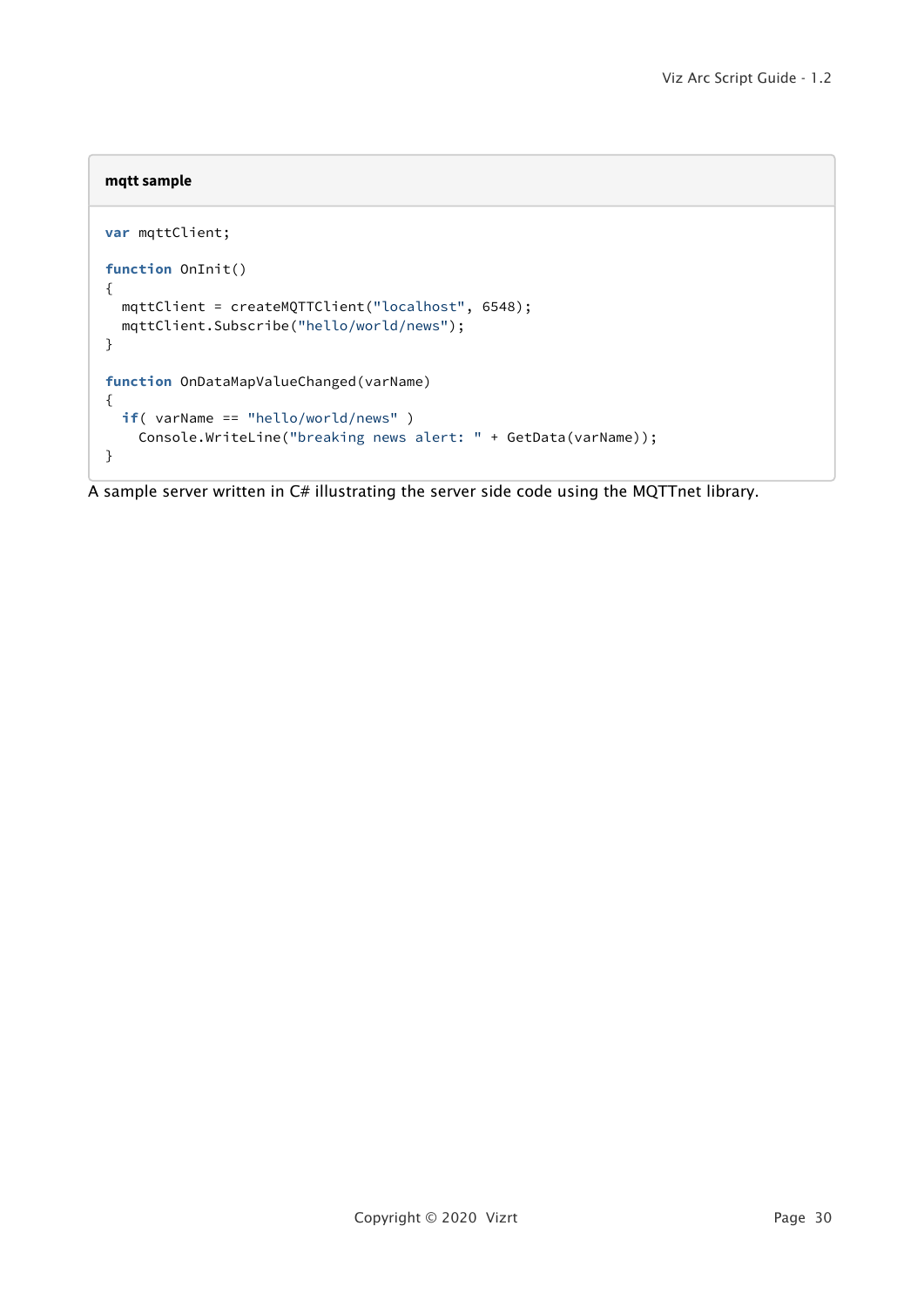#### **MQTT server saple**

```
using MQTTnet;
using MQTTnet.Extensions.ManagedClient;
using MQTTnet.Server;
using System;
using System.Threading;
namespace testmqtt
{
     class Program
     {
         static void Main(string[] args)
         {
             var optionsBuilder = new MqttServerOptionsBuilder()
              .WithConnectionBacklog(100)
              .WithDefaultEndpointPort(6548);
             var mqttServer = new MqttFactory().CreateMqttServer();
             mqttServer.StartAsync(optionsBuilder.Build());
             int i = 0;
             MqttApplicationMessage message = null;
             while (true)
{
                 message = new MqttApplicationMessageBuilder()
                          .WithTopic("hello/world/news")
                          .WithPayload("Temperatures below " + i + " !")
                          .WithExactlyOnceQoS()
                          .Build();
                 mqttServer.PublishAsync(message);
                 Thread.Sleep(1000);
                 Console.WriteLine(i + "");
                 i--;
             }
        }
    }
}
```
### <span id="page-30-0"></span>1.5.6 Parameter

All parameters are exposed to the global script and can be accessed via their unique ID. arc provides an alternative way of getting them.

- BaseParameter GetParameter(string id)
	- Gets the parameter identified by the unique id that was input.

It's also possible to get and set a parameter's value directly from arc.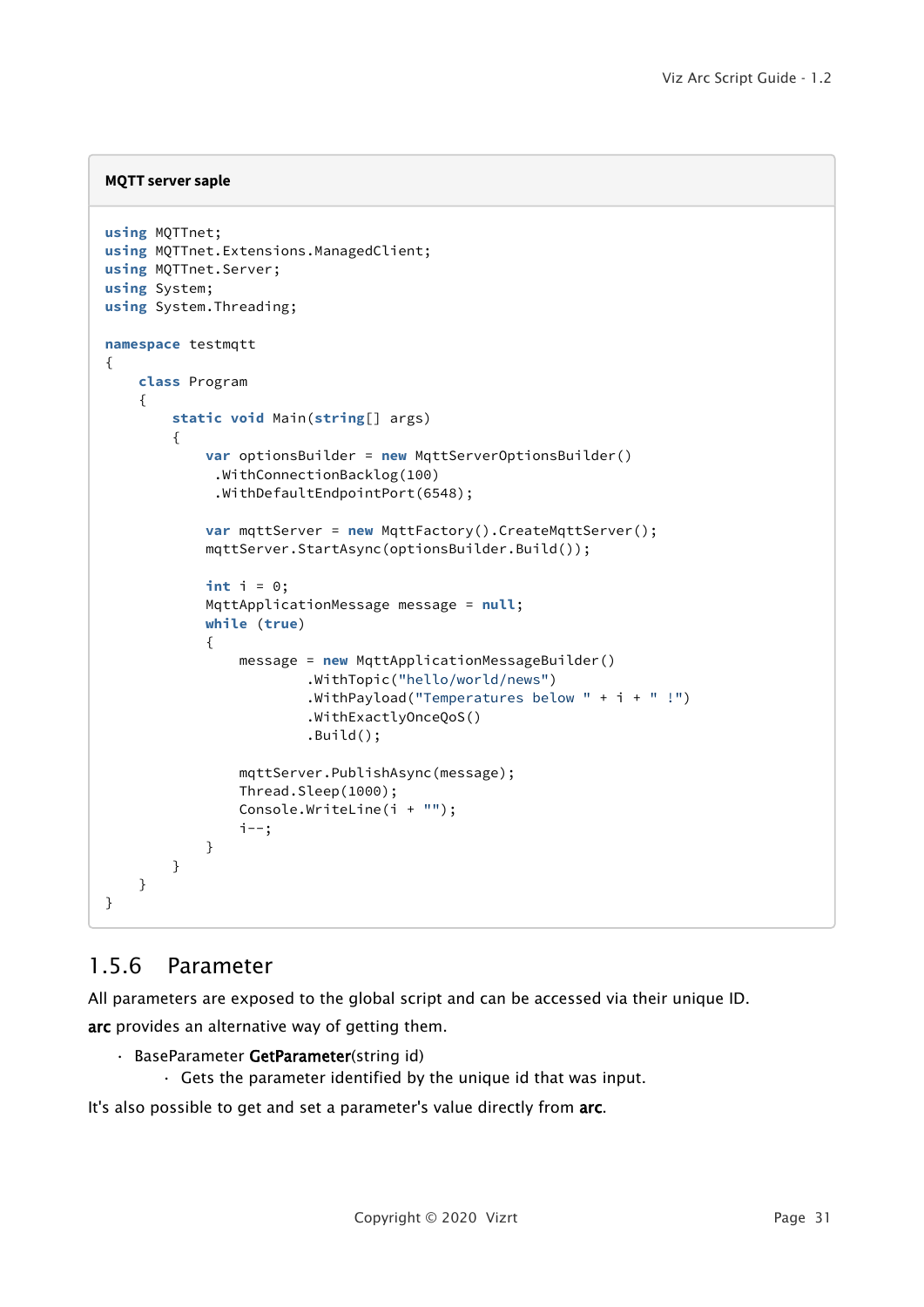- dynamic GetParameterValue(string id)
	- Gets the value of the parameter identified by the unique id that was input.
	- [dynamic] The returned value's type depends on the parameter type
- void SetParameterValue (string id, dynamic value)
	- Sets the value of the parameter identified by the unique id that was input.
	- [dynamic] Input variable value can be of any type, see parameters for valid types.

Buttons are a special case in the sense that they don't hold a value, and therefore have a separate method for triggering their *click*.

• void **PushParameterButton** (string id)

• Triggers a pressed event on the button identified by the unique id that was input.

A Note: Button presses trigger the global script's callback OnButtonPressed

A Note: Parameter value changes trigger the global script's callback OnParameterChanged

#### **Parameter examples**

```
// Setting the value of a bool parameter (id = ShowHighlights) to false
// direct assigment
ShowHighlights.Value = false;
// Get parameter via arc and then assign to Value
GetParameter("ShowHighlights").Value = false;
// Set Parameter value via arc without interacting with the actual parameter
SetParameterValue("ShowHighlights", false);
// Getting the value of a bool parameter (id = ShowHighlights)
var highlightState = GetParameterValue("ShowHighlights");
```
// Push LoadFixtures button PushParameterButton("LoadFixtures");

# <span id="page-31-0"></span>1.5.7 Channel

arc grants access to Viz Arc profiles. This is useful whenever more precise control is required for communicating with the engines.

- ScriptingProfile GetSelectedProfile ( )
	- Returns the currently selected profile.
- int GetChannelCount ( )
	- Returns the number of channels on the currently selected profile .
- ScriptingChannel GetChannel (int index)
	- Returns the channel at the *index* position on the currently selected profile.
- ScriptingChannel GetChannel (string channelName)
	- Returns the channel named *channelName* on the currently selected profile.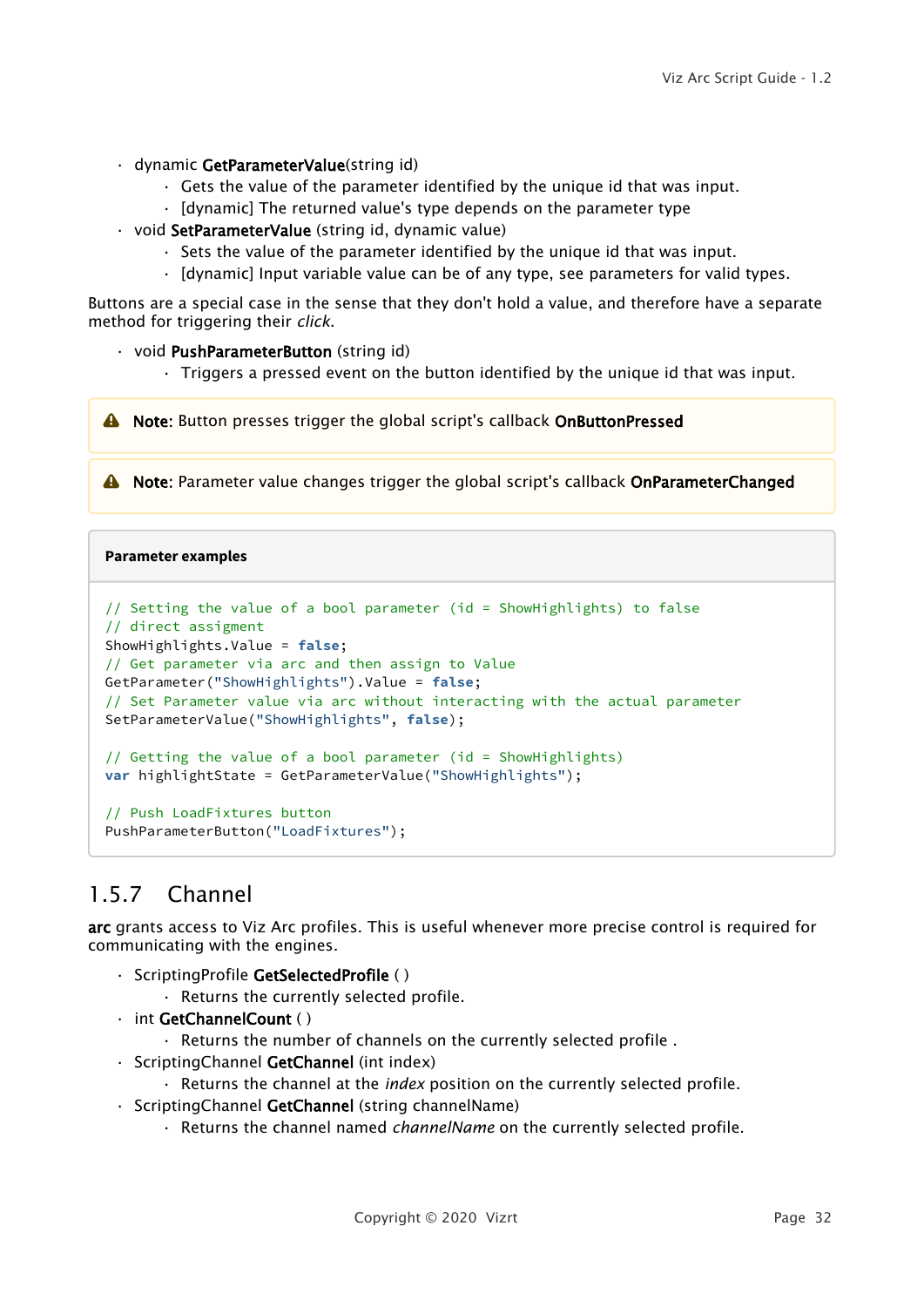#### **Channel handling examples**

```
// Clear main layer on all channels using GetChannelCount() and GetChannel(int)
for (var i = 0; i < GetChannelCount(); i++) {
 GetChannel(i).SendSingleCommand("RENDERER*MAIN_LAYER SET_OBJECT");
} 
// Send message to VideoWallchannel via GetSelectedProfile () and GetChannel(string)
GetChannel("VideoWall").SendSingleCommand("RENDERER*MAIN_LAYER SET_OBJECT");
GetSelectedProfile().GetChannel("VideoWall").SendSingleCommand("RENDERER*MAIN_LAYER 
SET_OBJECT");
```
# <span id="page-32-0"></span>1.5.8 Viz/Unreal Engine Communication

arc provides quick access functions for sending messages to specific channels/engines.

- void SendSingleCommand (string command, string channelName)
	- Sends *command* to all the engines in the specified channel channelName
- void SendMultipleCommands (string[] commands, string channelName)
	- Sends all the input *commands* to all the engines in the specified channel *channelName*
- . string Get From Engine (string command, string channel Name)
	- Sends *command* to all the engines in the specified channel *channelName*
	- Returns the answer to the sent *command*
- string GetFromEngine (string command, string channelName)
	- Sends *command* to all the engines in the specified channel *channelName*
	- Returns the answer to the sent *command*
- string GetFromVizEngine (string command)
	- Sends command to the currently selected profile's viz editing engine
	- Returns the answer to the sent *command*
- string GetFromUnrealEngine (string command)
	- Sends command to the currently selected profile's unreal editing engine
	- Returns the answer to the sent *command*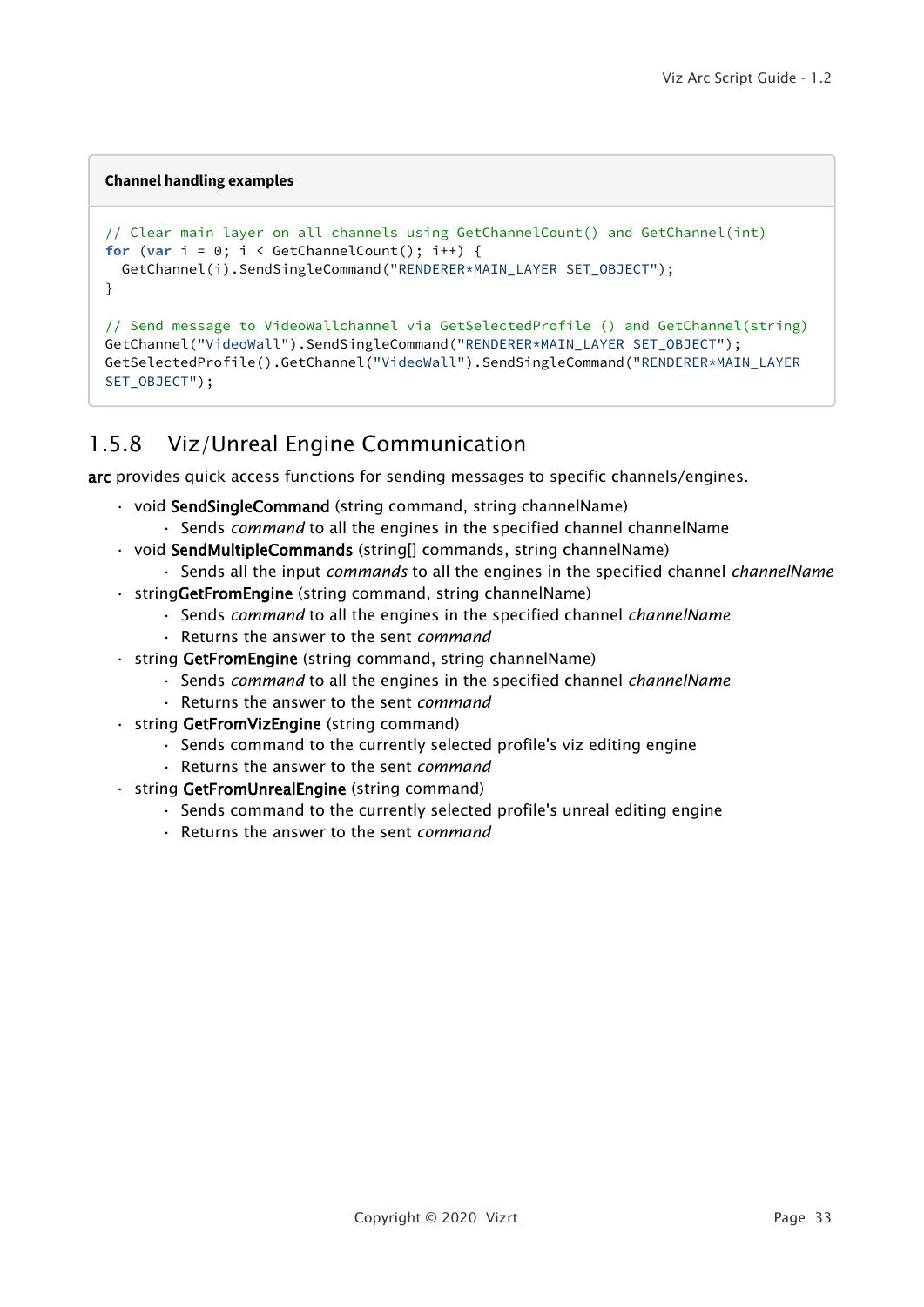#### **Engine communication**

```
// Get scene from parameter and set it to viz engine main layer
SendSingleCommand(GetParameterValue("MainSceneSelector"), "Main");
// Clear Main, Back and Front layers on channel
var CleanCommands = ["RENDERER*MAIN_LAYER SET_OBJECT", "RENDERER*BACK_LAYER 
SET_OBJECT", "RENDERER*FRONT_LAYER SET_OBJECT"]; 
SendMultipleCommands(CleanCommands, "Viz");
// Query viz channel and viz editing engine for the currently loaded scene
GetFromEngine("SCENE SCENE*SCENE GET", "Viz");
GetFromVizEngine("SCENE SCENE*SCENE GET");
```
### <span id="page-33-0"></span>1.5.9 SMM Handling

- void SendToSMM (string key, string value, bool doEscape)
	- Sends key-value pair to Shared Memory to the first channel of the current profile. doEscape specifies whether the value string is escaped.
- void SendToSMM (string key, string value, bool doEscape, string channel)
	- Sends key-value pair to Shared Memory to all Engines contains in *channel*. doEscape s pecifies whether the value string is escaped.

The shared memory updates are sent to the UDP or TCP port configured on the target Engine; if both are configured, it will be sent to the UDP port. The Viz Communication Shared Memory map is therefore utilized. You can read more on Shared Memory configuration in the Profiles section in the *Viz Arc User Guide*.

#### **SMM example**

```
// Send to Viz Channel SMM the variable "Target1" with the value from TargetState 
(Bool parameter)
SendToSMM("Target1", TargetState.Value, false, "Viz");
```
# <span id="page-33-1"></span>1.5.10 GPI

The connected GPI state can be changed via the arc functionalities:

- void SignalGpiChannel (int channelIndex, bool signalHigh)
	- Signals set the GPI channel at *channelIndex* to either high or low.

The following snippet presents a function that loads a scene to the "Main" channel and signals the GPI: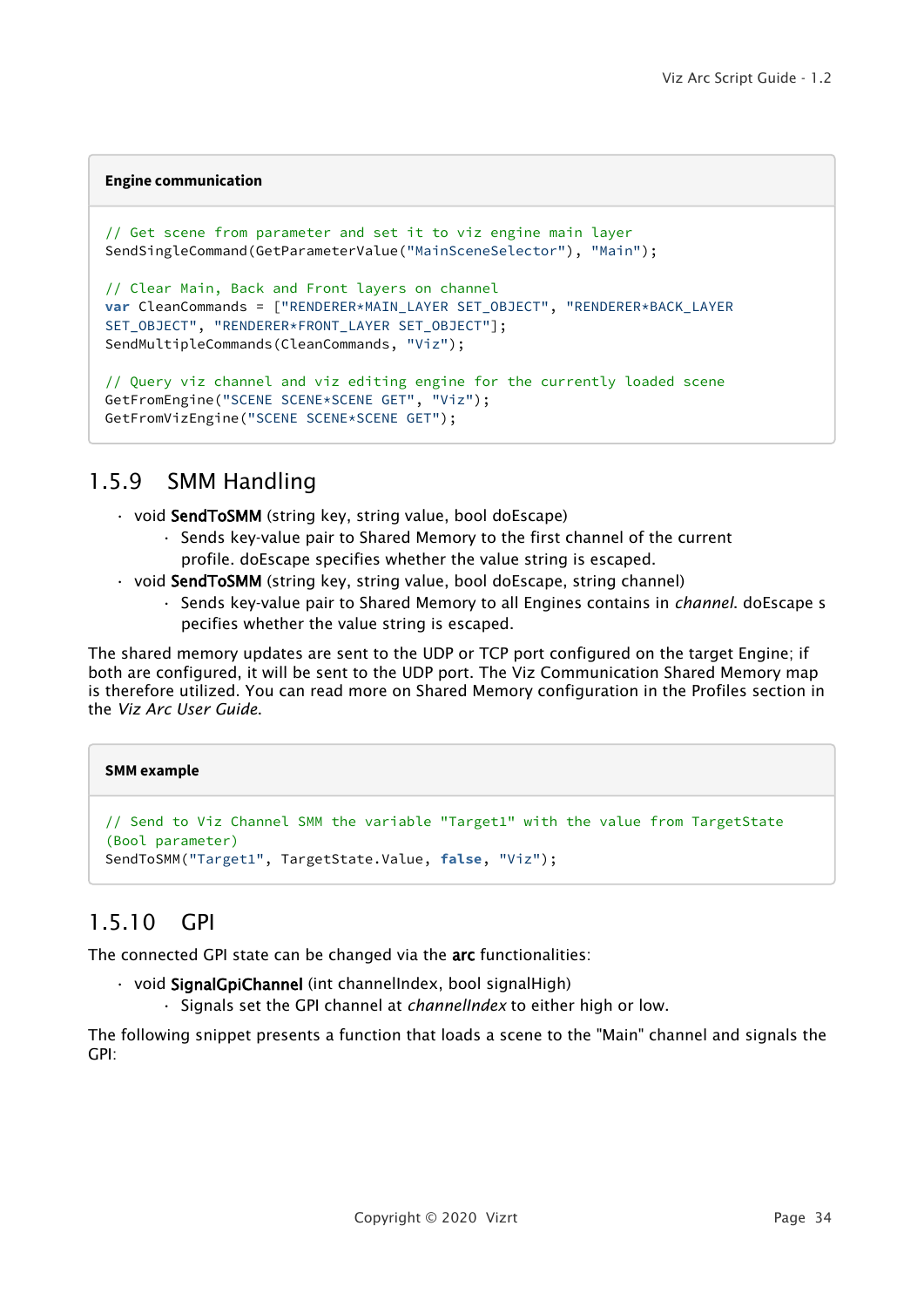#### **GetAction example**

```
function LoadScene()
{
     // Get scene from parameter and set it to viz engine main layer
     SendSingleCommand(GetParameterValue("MainSceneSelector"), "Main");
     // Set gpi channel 2 to High
     SignalGpiChannel(2, true);
}
```
A Note: GPI must be enabled on the config.

### <span id="page-34-0"></span>1.5.11 Timer

- void CreateTimer (string id)
	- Creates a timer that can be accessed via its unique *id.*
- void CreateTimer (string id, int ms)
	- Starts a timer that can be accessed via its unique *id* and has a tick interval of *ms.*
- void **StartTimer** (string id, int ms)
	- Gets the timer identified by *id*, sets the tick interval to *ms* and starts it.
- void StopTimer (string id)
	- Gets the timer identified by *id* and stops it.

The following example creates a timer on the OnInit callback, makes use of two buttons to start/ stop the timer and writes to the console whenever the timer ticks: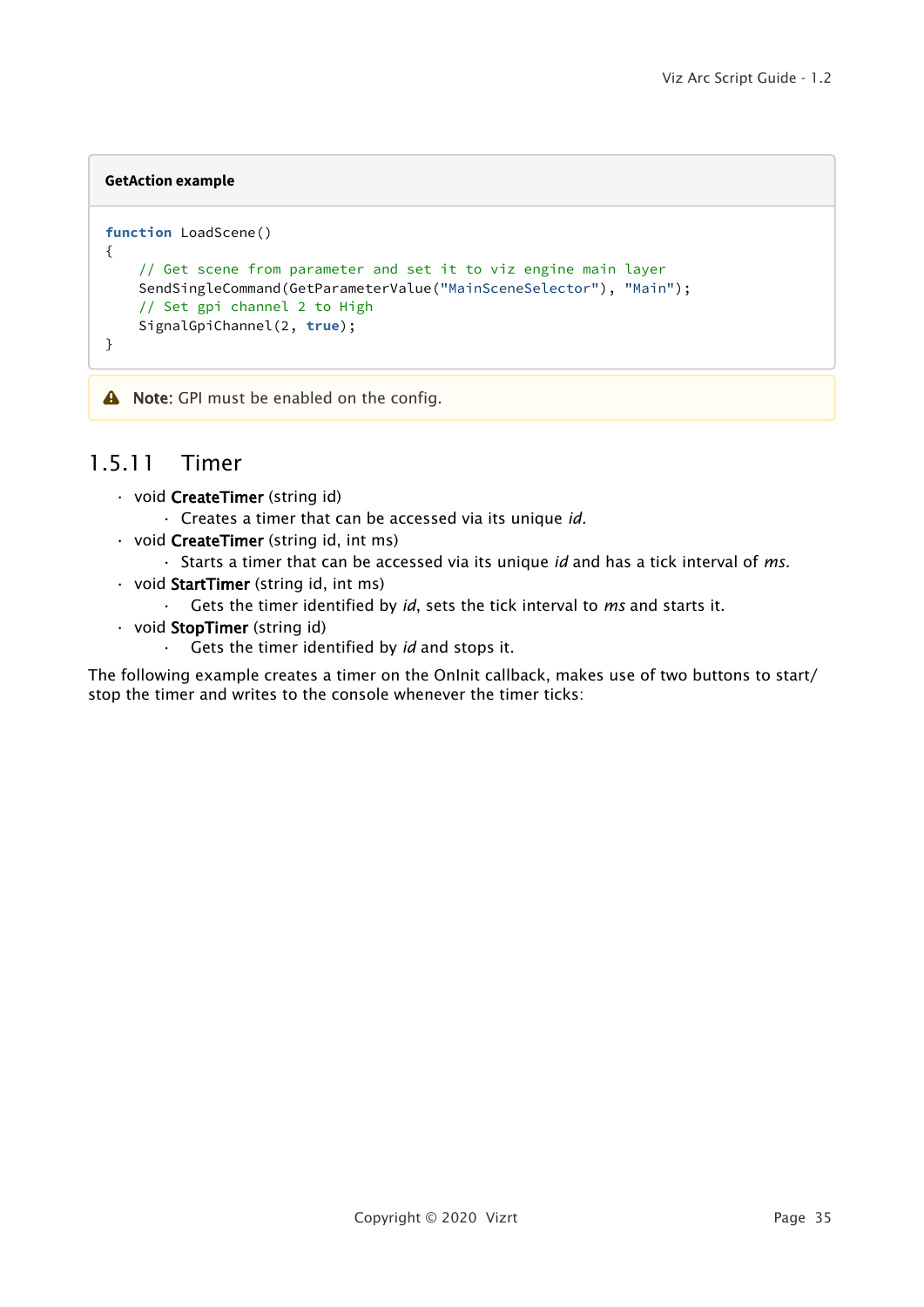#### **Timer example**

```
// Timer id
var heartBeatTimerId = "HeartBeat";
function OnInit()
{
   // Create timer with id heartBeatTimerId 
   CreateTimer(heartBeatTimerId);
}
function OnButtonPressed(id)
{
  if(id == "TimerStart")
     StartTimer(heartBeatTimerId, 1000);
   else if(id == "TimerStop")
     StopTimer(heartBeatTimerId);
}
// Script callback for timer ticks
function OnTimer(id)
{
   Console.WriteLine("Timer Tick " + id);
}
```
A Note: Whenever a timer ticks the global script's callback OnTimer is called.

# <span id="page-35-0"></span>1.5.12 StreamDeck

Any connected StreamDeck can have its buttons customized via arc using one of the following methods:

- void SetStreamdeckKey (int key, string label, int fontSize)
	- Baseline version, sets streamdeck key at *key index* image to a black square with *label* text of *fontSize* size
- void SetStreamdeckKey (int key, string label, int fontSize, string imageFullPath)
	- Same as the baseline version but instead of a black block it sets a local image (at *imageFullPath*) as background
- void **SetStreamdeckKey** (int key, string label, int fontSize, int r, int g, int b)
	- Same as the baseline version but instead of black it uses an RGB color as background

Any key can have its contents cleared with the following method:

- void ClearStreamdeckKey (int key)
	- Clears the content of the Streamdeck key at key *index*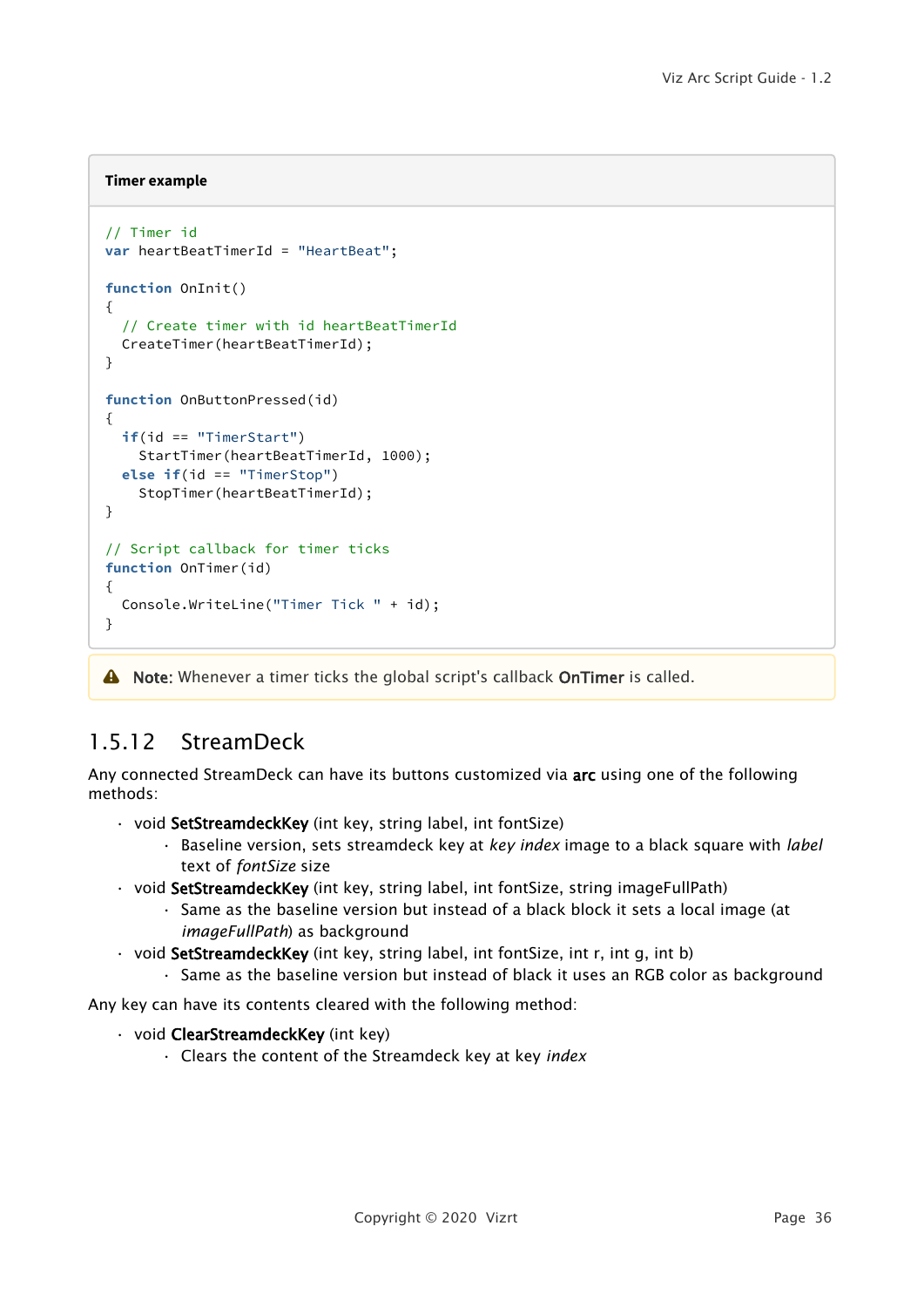#### **StreamDeck key configuration example**

```
function SetupStreamDeck()
{
     // Key 0: Black background, size 20 "Clear" text
     SetStreamdeckKey(0, "Clear", 20);
     // Key 1: Image background, size 20 "Load AR" text
     SetStreamdeckKey(1, "Load AR", 20, "D:/Soccer/Images/ARThumbnail.png");
     // Key 2: Blue background, size 20 "Continue" text
     SetStreamdeckKey(2, "Continue", 20, 0, 0, 255);
}
function OnInit()
{
     // Clean first 3 keys
      ClearStreamdeckKey(0);
     ClearStreamdeckKey(1);
     ClearStreamdeckKey(2);
}
```
# <span id="page-36-0"></span>1.5.13 DataMap

arc provides a simple interface (get and set) for interacting with Viz Arc's DataMap:

- dynamic GetData (string varName)
	- Returns the value belonging to the variable named *varName*
	- [dynamic] Returned value depends on what was set to *varName*
- void SetData (string varName, dynamic value)
	- Inserts (or overwrites if varName already exists) t*he key:value* pair into Arc's DataMap
	- [dynamic] Input *value* can be of any type

#### **DataMap example**

```
// Callback for DataMap changes
function OnDataMapValueChanged(varName)
{
     // Process results whenever "ShooterResults" is updated
     if(varName == "ShooterResults")
         UpdateResults(GetData(varName));
}
// Example of setting a DataMap variable
SetData("ShooterResults", "1 0 1 1 0");
```
A Note: Whenever a DataMap variable changes the global script's callback OnDataMapValueChanged is called.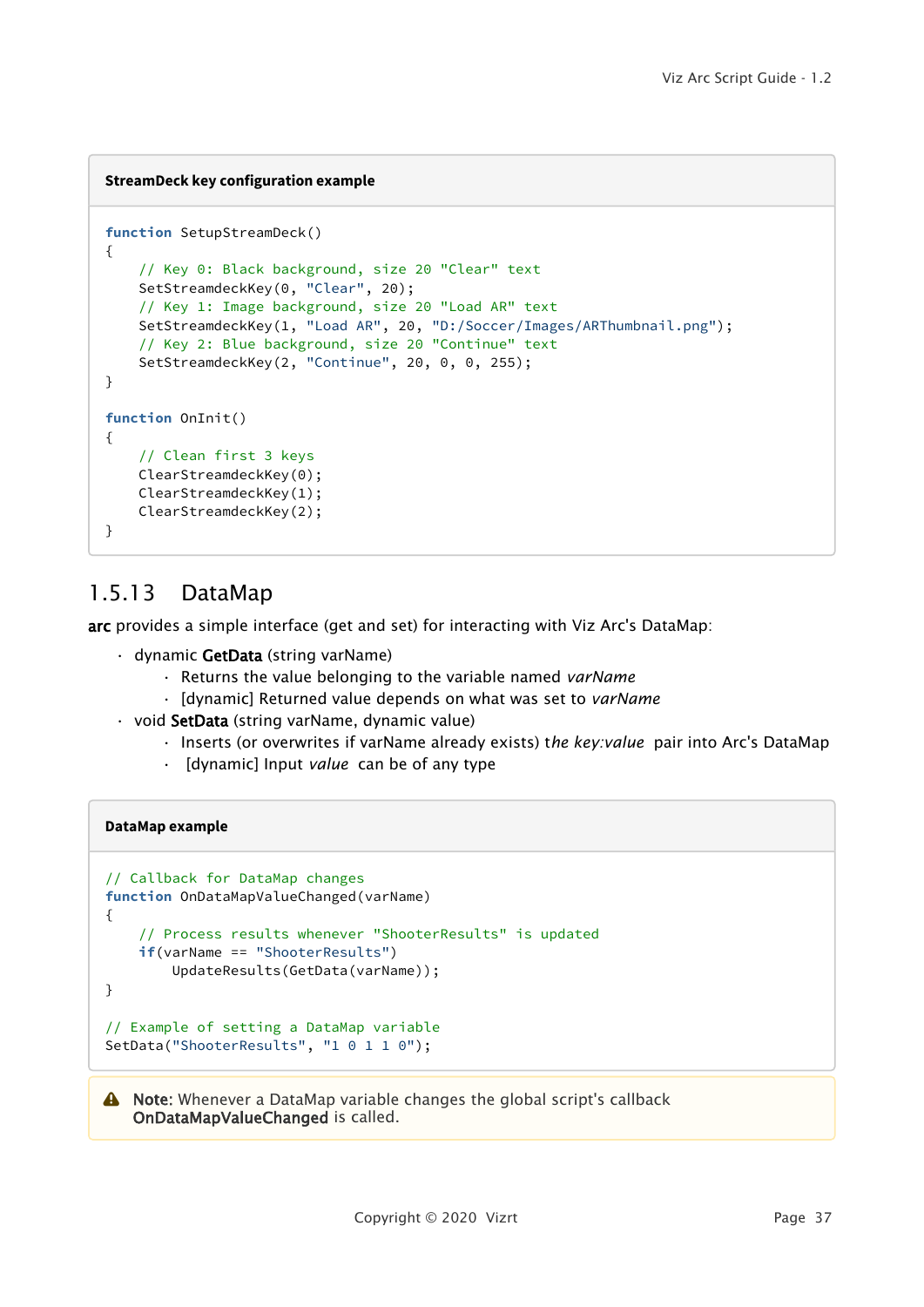### <span id="page-37-0"></span>1.5.14 File Handling

- $\cdot$  string ReadTextFile (string filename, string encoding = "UTF8")
	- Returns a *encoding* encoded string containing the whole content of the text file.
- bool WriteTextFile (string FullPath, string data, string encoding = "UTF8") • Writes a file at *FullPath* with its content equal to the encoded inputed *data*
- A Valid encodings: "UTF8", "ASCII", "BigEndianUnicode", "Default" [System defined encoding], "UTF32", "UTF7"

#### **File handling example**

```
// Get the StartList file content from the directory defined by the Directory 
parameter "WorkingDir"
ReadTextFile( WorkingDir.Value + "\\StartList.json");
// Write the results to the directory defined by the Directory parameter "WorkingDir"
```
WriteTextFile( WorkingDir.Value + "\\RaceResults.json", results);

### <span id="page-37-1"></span>1.5.15 ISON

- dynamic ParseJson (string str)
	- Deserializes the input *data* and returns a json object if successful

On the returned json object you can access the members directly using their name. Use the "ToString()" method on any of the objects to convert them to strings.

```
var json = ParseJson("{time: '1994-11-05T13:15:30Z', title: 'Viz Arc', subtitle: 
'Vizrt', messageId: 1}");
Console.WriteLine("the whole json " + json.ToString());
Console.WriteLine("the title is " + json.title.ToString());
```
# <span id="page-37-2"></span>1.5.16 Parameter Callbacks

- OnParameterChanged (string parameterID)
	- Called whenever a parameter (except button and table) changes.
	- *parameterID* is the ID of the parameter that triggered the callback
- OnButtonPressed (string buttonName)
	- Called when a parameter button is pressed.
	- *buttonName* is the ID of the button that triggered the callback
- OnTimer (string timerID)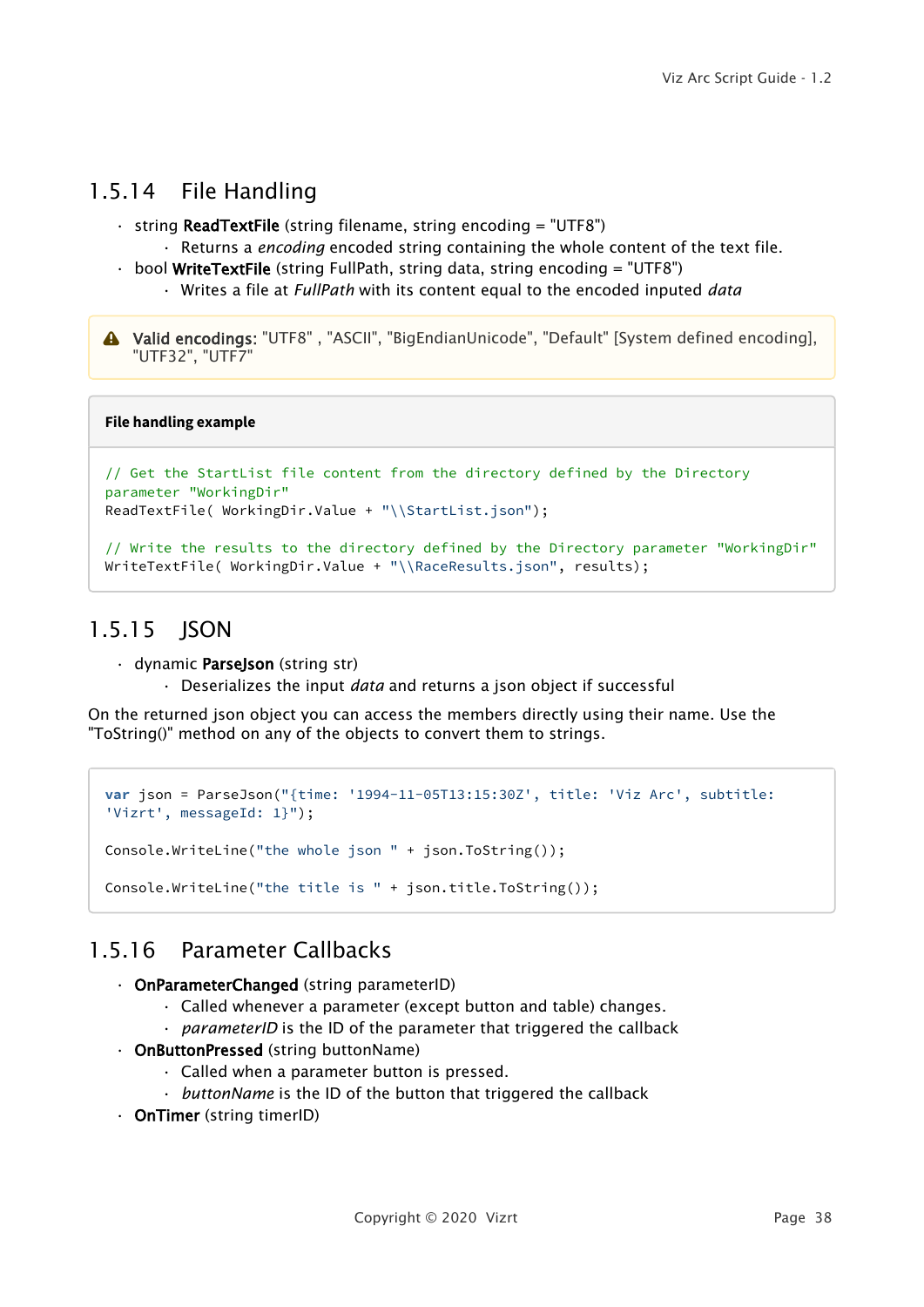- Called when a timer ticks (completes a cycle).
- *timerID* is the ID of the timer that triggered the callback
- OnDataMapValueChanged (string varName)
	- Called whenever a DataMap variable changes
	- *varName* is the ID of the variable that was changed
- OnStreamDeckKey (string key)
	- Called whenever a StreamDeck button is pressed
	- *key* indicates the index of the pressed button
- OnMidiEvent (midiEvent)
	- Called whenever a midi event is registered on one of the attached and configured midi devices
	- midiEvent contains the following fields
		- string DeviceName (the name of the device triggering the midi event;
		- string EventType (either "ControlChange", "NoteOn" or "NoteOff")
		- int Channel (the control channel of the event)
		- int Number (the control number of the event)
		- int Value (the value of the event, in the range [0..127])
		- int Note (the note of the event in case EventType is NoteOn or NoteOff)
		- int Velocity (the velocity of note event in case EventType is NoteOn or NoteOff)
- Table Callbacks
	- OnTableColumnsChanged (string tableID)
		- Called whenever a table parameter's columns change in number
		- *tableID* is the ID of the table that triggered the callback
	- OnTableRowsChanged (string tableID)
		- Called whenever a table parameter's rows change in number
		- *tableID* is the ID of the table that triggered the callback
	- OnTableCellValueChanged (string tableID, int row, int column, BaseBlock cell)
		- Called whenever a table parameter's cell changes value
		- *tableID* is the ID of the table that triggered the callback
		- *row* and *column* indicate the position of the cell within the caller table parameter
		- *cell* is the cell object that was changed. Users can interact directly with it

# <span id="page-38-0"></span>1.5.17 Exposed Objects

### <span id="page-38-1"></span>Console

- void Write (string message)
	- Writes the message to the scripting console
- void WriteLine (string message)
	- Writes the message to the scripting console followed by a new line

### MessageBox

- $\cdot$  void **Show** (string message)
	- Shows a message box with its content equal to *message*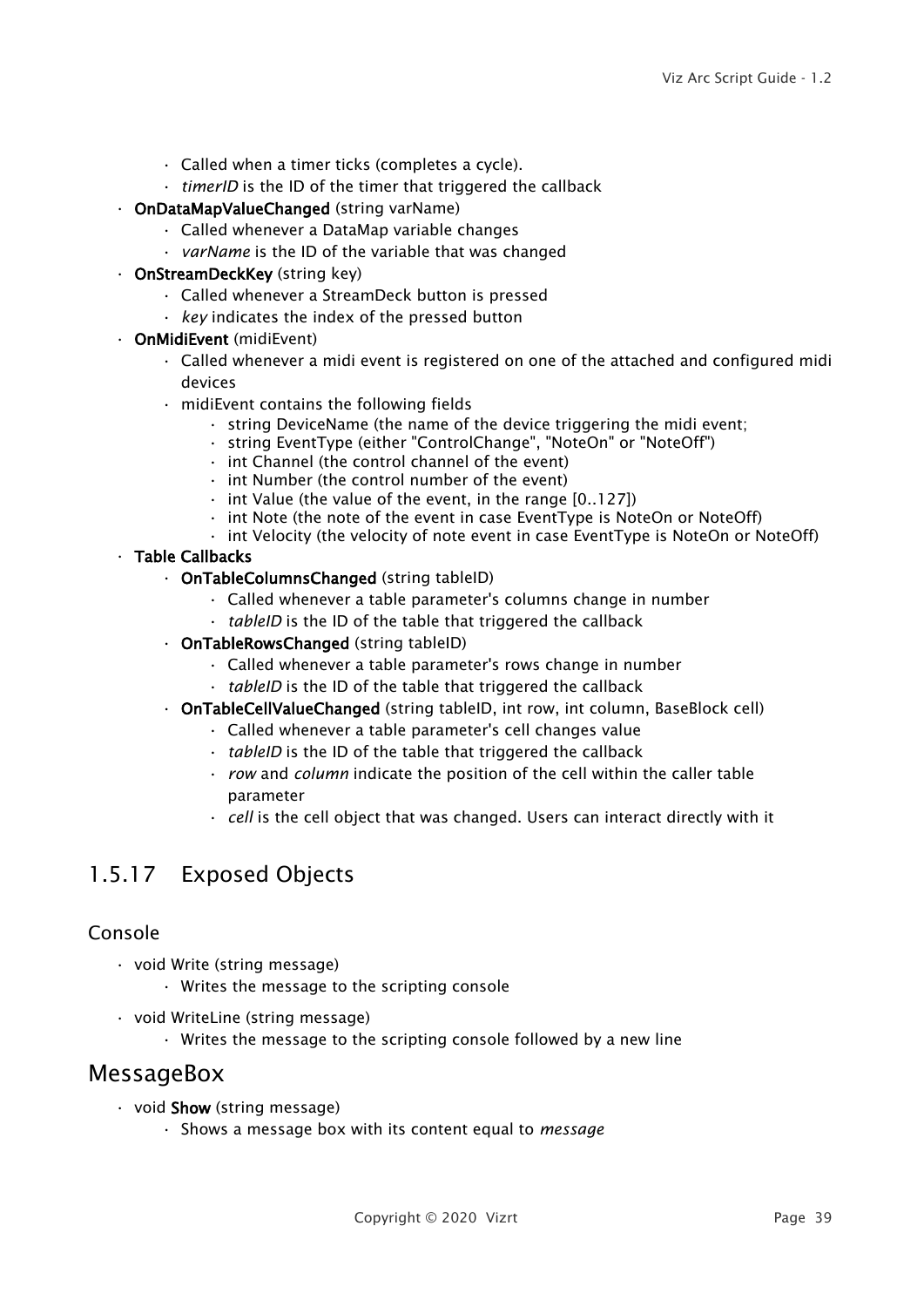- void Show (string message, string title)
	- Shows a message box with titled *title* and with its content equal to *message*

| File handling example                                 |
|-------------------------------------------------------|
| // Log an error and show a message to the user        |
| Console.WriteLine("Unable to load data");             |
| MessageBox.Show("Unable to load data", "Load Error"); |

### <span id="page-39-0"></span>XmlDocument

XmlDocument allows you to read XML files or strings and aggregate data using XPath.

```
// create XmlDocument and load a xml from disc
xmlDoc = new XmlDocument();
xmlDoc.Load("D:/somedata.xml");
Console.WriteLine("nodes " + xmlDoc.ChildNodes.Count);
// create namespace manager
nsmgr = new XmlNamespaceManager(xmlDoc.NameTable);
// add namespace
nsmgr.AddNamespace("x", "http://www.vizrt.com/types");
// search for x:model
root = xmlDoc.DocumentElement;
nodeList=root.SelectNodes("//x:model");
Console.WriteLine("nodesList " + nodeList.Count);
```
### <span id="page-39-1"></span>XMLHttpRequest

With the XMLHttpRequest class you can fetch data from a remote server. Below is a sample that fetches asynchronously json data from a server.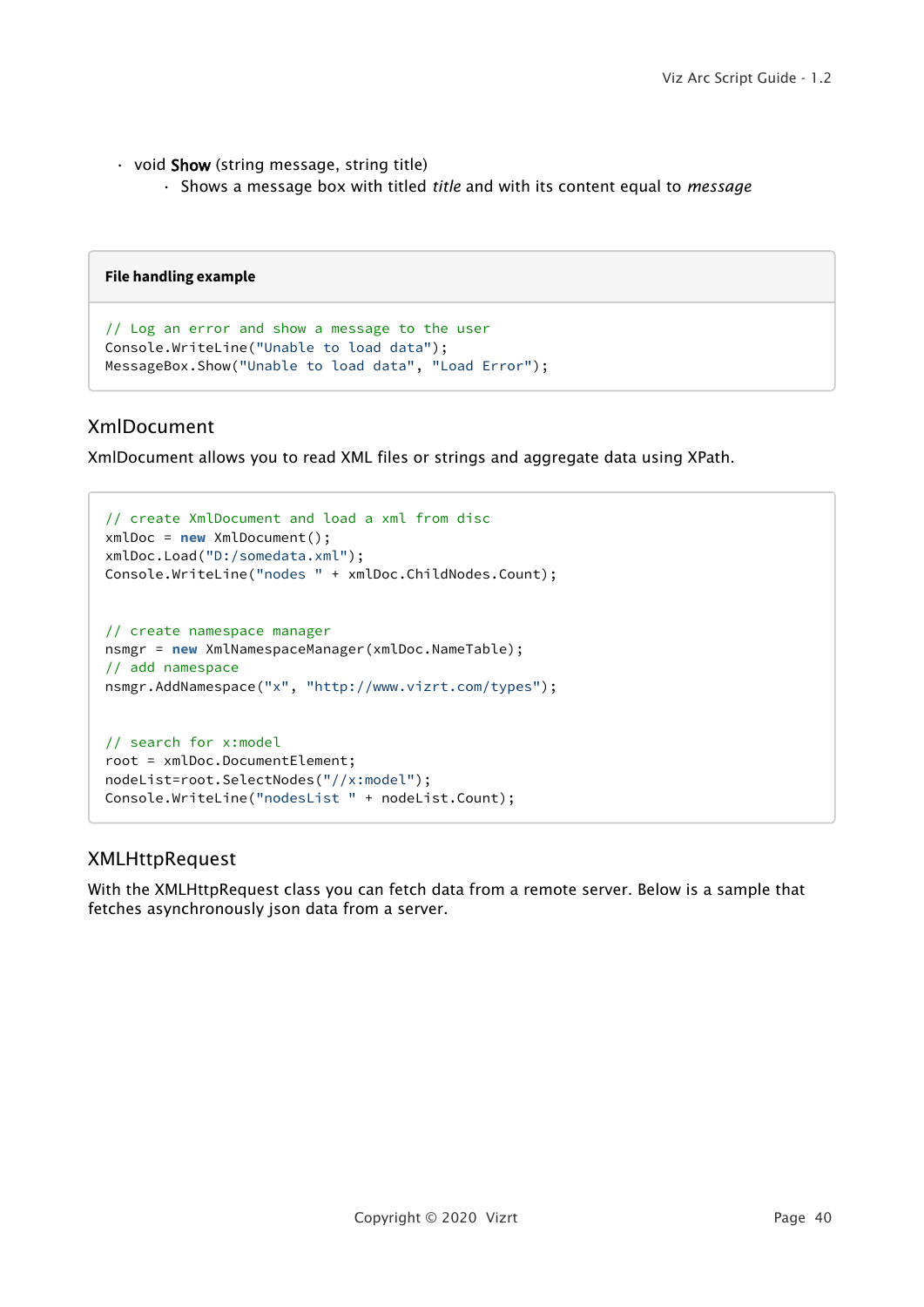```
var request = new XMLHttpRequest();
request.onreadystatechange = function() {
if (request.readyState == 4 && request.status == 200 ) {
     Console.WriteLine("here");
     var json = ParseJson(request.responseText);
     Console.WriteLine(json.ToString());
     for (elem of json) 
         Console.WriteLine(elem.name.ToString());
     // alternative way of iteration
     //for( var elem = json.First; elem != null; elem = elem.Next)
     // Console.WriteLine(elem.name.ToString());
   }
}
request.open("GET", "https://jsonplaceholder.typicode.com/users", true);
request.send();
```
### <span id="page-40-1"></span>FSO

The FSO object allows you to read, create and write files.

• OpenTextFile (*filename*, [ *iomode*, [ *create*, [ *format* ]]]) *iomode* can be one of the following: IOMode.ForReading, IOMode.ForWriting, IOMode.ForAppending *format* can be of the following: Tristate.TristateUseDefault (system default), TriState.TristateTrue (Unicode), TriState.TristateFalse (ASCII)

#### **reading a UTF8 encoded text file**

```
var file = new FSO();
var stream = file.OpenTextFile("d:/testexport.txt");
// or
var stream = file.OpenTextFile("d:/testexport.txt", IOMode.ForReading, false, 
Tristate.TristateTrue);
Console.WriteLine(stream.ReadAll());
```
# <span id="page-40-0"></span>1.5.18 xHost

The xHost object gives you access to virtually any .NET resource.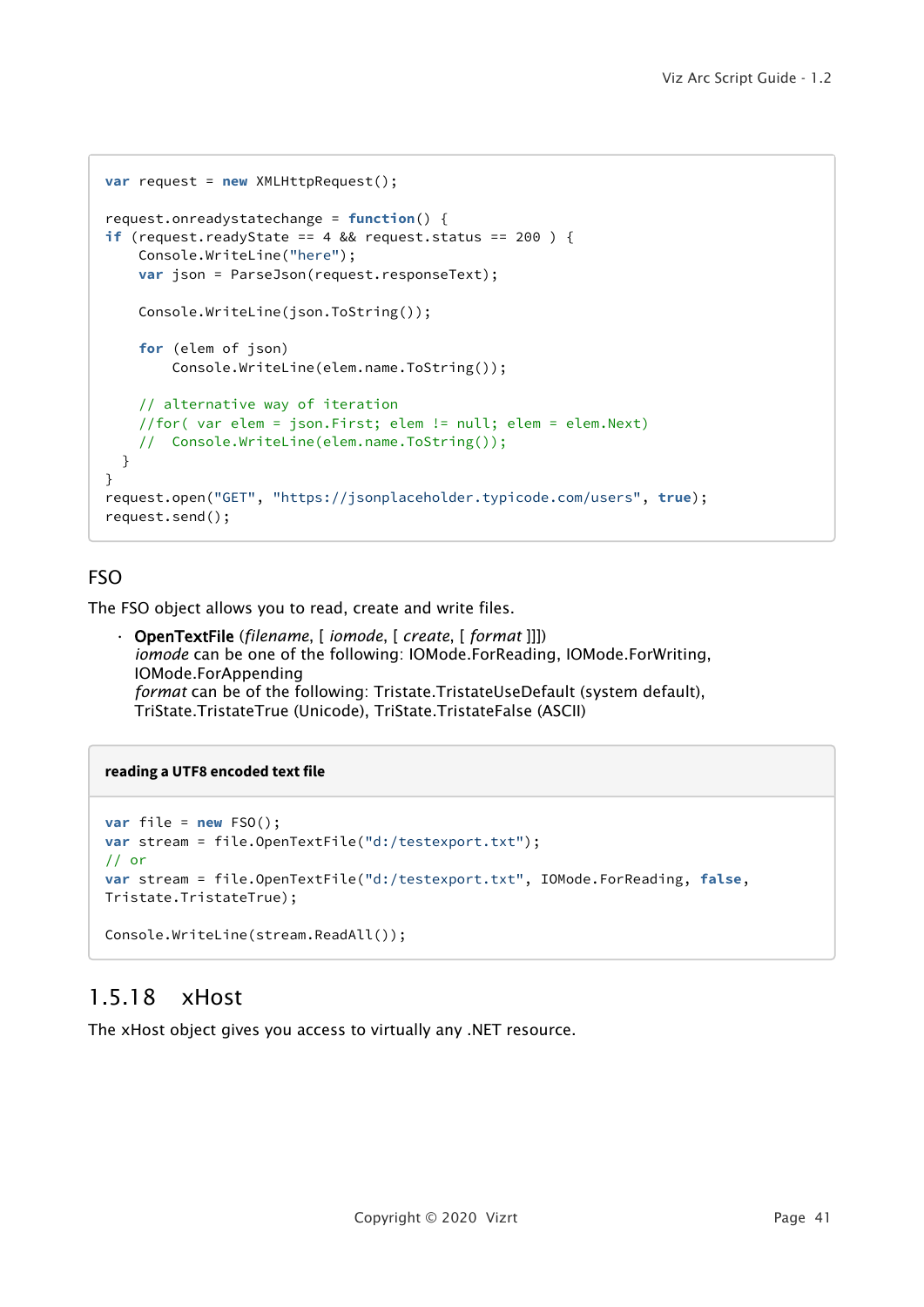#### **V8 script sample**

```
var List = xHost.type('System.Collections.Generic.List');
var DayOfWeek = xHost.type('System.DayOfWeek');
var week = xHost.newObj(List(DayOfWeek), 7);
week.Add(DayOfWeek.Sunday);
```
You can even import entire assemblies:

#### **V8 enumerate files in directory**

```
var clr = xHost.lib('mscorlib', 'System', 'System.Core', 'System.IO');
dropdown_0.Clear();
var dir = clr.System.IO.Directory;
dropdown_0.SetItems(dir.GetFiles('c:\\tmp'));
```
In this sample a ui dropdown element named *dropdown\_0* is populated with a file list contained in c:\tmp using .NET System.IO.Directory class instance.

### <span id="page-41-0"></span>1.5.19 Main Script-only

There are functionalities that are specific to Viz Arc's main script:

### <span id="page-41-1"></span>Canvas Tabs Handling

- void SetActionsSelectedTab (string tabName)
	- Looks for a tab named *tabName* and sets it as active
- void SetActionsSelectedTab (int tabIndex)
	- Sets the Action selected tab to the tab at *tabIndex* index
- string GetActionsSelectedTabName ( )
	- Returns the currently selected tab's name
- string[] GetActionsTabs ( )
	- Returns a string array with all tab names

### <span id="page-41-2"></span>Action Template Handling

Arc's main scripts allows the user to interact with template actions on the action canvas.

- void PreviewSelectedTemplate ( )
	- Previews the currently selected template action
- void ExecuteSelectedTemplate ( )
	- Executes the currently selected template action
- void UpdateSelectedTemplate ( )
	- Updates the currently selected template action
- void ContinueSelectedTemplate ( )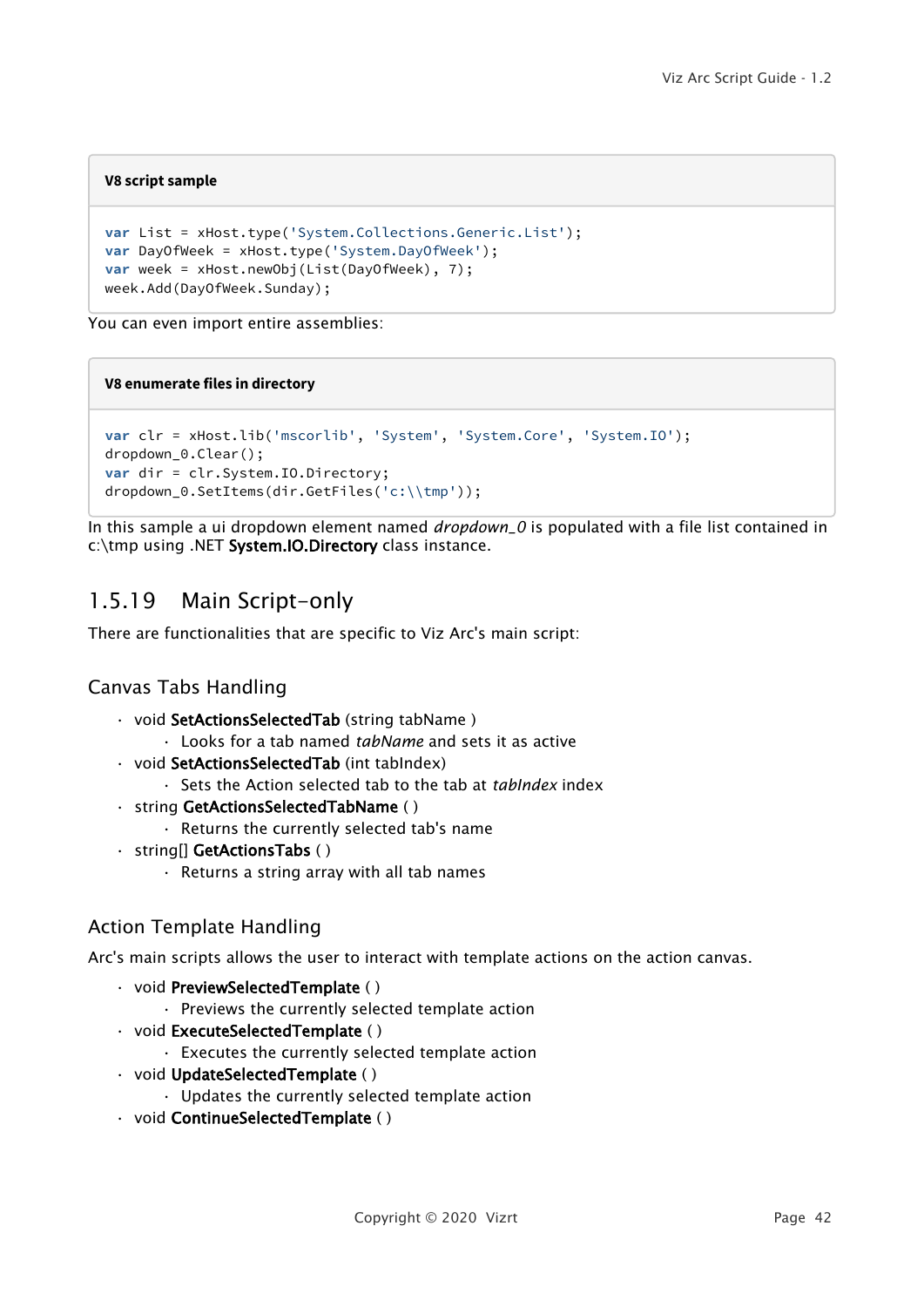#### • Continues the currently selected template action

A Note: The method presented will only work when one and only one action (template action) is selected on the action canvas.

### <span id="page-42-1"></span>Callbacks

- PreActionExecute (string actionName)
	- Called whenever an is executed and before the actual execution occurs
	- actionName is the name of the action that is being executed
- PosActionExecute (string actionName)
	- Called whenever an is executed and after the actual execution occurs
	- actionName is the name of the action that is being executed
- $\cdot$  Onlnit ()
	- $\cdot$  Called when the main script is started (User clicks on the Start button)

# <span id="page-42-0"></span>1.5.20 Template Script-only

The template script is a specific version that is used on the template designer and on the template action.

### <span id="page-42-2"></span>Action/Designer Handling

- void ExecuteTemplate( )
	- Execute the owner template action or loaded template in the designer.
- void ContinueTemplate( )
	- Continues the owner template action or loaded template in the designer.
- void OutTemplate( )
	- Takes out the owner template action or loaded template in the designer.
- void UpdateTemplate( )
	- Updates the owner template action or loaded template in the designer.
- void UpdateTemplate(string COs)
	- Updates the owner template action or loaded template in the designer.
		- The parameter COs is a space separated list of Control Object ID's that shall be updated. For large templates containing a big amount of ControlObjects this is a very efficient alternative whenever only a small part in the scene needs to be updated. E.g. UpdateTemplate("currentScore totalScore") will update only the two ControlObjects with id "currentScore" and "totalScore".
- void PreviewTemplate( )
	- Previews the owner template action or loaded template in the designer.

### <span id="page-42-3"></span>Control Object Handling

The template script allows the user to interact with the template's control objects.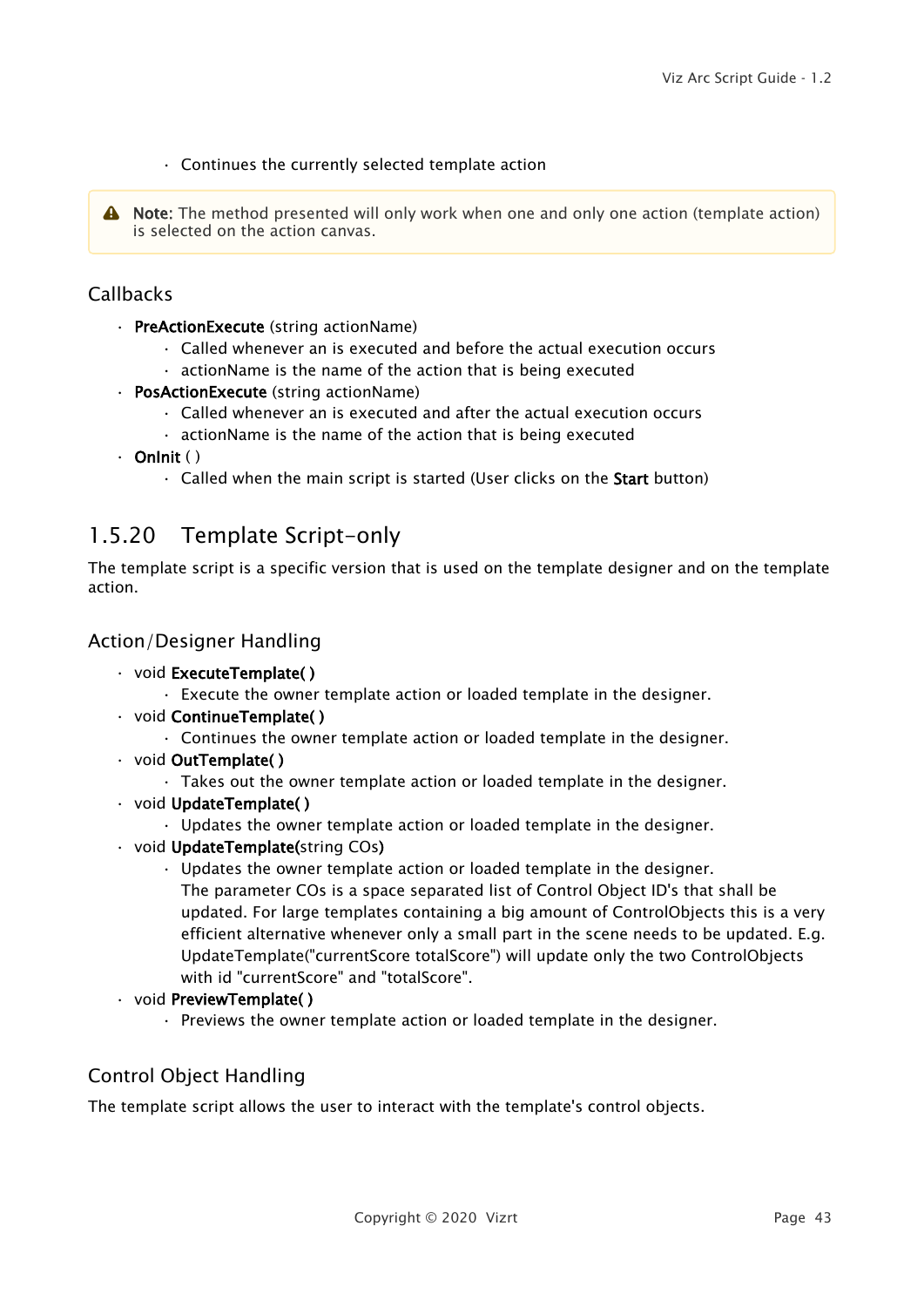- void SetControlObject (string objectID, dynamic value)
	- Sets the control object with id equal to *objectID's* value to *value*
	- The set object;s value will be sent on template execute/update

A Note: SetControlObject will only work on control objects that aren't already linked to parameters

#### <span id="page-43-1"></span>Template Action Configuration

- bool IsCommandHeaderVisible
	- Indicates whether the CommandHeader should be visible on not on the template action
- bool UpdateOnSelected
	- When this flag is set, the script callbacks will only be triggered when the template action is selected on the action canvas (blue border)

### <span id="page-43-2"></span>Callbacks

- OnCreated ( )
	- Called when the template script is executed, i.e. when the template action is created and when the template opened on the designer is started
- OnShow ( )
	- Called when the template is shown, i.e. when the template action's pop-up is opened, when the action becomes embedded and when the template opened on the designer is started
- OnExecute ( )
	- Called when the template is executed
- OnContinue ( )
	- Called when the template is continued
- OnUpdate ( )
	- Called when the template is updated
- $\cdot$  OnOut ()
	- Called when the template is taken out
- OnPreview ( )
	- Called when the template is previewed

### <span id="page-43-0"></span>1.5.21 Parameters

Parameters are the base components of Viz Arc's scripting. A list of all existing parameters types and their associated properties is presented below.

#### <span id="page-43-3"></span>Base Parameters Functionality

The following properties and methods are shared among all parameters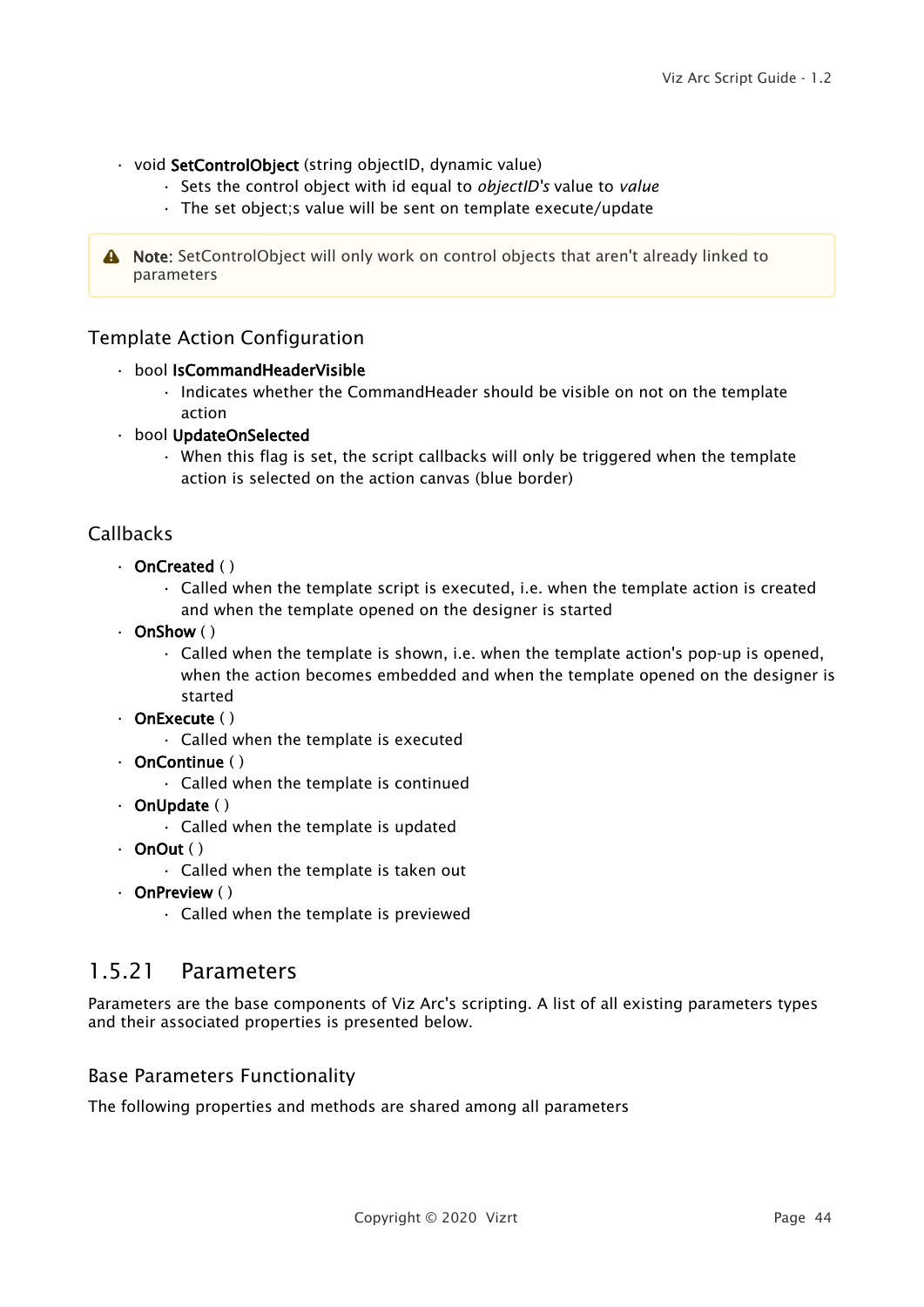- string Label [ Get , Set ]
	- Gets/Sets the label that is displayed on the UI
- bool IsEnabled [ Get , Set ]
	- Gets/Sets the enabled status of the parameter
	- Disabled parameters can be interacted with
- bool IsVisible [ Get , Set ]
	- Whether the parameter is visible or not
	- Invisible parameters are visible (displayed as grayed out) only while editing, i.e. script not running
- $\cdot$  double **X** [ Get , Set ]
	- Gets/Sets the horizontal position of the parameter on the canvas
- $\cdot$  double **Y** [ Get , Set ]
	- Gets/Sets the vertical position of the parameter on the canvas
- double Width [ Get , Set ]
	- Gets/Sets the width of the parameter
- double Height [ Get , Set ]
	- Gets/Sets the height of the parameter
- $\cdot$  void SetColor (byte r, byte g, byte b, byte a = 255)
	- Sets the parameter's color to the input RGBA color

#### <span id="page-44-0"></span>Layout

The layout parameters allow the user to organize and improve the usability of a script/template.

#### <span id="page-44-1"></span>Panel

- BaseParameter[ ] Children [ Get ]
	- Returns an array with all of the panel's children
- BaseParameter GetParameter (string parameterID)
	- Tries to find a child with id equal to *parameterID*. Returns it if successful

#### <span id="page-44-2"></span>Tabs

- string Value [ Get , Set ]
	- Set: Tries to find a tab with its name equal to the input. If found sets it as selected tab
	- Get: Returns the name of the selected tab
- BaseParameter[ ] Children [ Get ]
	- Returns an array with all of the panel's children
- BaseParameter GetParameter (string parameterID)
	- Tries to find a child with id equal to *parameterID*. Returns it if successful.
- bool AllowReordering
	- Whether or not the user can reorder the tabs
- int SelectedIndex [ Get , Set ]
	- Gets/Sets the index of the selected tab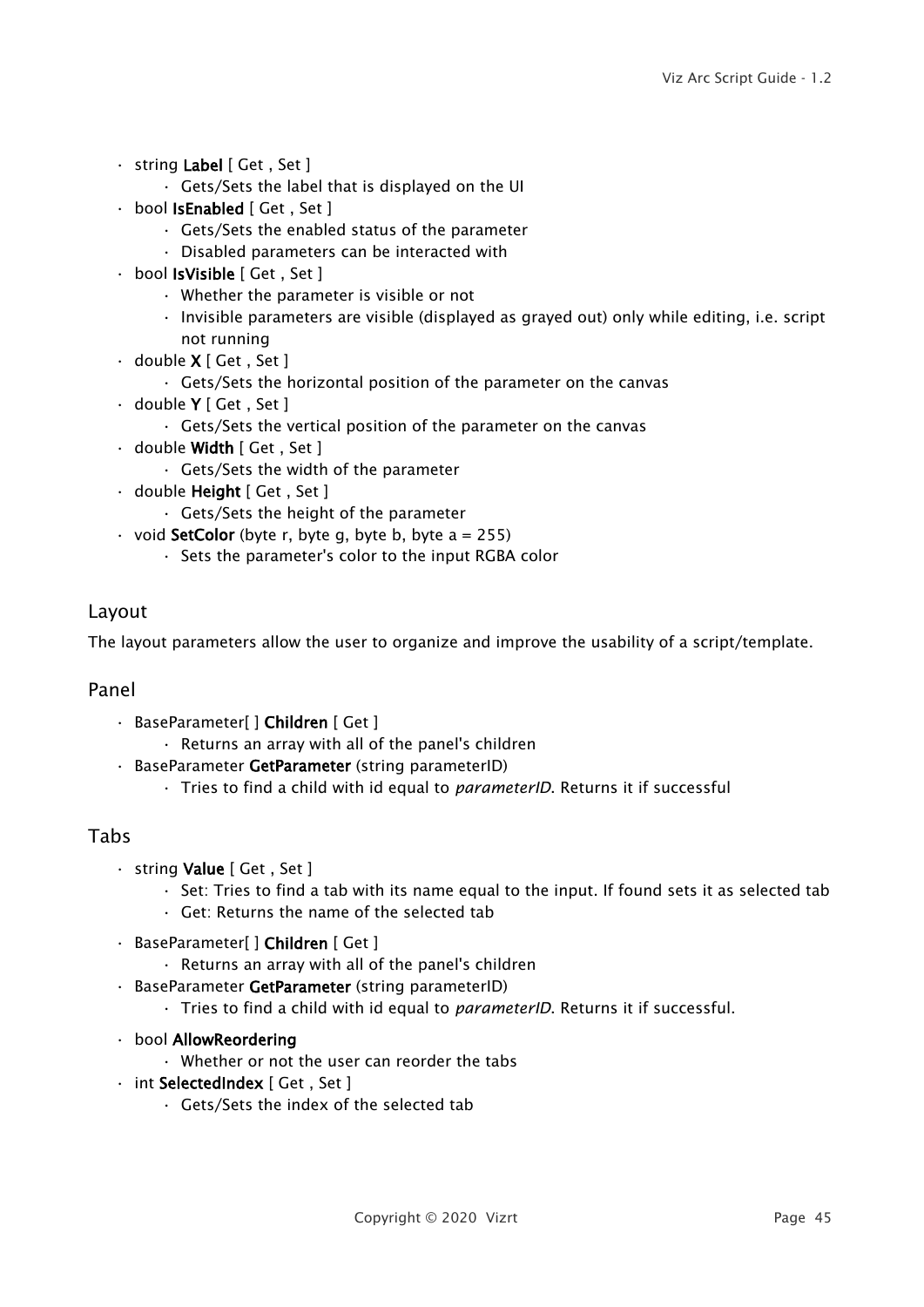### <span id="page-45-0"></span>Info

- string Value [ Get , Set ]
	- Gets/Sets the info text that displays on the parameter

### <span id="page-45-1"></span>Label

The label parameter doesn't have any type-specific functionalities.

### <span id="page-45-2"></span>Dialogs

### <span id="page-45-3"></span>Color

- string Value [ Get , Set ]
	- Gets/Sets the parameter's selected color in Hex format, e.g. #FF0A0A8C (#RRGGBBAA)

### <span id="page-45-4"></span>**Directory**

- string Value [ Get , Set ]
	- Gets/Sets the selected directories fullpath.
	- Set: The input value must be a valid directory in the file system

#### <span id="page-45-5"></span>File

- string Value [ Get , Set ]
	- Gets/Sets the selected file's fullpath.

### <span id="page-45-6"></span>Asset

- string Value [ Get , Set ]
	- Gets/Sets the selected asset's fullpath.
	- Set: The input path needs to be valid.

A Note: Valid input values are: Graphic Hub items (Image, Geom, Material), Media service links (http://...) or local file system files.

### <span id="page-45-7"></span>Input

### <span id="page-45-8"></span>Bool

- bool Value [ Get , Set ]
	- Gets/Sets the parameter's bool value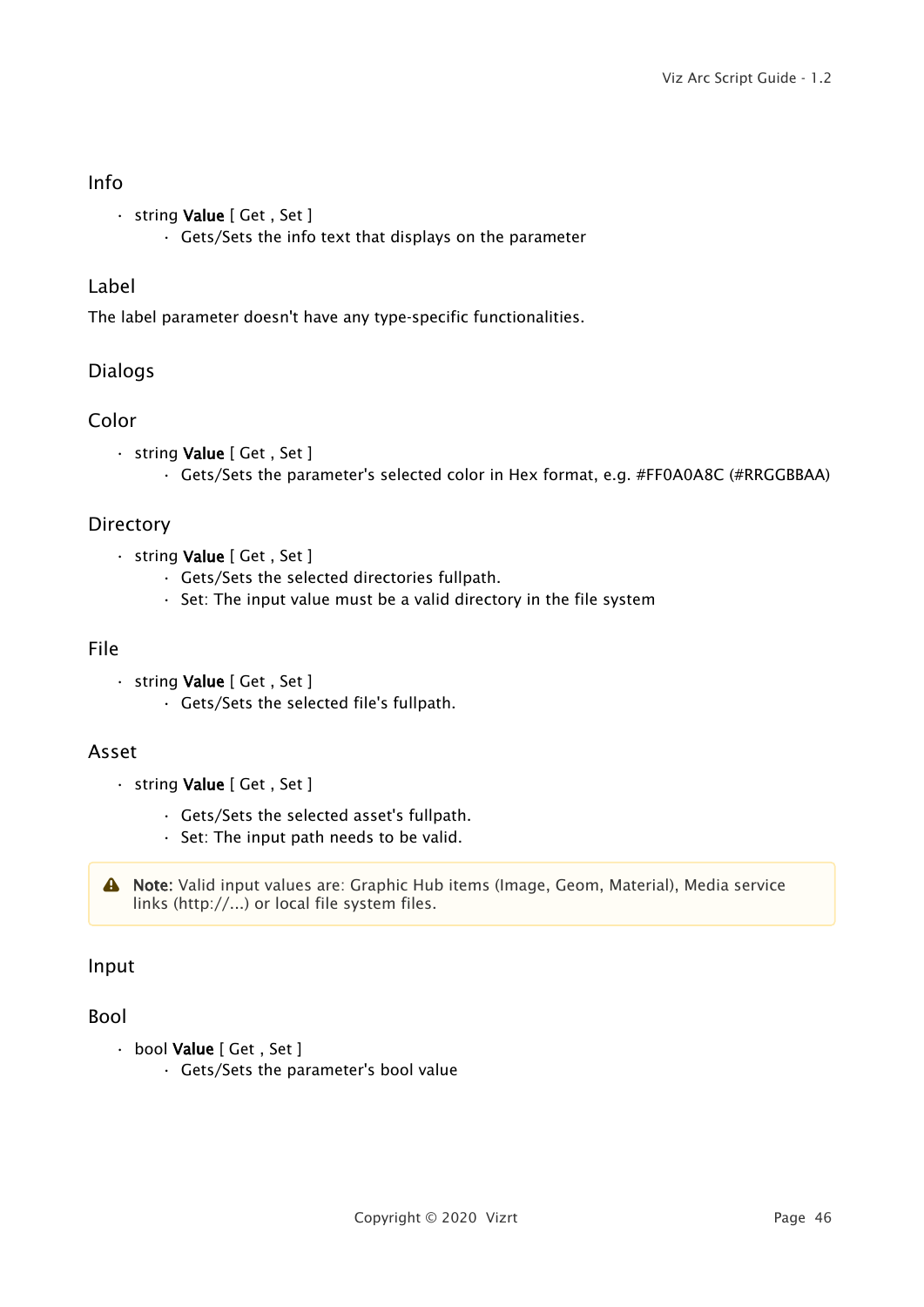### <span id="page-46-0"></span>Button

- void Click ( )
	- Trigger a click event on the button parameter

### <span id="page-46-1"></span>Double / Double Slider

- double Value [ Get , Set ]
	- Gets/Sets the parameter's double value
- double MinValue [ Get , Set ]
	- Gets/Sets the parameter's minimum double value
	- Input value needs to be lower than the current MaxValue
- double MaxValue [ Get , Set ]
	- Gets/Sets the parameter's maximum double value
	- Input value needs to be higher than the current MinValue

### <span id="page-46-2"></span>Dropdown / Radio

- string Value [ Get , Set ]
	- Gets/Sets the selected entry on the dropdown
- int SelectedIndex [ Get , Set ]
	- Gets/Sets the selected index of the dropdown
- int Count [ Get ]
	- Gets the number of entries on the dropdown
- int IndexOf (string option)
	- Looks for an entry equal to *option*. Returns its index if found, -1 otherwise
- $\cdot$  void **Insert** (int index, string option)
	- Inserts an entry with value *option* at *index* position
	- *index* needs to be between 0 and Count.
- void **Add**(string option)
	- Adds an entry with value *option* at the end of the entry list
- void **Remove**(string option)
	- Looks for an entry equal to *option*. Removes it if found
- void **RemoveAt**(int index)
	- Removes the entry at position *index*.
	- *index* needs to be between 0 and Count
- void Setitems (string[] entries)
	- Sets the dropdown's entry list to the input *entries*
- string Get (int index)
	- Returns the entry located at *index* position
	- *index* needs to be between 0 and Count
- string parameter[ int index ]
	- Array accessor for entries
	- Returns the entry located at *index* position
- void Clear ( )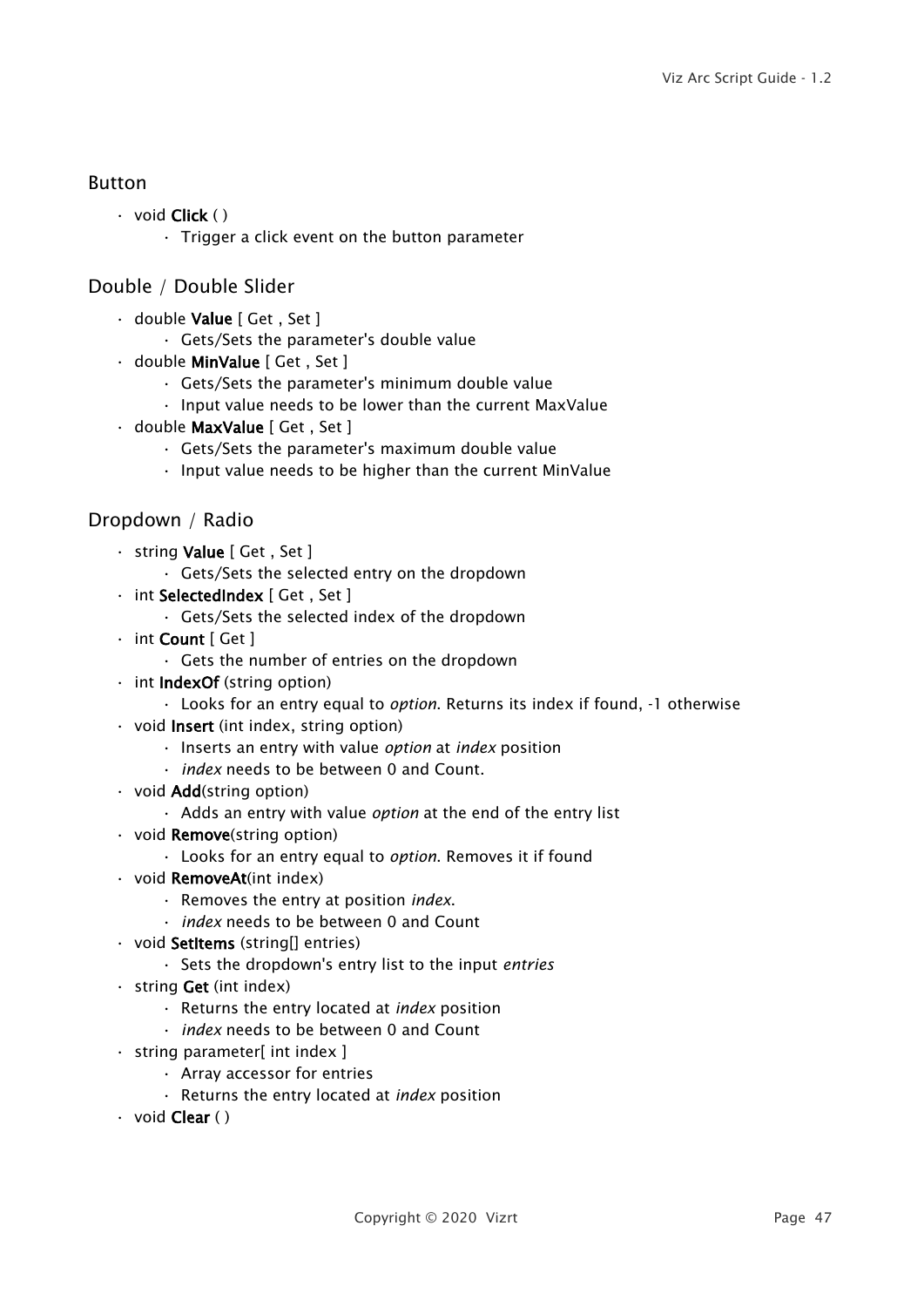• Removes all entries from the dropdown

#### <span id="page-47-0"></span>Int / Int Slider

- int Value [ Get , Set ]
	- Gets/Sets the parameter's int value
- int MinValue [ Get , Set ]
	- Gets/Sets the parameter's minimum int value
	- Input value needs to be lower than the current MaxValue
- int MaxValue [ Get , Set ]
	- Gets/Sets the parameter's maximum int value
	- Input value needs to be higher than the current MinValue

### <span id="page-47-1"></span>MultiText / Text

- string Value [ Get , Set ]
	- Gets/Sets the parameter's text value

### <span id="page-47-2"></span>Triplet

- double X[ Get , Set ]
	- Gets/Sets the parameter's X double value
- $\cdot$  double **Y** [ Get , Set ]
	- Gets/Sets the parameter's Y double value
- $\cdot$  double **Z** [ Get , Set ]
	- Gets/Sets the parameter's Z double value
- bool **XEnabled** [ Get, Set ] • Gets/Sets the enabled status of the X value
- bool YEnabled [ Get , Set ]
	- Gets/Sets the enabled status of the Y value
- $\cdot$  bool **Z Enabled** [ Get , Set ]
	- Gets/Sets the enabled status of the Z value
- bool AllowProportional [ Get , Set ]
	- Gets/Sets whether the user can toggle the proportional lock
- bool IsProportional [ Get , Set ]
	- Gets/Sets the state of the proportional lock

### <span id="page-47-3"></span>Table

- <span id="page-47-4"></span>• string Value [ Get ]
	- Gets an string containing the table content in a XML format (much like ControlList)
- int MinimumRows [ Get , Set ]
	- Gets/Sets the parameter's minimum number of rows
	- Input value needs to be lower than the current MaximumRows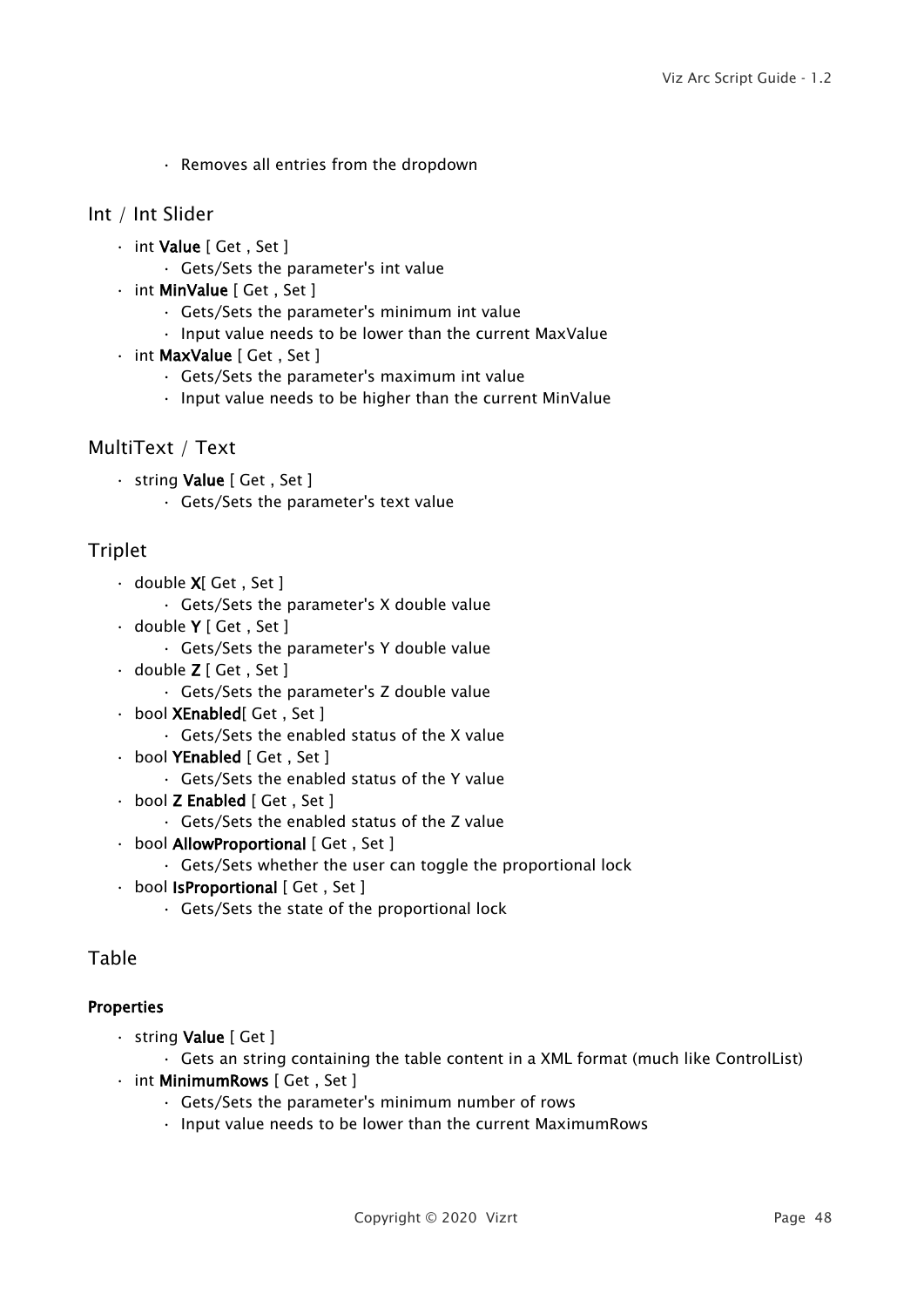- int MaximumRows [ Get , Set ]
	- Gets/Sets the parameter's maximum number of rows
	- Input value needs to be higher than the current MinimumRows
- int MinimumColumns [ Get , Set ]
	- Gets/Sets the parameter's minimum number of columns
	- Input value needs to be lower than the current MaximumColumns
- int MaximumColumns [ Get , Set ]
	- Gets/Sets the parameter's maximum number of columns
	- Input value needs to be higher than the current MinimumColumns
- int RowCount [ Get ]
	- Gets the current number of rows on the table
- int ColumnCount [ Get ]
	- Gets the current number of columns on the table

#### <span id="page-48-0"></span>**Methods**

<span id="page-48-1"></span>Cell Handling

- BaseCell Accessor[int row, int column ] [ Get ]
	- Gets the cell located at *row*-indexed row and *column*-indexed column
- BaseCell GetCell (int row, int column)
	- Gets the cell located at *row*-indexed row and *column*-indexed column
- void SetCellValue (int row, int col, dynamic value)
	- Sets the cell's value (located at [row, column]) to *value*
	- [ dynamic ] *value* can either be a string or have a type that is compatible with the target cell
- stringGetCellValue (int row, int col)
	- Gets the cell's (located at [row, column]) string value representation
- void ClearColumnValues(int columnIndex)
	- Resets all the cell's values in *columnIndex* column
- void ClearRowValues (int rowIndex)
	- Resets all the cell's values in *rowIndex* row
- void ClearAllValues ( )
	- Resets all the cell's values
- void Clear ( )
	- Removes all the content, i.e. all columns and rows are deleted

#### <span id="page-48-2"></span>Columns Handling

Inserting a column from code requires the user to specify the type of column that needs to be created, the valid column types are:

- "bool" → Column with BoolCell
- "string" → Column with StringCell
- "int" → Column with IntCell
- $\cdot$  "ivec2"  $\rightarrow$  Column with IntDupletCell
- "ivec3" → Column with IntTripletCell
- "double" → Column with DoubleCell
- "dvec2" → Column with DoubleDupletCell
- "dvec3" → Column with DoubleTripletCell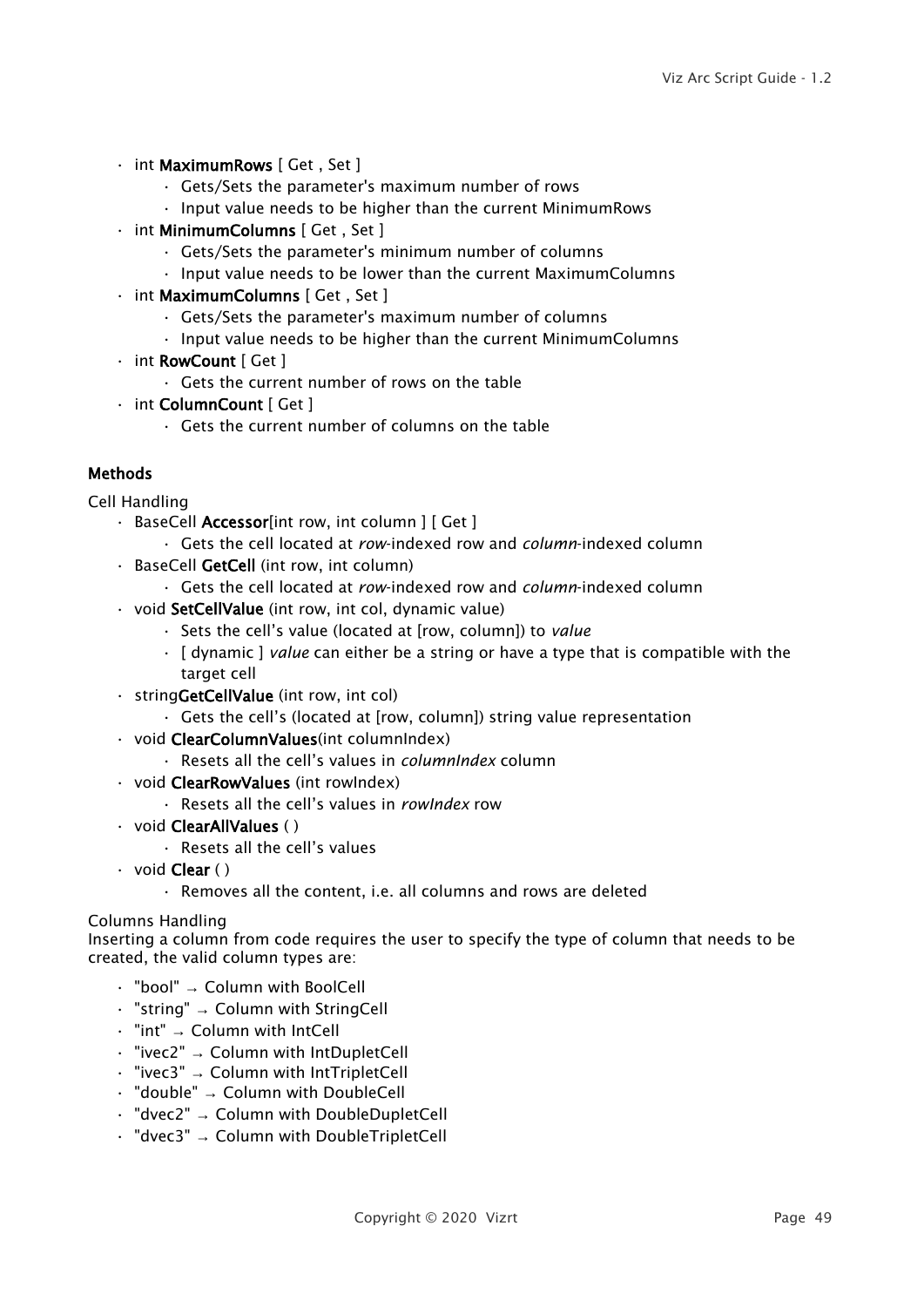• "asset" → Column with AssetCell

All column interactions take into consideration the maximum and minimum number of columns of the table

- void **AddColumn** (string columnType)
- void **AddColumn** (string columnType, string name)
	- Add a column of type *columnType* named *name* if specified, otherwise the default will be used
- void AddMultipleColumn (int count, string columnType)
	- Add *count* columns of *columnType* type
- void **InsertColumn** (int index, string columnType)
- void InsertColumn (int index, string columnType, string name)
	- Inserts a column at *index* index of *columnType* type named *name* if speficied, otherwise the default will be used
- vodi InsertMultipleColumn (int index, string columnType, int count)
	- Inserts *count* columns at *index* index of *columnType* type
- void RemoveColumnAt (int index)
	- Removes column at *index* index
- void MoveColumn (int targetIndex, int newPosition)
	- Moves column from *targetIndex* position to *newPosition*
- void ClearColumns( )
	- Removes all columns

#### <span id="page-49-0"></span>Rows Handling

All row interactions take into consideration the maximum and minimum number of rows of the table

- void SetNumberRows (int count)
	- Adds/removes rows until the table's RowCount is equal to *count*
- void AddRow ( )
	- Adds a Row to the table
- void AddMultipleRow (int count)
	- Adds *count* rows to the table
- void InsertRow (int index)
	- Inserts a row at *index* position to the table
- void InsertMultipleRow (int index, int count)
	- Inserts *count* rows at *index* position to the table
- void RemoveRowAt (int index)
	- Removes row at *index* position
- void MoveRow (int targetIndex, int newPosition)
	- Moves row from *targetIndex* position to *newPosition*
- void ClearRows ( )
	- Removes all rows